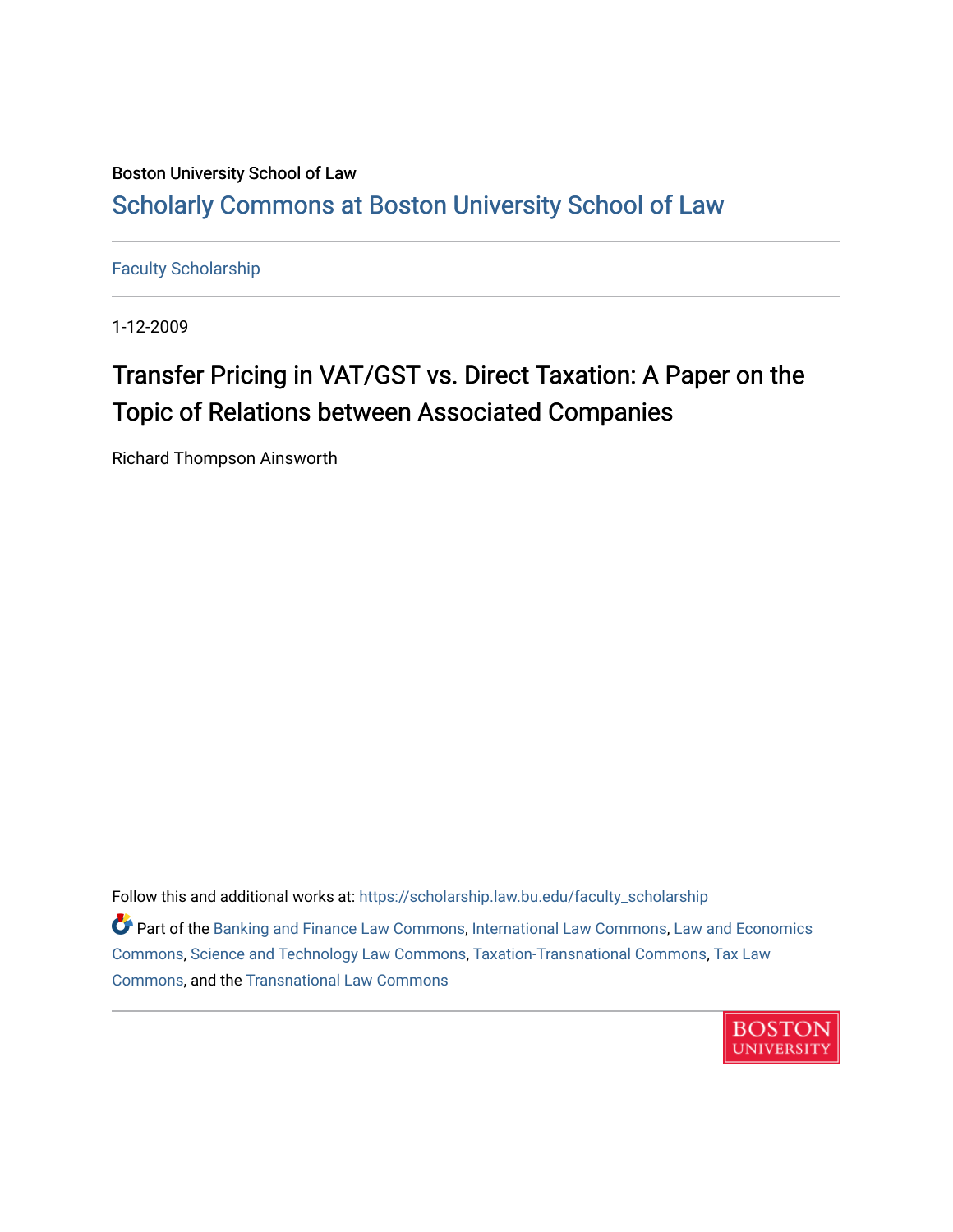

# **TRANSFER PRICING IN VAT/GST VS. DIRECT TAXATION: A PAPER ON THE TOPIC OF RELATIONS BETWEEN ASSOCIATED COMPANIES**

Boston University School of Law Working Paper No. 09-02 (January 12, 2009)

# Richard T. Ainsworth

This paper is prepared for the International Network for Tax Research (INTR) Conference, March 26- 28, 2009, Organized by the Institute for Austrian and International Tax Law, Vienna University of Economics and Business and the Institute for VAT Research at Stockholm University

This paper can be downloaded without charge at:

http://www.bu.edu/law/faculty/scholarship/workingpapers/2009.html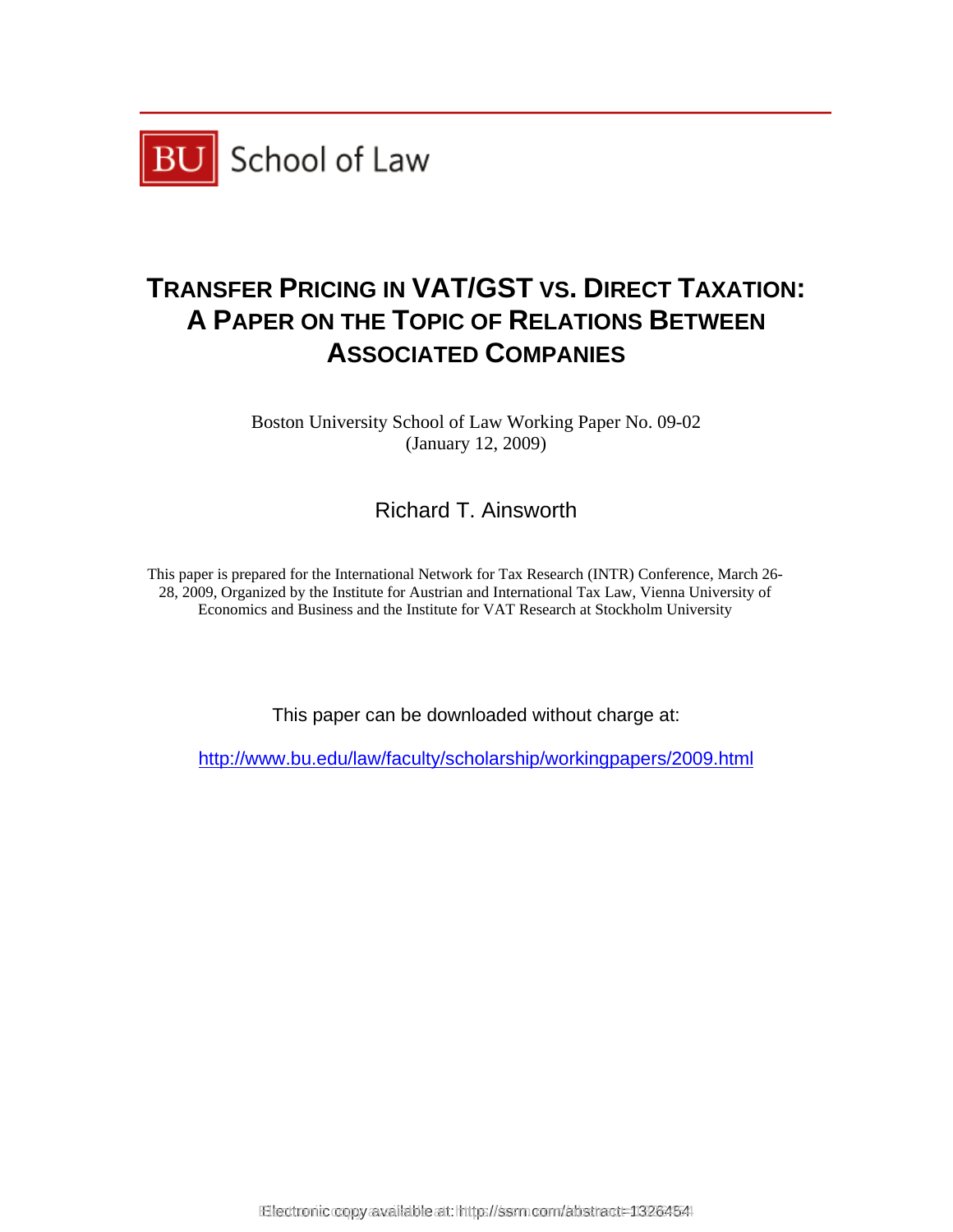# **TRANSFER PRICING IN VAT/GST VS. DIRECT TAXATION: A PAPER ON THE TOPIC OF RELATIONS BETWEEN ASSOCIATED COMPANIES**

## **Richard T. Ainsworth**

 Two caveats open this paper, one dealing with the scope of analysis, the other with the results we are expecting.

First, the scope of this inquiry needs to be broadened. Even though the topic asks that we limit ourselves to VAT/GST and direct taxes, in most jurisdictions there are three (not two) spheres of transfer pricing analysis – income tax, customs and VAT/GST. Although they share policy objectives, terminology and frequently borrow methodologies from one another, these domestic transfer pricing regimes rarely operate in complete harmony. In addition, compared with customs and income tax, VATs/GSTs are newcomers to transfer pricing. As a result, VAT/GST statutes tend to borrow in both directions (from income tax and customs).

Secondly, what do we hope to achieve? The short answer is we are looking for harmonization. The more difficult question is: are we looking for vertical harmonization (similar or identical transfer pricing rules among these taxes *within a single* jurisdiction); horizontal harmonization (similar or identical rules applied in each tax *among multiple* jurisdictions); or both? If the short term answer is the first (vertical harmonization), and the long term answer is the last (both vertical and horizontal harmonization), what we soon discover is that many of our most difficult problems stem from the success we have had in advancing the middle position (horizontal harmonization within each tax type).

The GATT Valuation Code  $(GVC)^1$  provides a single set of valuation rules used in over 150 countries, but it is limited to goods. The OECD Transfer Pricing Guidelines<sup>2</sup> are considerably more detailed that the GVC, but they are not as widely followed.<sup>3</sup> The WCO and

 <sup>1</sup> The GATT Valuation Code (GVC) sets out customs rules that govern valuation of related-party transactions. Agreement on Implementation of Article VII of the General Agreement on Tariffs and Trade 1994 included in THE FINAL ACT EMBODYING THE RESULTS OF THE URUGUAY ROUND OF MULTILATERAL TRADE NEGOTIATIONS, April 15, 1994.

 $^2$  OECD, Transfer Pricing Guidelines for Multinational Enterprises and Tax Administrations, looseleaf 1995. The influence of the OECD in establishing transfer price rules in global income tax regimes has been indirect, but comprehensive. The arm's length standard is included in Article 9 of the OECD's Model Tax Convention [OECD, Committee of Fiscal Affairs, MODEL TAX CONVENTIONS ON INCOME AND ON CAPITAL, June 1998].<br><sup>3</sup> There are roughly 33 countries with developed transfer pricing regimes in income tax. They are Argentina,

Australia, Austria, Azerbaijan, Belgium, Brazil, Canada, Chile, China (PRC), Colombia, Czech Republic, Denmark, Ecuador, Finland, France, Germany, Hungary, India, Indonesia, Italy, Ireland, Japan, Kazakhstan, Luxembourg, Malaysia, Mexico, Netherlands, New Zealand, Norway, Peru, Philippines, Poland, Portugal, Russia, Singapore, Slovak Republic, South Africa, South Korea, Spain, Sweden, Switzerland, Taiwan, Thailand, Ukraine, United Kingdom, United States, and Venezuela. ERNST & YOUNG, TRANSFER PRICING GLOBAL REFERENCE GUIDE (February 2006) *available at* 

http://www.ey.com/global/download.nsf/Austria/transfer\_pricing\_guide\_06/\$file/GlobalTPGuide\_Feb06.pdf. The Ernst and Young survey determines that a jurisdiction has a robust income tax transfer pricing system, if it is one with significant documentation requirements. In other jurisdictions rules may be in place, but they function more in an anti-avoidance context, not a regular compliance context. A more "liberal" counting of jurisdictions would increase the number to approximately fifty countries. CYM H. LOWELL, RICHARD HAMMER, & MARC LEVEY, INTERNATIONAL TRANSFER PRICING: OECD GUIDELINES ¶ 10.05 (2007).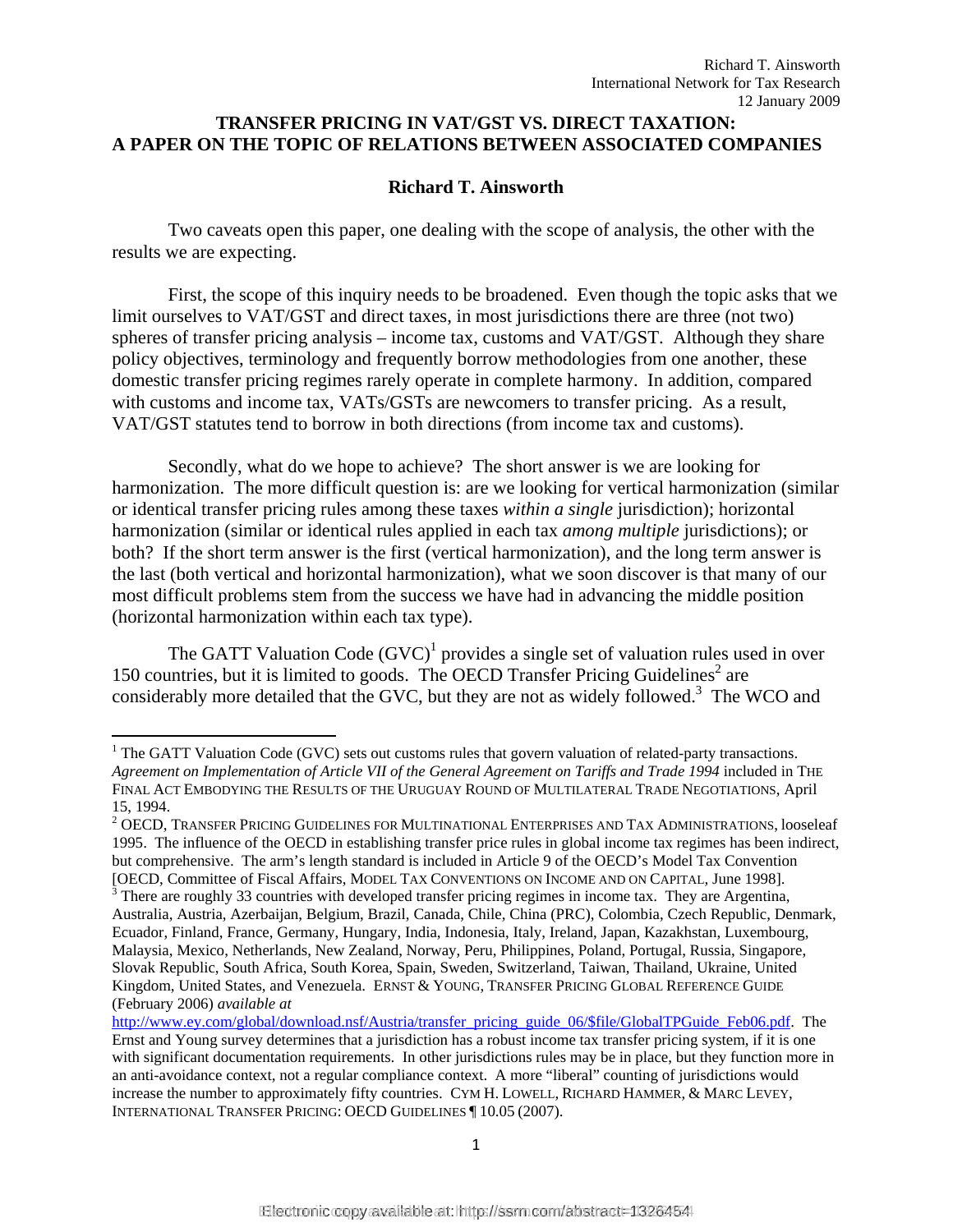OECD have long been aware that their transfer pricing rules are out of sync with one another: Conferences were held as recently as May 3-4,  $2006<sup>4</sup>$  May 22-23, 2007,<sup>5</sup> and October 20, 2008<sup>6</sup> on this issue.

This is the context within which we need to consider the harmonization of transfer pricing rules in VAT/GST and direct taxation. Some of the notable highpoints and the questions they raise are:

- **TRANSFER PRICING AT THE BORDER** All countries with a VAT/GST apply customs transfer pricing rules to determine the value of imported goods. Are we anticipating two transfer pricing regimes in VAT/GST – one for goods (for the importer of record) at the border that will follow customs, and another for all other related party transactions (other goods transactions and all services) which would align with direct tax rules?
- **RELATIONSHIPS ASSOCIATED ENTERPRISES** Most VAT/GST jurisdictions determine "related parties" by borrowing (in detail) the definitions used by customs (from the GVC). A significant minority however, define "related parties" differently, harmonizing instead with rules borrowed from in their income tax statute. Both of these approaches are generally compatible with the broad description of "associated enterprises" referenced in the OECD Guidelines. However, general adoption of the OECD Guidelines will not resolve the deeper conflicts among specific approaches. Will the resolution of this issue necessarily include uncoupling VAT/GST transfer pricing from the GVC at the place where it is most commonly used today – the border?
- **METHODS** Most VAT/GST jurisdictions do not specify transfer pricing methods, with the exception of near universally stated preference for a comparable uncontrolled price (CUP) method. Most jurisdictions that discuss pricing methods do so in very general terms and appear to limit acceptable methods to the "traditional," transactionbased methods. Very few VAT/GST jurisdictions mention profit methods, and those that do so have borrowed methods wholesale from the OECD Guidelines. Are we anticipating the general adoption of OECD methods in VAT/GST, or will new methods to determine prices be designed?
- **TIME** There is a natural affinity between VAT/GST transfer pricing principles and those developed in customs law. Both of these taxes are transaction-based, and the tax base for both needs to be determined relatively soon after completing a transaction. Diect taxes are based on annual measures, and transfer pricing adjustments are frequently made much later in time. Are we anticipating a harmonization where direct tax adjustments in valuation are rolled back to prior VAT/GST determinations?

# **TRANSFER PRICING AT THE BORDER**

<sup>4</sup> WCO/OECD CONFERENCE ON TRANSFER PRICING AND CUSTOMS VALUATION at http://www.oecd.org/document/39/0,2340,en\_2649\_201185\_36541927\_1\_1\_1\_1,00.html  $^5$  INTERNATIONAL CONFERENCE ON TRANSFER PRICING AND CUSTOMS VALUATION at

http://www.oecd.org/document/39/0,3343,en\_2649\_201185\_36541927\_1\_1\_1\_1,00.html<br><sup>6</sup> WCO TECHNICAL COMMITTEE ON CUSTOMS VALUATION, 27<sup>th</sup> Meeting (Oct. 20, 2008) powerpoint presentations on file with author.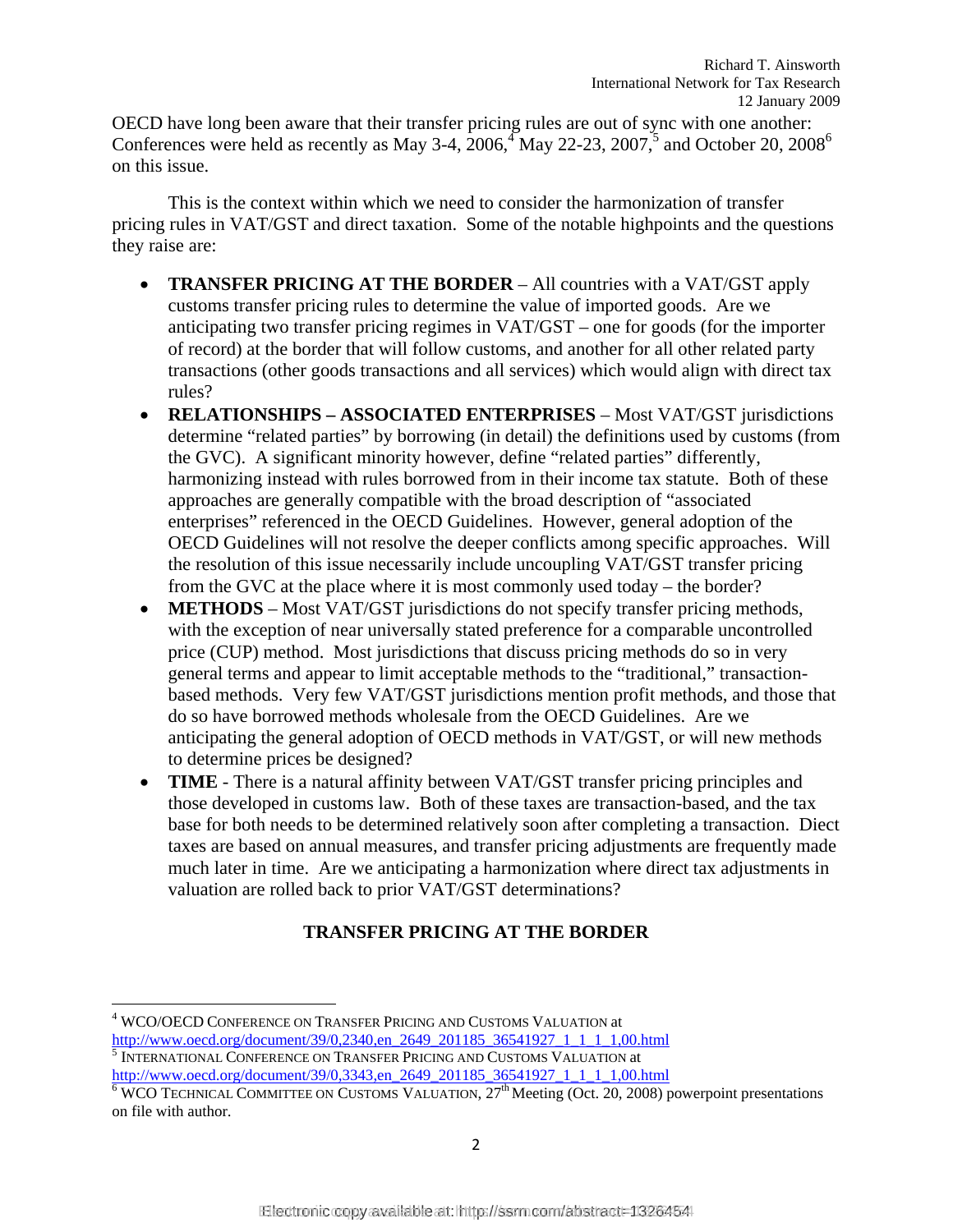VAT/GST valuations in all jurisdictions follow customs valuation when VAT/GST is imposed on importation of goods. As a result, because customs valuation under the GVC is not harmonized with the OECD Guidelines the VAT/GST base at the border is inconsistent with the valuation results for the same goods under direct taxation. In other words, the rule in the  $EU'$ that establishes this disharmony can be found in any of the world's VAT/GST jurisdictions. Take for example the rules in countries like Albania, <sup>8</sup> Armenia,  $9$  Bangladesh,  $10$  Japan,  $11$  and Russia.<sup>12</sup> Is there a solution?

Canada may offer a direction. Canada expressly ties GST valuation for goods at the border to the customs value,<sup>13</sup> but it goes one step further. It provides a mechanism for harmonizing the valuation measures of all three taxes at the border. The Canadian Revenue Authority (CRA) in Memorandum D13-4-5 indicates that it will accept an OECD-based valuation of goods (a direct tax measure of value) as the transaction value (a customs measure of

<sup>&</sup>lt;sup>7</sup> SIXTH COUNCIL DIRECTIVE of 17 May 1977on the harmonization of the laws of the Member States relating to turnover tax – Common system of value added tax: uniform basis of assessment (77/388/EEC) 1977 O.J. (L 145) 1, Art. 11(B)(1). On November 28, 2006 the SIXTH COUNCIL DIRECTIVE was repealed and replaced with the RECAST VAT DIRECTIVE (RVD). The parallel citation is: Council Directive 2006/112/EC on the Common system of value added tax, O.J. (L 347) 1, Art. 85. Dual citations (to the old and recast versions of the Sixth Directive) will be used throughout this document.

<sup>&</sup>lt;sup>8</sup> VALUE ADDED TAX, Law No. 7928, Art.26(1) & (2) (indicating that customs valuation methods apply in VAT with respect to imports) (1995) (Albania).

 $9$  LAW ON VALUE ADDED TAX, Art  $8(2)$  (indicating that customs valuation methods apply in VAT with respect to imports) (1997) (Armenia).

 $10$  ADDED VALUE TAX, 1991, Act No. 22, Art 5(1) (indicating that customs valuation methods apply in VAT with respect to imports) (1991) (Bangladesh).

<sup>&</sup>lt;sup>11</sup> JAPAN'S REVISED CONSUMPTION TAX LAW (SHOUHIZEIHOU), Art. 28(2) LAW NO. 108, 1988, AND APPENDIXES by approving the changes contained in LAW NO. 49, 2000; CABINET ORDER (SHOUHIZEIHOU SEKOUREI) NO. 360, 1988 (most recent amendment, ORDER NO. 147, 2000 *available at*: http://law.egov.go.jp/cgi-bin/idxsearch.cgi. (in Japanese). For an English translation of the Consumption Tax law based on Law No. 108, 1988 by approving changes contained in Law No. 49, 2000 see: *Consumption Tax Law*, tr. Vickie L. Beyer, 2000 WTD 247-20 (December 22, 2000). For a translation of the appendixes to Japan's revised consumption tax law, Law No. 108 see: *Translation of Exemptions to Japan's Revised Consumption Tax Law*, tr. Vickie L. Beyer, 2000 WTD 247-21 (December 22, 2000). For a translation of the final regulations, Cabinet Order No. 360, 1988 (most recent amendment, Order No. 147, 2000) see: *An Order for the Enforcement of the Consumption Tax Law*, tr. Vickie L. Beyer, 2001 WTD 36-24 (February 20, 2001).

 $12$  The Russian tax system is an example of a regime that has partially harmonized its transfer pricing rules, and roughly follows the OECD model. A single set of transfer pricing rules is applied to all taxes [Arts. 20 & 40, TAX CODE OF THE RUSSIAN FEDERATION, Part 1, Federal Law No. 147-FZ (July 31, 1998) with subsequent amendments and additions] except for customs and for the VAT imposed on goods crossing the customs border. The exception that ties the VAT base to the customs value at the border is at Art.  $160(1)(1)$ .

Customs valuation is governed by LAW OF THE RUSSIAN FEDERATION NO. 5003-I ON CUSTOMS TARIFFS (May 21, 1993) with subsequent amendments and additions. The amended version of this law is effective from 1 July 2006. On customs valuation it is consistent with the GATT Valuation Code, and has been since 1993. Thus, on transfer pricing matters Russian customs valuation methodology is not vertically harmonized with the rules in the Russian Federation Tax Code. (Translation assistance of Russian law provided by Alexei Ryabov. Originals and translations on file with author).

<sup>&</sup>lt;sup>13</sup> EXCISE TAX ACT, R.S.C., ch. E-15, § 215(1)(a) (Can.) (valuation for GST purposes is determined under sections 46 through 55 of the Customs Act, plus all customs duties and additional duties imposed under the Customs Tariff, countervailing or anti-dumping duties imposed under the Special Import Measures Act, and any other taxes, other than the GST, imposed under the Excise Tax Act).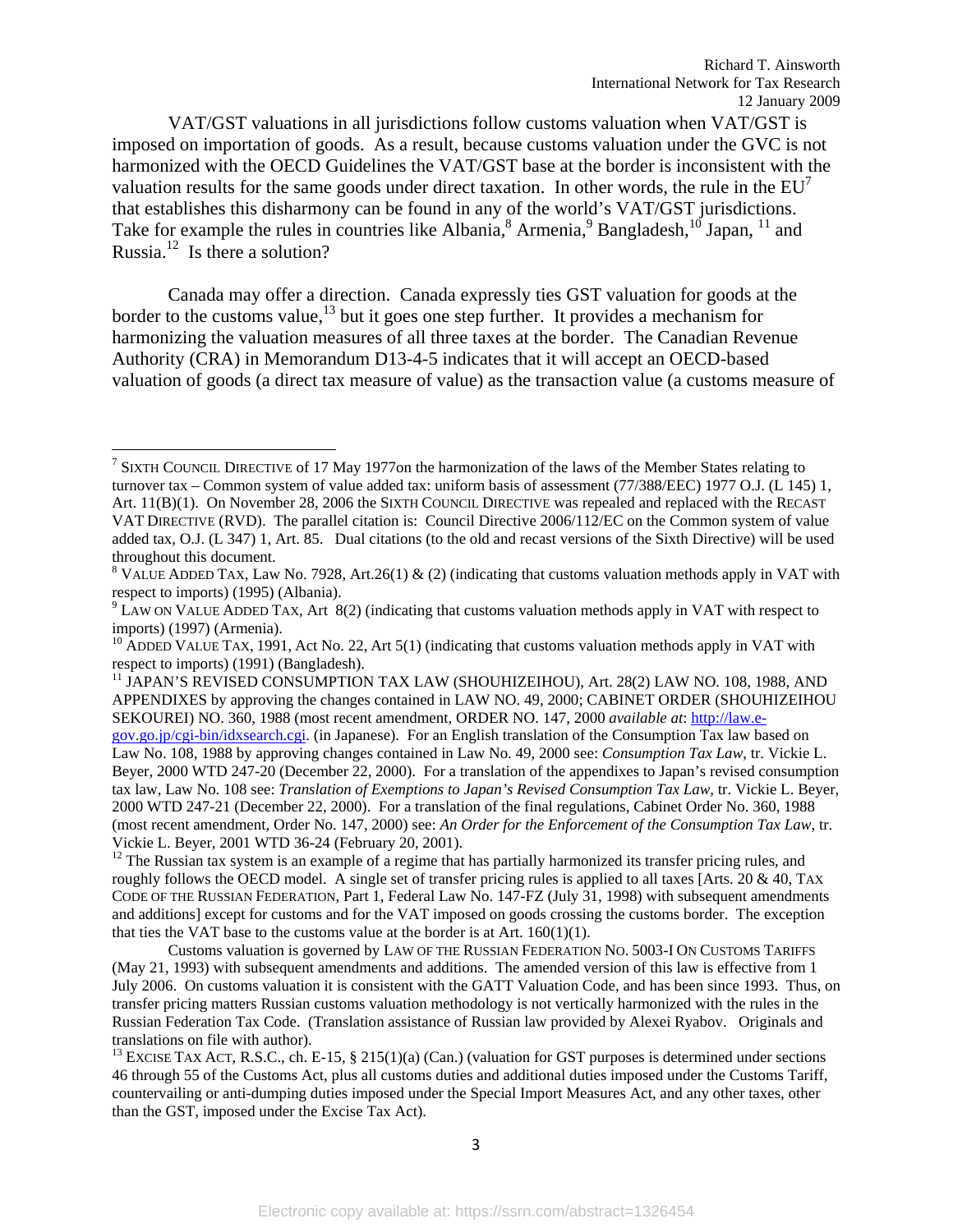value). Thus, because customs valuation determines GST valuation, the OECD transfer pricing rules may control customs and GST valuation as well and income tax valuation.<sup>14</sup>

Some further observations are appropriate. First, the original draft of this memorandum was issued on March 30, 1989. It expressly referenced the OECD Report, *Transfer Pricing and Multinational Enterprises* (1979). When this memorandum was re-issued on April 9, 2001 the OECD reference was updated, and now cites the *Transfer Pricing Guidelines for Multinational Enterprises and Tax Administrations* (1995) as acceptable authority for valuation. Thus, the CRA is following developments in direct taxation and is sweeping into the mix of acceptable methods the profit methods that were added by the 1995 *Guidelines*.

Secondly, the Canadian harmonization is limited. Not only is the harmonization limited to goods and import transactions, but it is further limited to specific taxpayers as a self-help measure. Taxpayers may use OECD methods to defend a declared price as a "price paid or payable," but the OECD methods are not generally the adopted standard. In other words, the OECD methods may be used *by the taxpayer* to prove that a transaction was "*not* influenced by the relationship" of the parties. This is not the same thing as saying that the OECD methods are accepted as the best way to determine customs value. Neither the tax authority nor the taxpayer can affirmatively rely on OECD methodologies; the taxpayer may defensively use them to support a declared price when questioned by customs.

The value of the Canadian solution is that it points to a workable solution; one that is self-help and one that is taxpayer-by-taxpayer based. It is only a border solution, and it is only applied to goods, but it is workable and has been in place for at least twenty years.

#### **Final Canadian Caveat**

A critical final caveat is needed. Although the GVC is concerned with related parties, and has defined methods to determine prices, customs methods are only applied as a last resort. Simply having related parties is not sufficient to require their use.<sup>15</sup> The circumstances surrounding the sale must be examined by customs first.<sup>16</sup> Pricing methods are only applied after this examination and only in cases where the examination leads customs to believe that the *stated transaction value* appears to have been *influenced by the relationship* of the parties.<sup>17</sup> Even at this point, customs must have "grounds" for this belief, and the GVC requires that the customs administration "communicate its grounds" to the importer, and give the importer "a reasonable opportunity to respond."18

<sup>14</sup> MNR, Memorandum D13-4-5 *Transaction value method for related persons* ¶¶13-16 (Apr. 9, 2001 & Mar. 30, 1989) (setting out the position of Revenue Canada for customs valuation purposes and indicating that "The CCRA will accept, for valuation purposes, a price paid or payable which is derived from one of the methods set out in the OECD report [that is the OECD Report, 1979; later OECD Guidelines, 1995], unless there is information on prices available which is more directly related to the specific importations."<br><sup>15</sup> GVC *supra* note 1, at Art. 1.2(a) (first sentence).<br><sup>16</sup> GVC *supra* note 1, at Art. 1.2(a) (second sentence).<br><sup>17</sup> GVC *supra* note 1, at Art.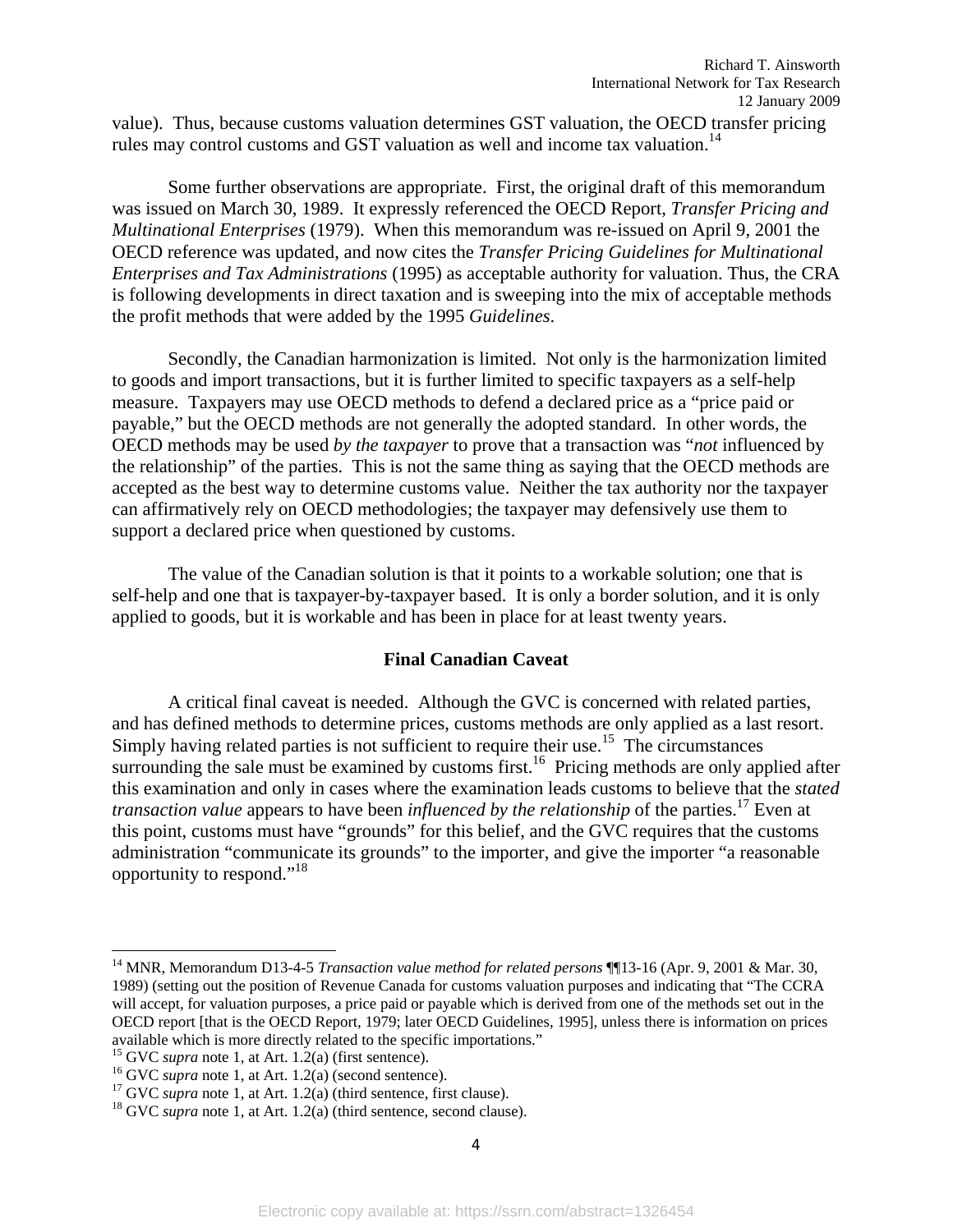Thus, the GVC structures two points of contact between the importer and the customs administration before allowing customs to resort to GVC methods to determine value. They are:

- During the period up to and including the circumstances of the sale investigation, and
- During the period when the importer has a reasonable opportunity to respond to the "grounds" that customs has set out.

Memorandum D13-4-5 anticipates an OECD-based discussion at the second point – *after* customs has received the customs declaration, *after* it has examined the circumstances of the sale and *after* it has formulated "grounds." It is entirely possible that an importer could make its OECD-based case to customs well *before* the importation event – a direct tax advance pricing agreement (APA), or an advance customs agreement (ACA) for example could be the evidentiary vehicle. In doing so, the importer would pre-empt a major customs inquiry. The customs authority would not need to the point of "communicating its grounds," because the importer would have convinced the authorities in advance of the appropriateness of the stated transaction value.

Technically speaking, neither of these approaches (the Memorandum D13-4-5 or the APA option) actually harmonizes customs and direct tax valuation methodologies. Both of these approaches use direct tax valuation methods to convince customs (one *before* and the other *after* the import declaration) that customs does not need to resort to using "substitute values."<sup>19</sup>

This term "substitute values" suggests the reason that this approach is acceptable to Canadian customs. It is an important difference between valuation in customs and in direct taxation – customs valuation methods are deemed to be substitute measures and are designed as last resorts, whereas direct tax administrations (like the US IRS) believe that transfer pricing methods are the best way to find "true taxable income"<sup>20</sup> between related parties.

# **RELATIONSHIPS – ASSOCIATED ENTERPRISES**

Normally, transfer pricing regimes assess the "closeness" of a buyer and a seller before proceeding to make adjustments to prices. Only closely "related parties" or "suspect" parties have transactions that are held up to price-scrutiny. However, when measuring relational closeness there are as many as five different yardsticks applied globally. These measures differ depending on the tax and the jurisdiction involved. Some define relationships economically; others measure it legally; while still others deem a relationship to exist based on whether a specific good or service is involved. Some systems apply a mix or a multiple of these tests. There are even instances where no relationship test is applied at all. This later situation results in either no formal pricing rules (the Commissioner's discretion determines all), or where pricing measures are applied to all transactions regardless of the relationship.<sup>21</sup>

<sup>&</sup>lt;sup>19</sup> GVC *supra* note 1, at Art. 1.2(c).<br><sup>20</sup> Treas. Reg § 1.482-1(i)(9) (emphasis supplied).

<sup>&</sup>lt;sup>21</sup> Although inefficient and cumbersome, diversity on this point is manageable for today's automated systems. During the installation and setup of an automated system the tax department of a multinational enterprise will input their analysis of the relationships among all the entities in a global trading family. When the relationship changes the system is updated. Automated systems have no difficulty switching back and forth among criteria and taxes to processes tax results. Parties can be related for VAT or customs, but unrelated for income tax without any difficulty. During the setup firms might even seek rulings, or offer their analysis as the subject of an APA to make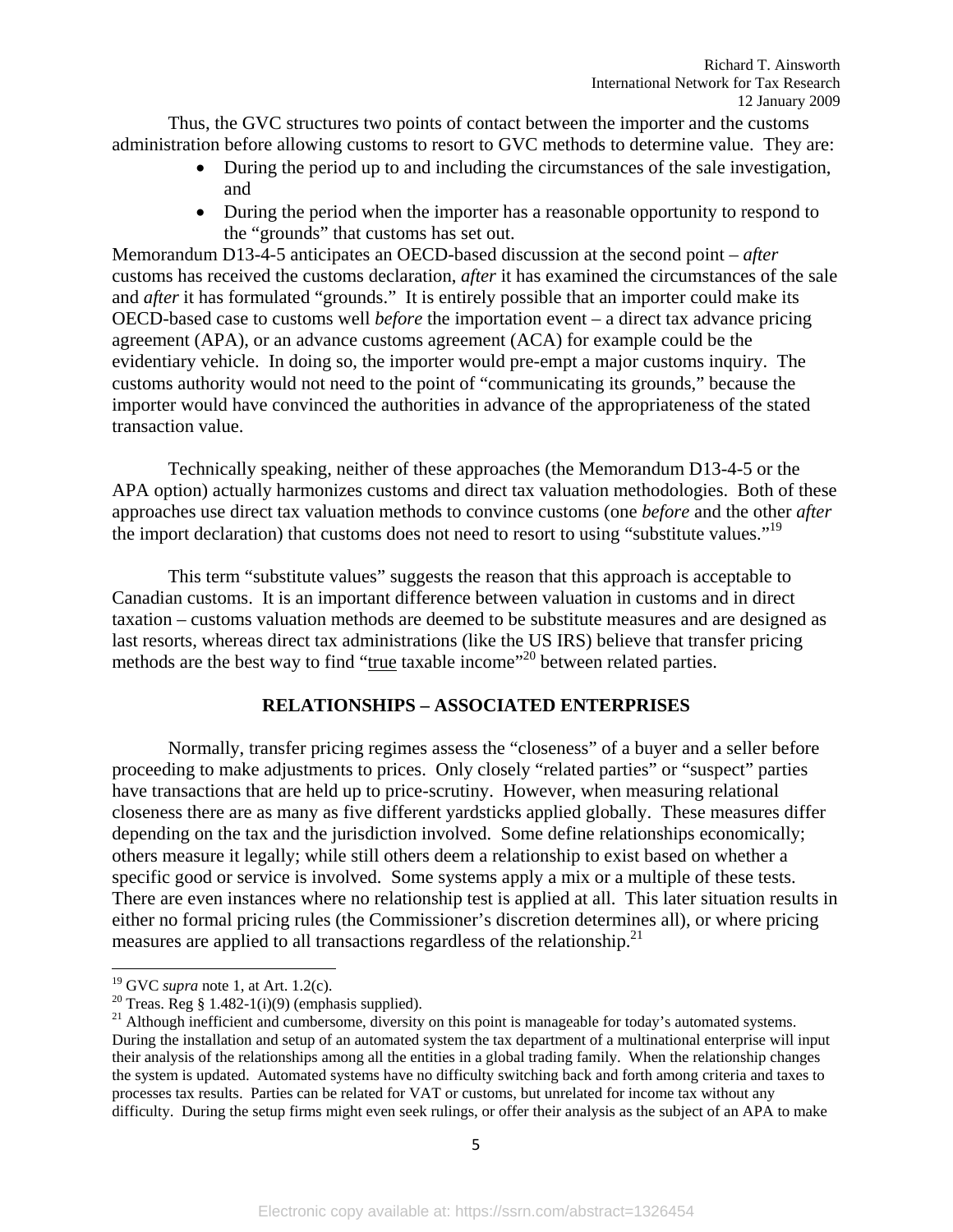Vertically harmonizing transfer pricing regimes necessarily means harmonizing these relationship tests. Without this, adjustments in pricing between "related parties" could be deemed necessary for VAT/GST purposes whereas adjustments in prices for the same transfers would not be allowed for direct tax purposes. The reason – because the entities involved would be deemed related for the purposes of VAT/GST, and not related for income tax purposes.

*Relationship/ associated enterprise definitions*. This section considers the five major types of relationship/ associated enterprise definitions applied globally. Some jurisdictions (in some taxes) draw these rules very specifically, others do not. Some degree of specificity would seem to be essential here (and this is the case with the GVC), because the relationship/ associated enterprise test is the gateway to transfer pricing adjustment. *No* adjustment is appropriate if the parties are *not* initially "suspect."

The OECD does not provide this specificity. It provides nothing more than general guidance. The OECD's lack of concern about diversity-in-the-details is a function of its main objective, which is to get *potential* treaty partners close enough together so that they are able to resolve the details at the negotiation table. Determining exactly what constitutes an "associated enterprise" is a hand-crafted, bilateral outcome of a specific treaty.

Article 9 of the OECD Model Treaty provides a common (general) definition of "associated enterprises." It states:

Where

- (a) and enterprise of a Contracting State participates directly or indirectly in the management, control or capital of an enterprise in the other Contracting State, or
- (b) the same persons participate directly or indirectly in the management, control or capital of an enterprise of a Contracting State and an enterprise of the other Contracting State

The OECD Guidelines provide no more detail, and Klaus Vogel's analysis of the OECD Model is consistent with this result. He indicates that providing latitude for flexibility in local law was expressly intended in the drafting of Article 9:

Whether there is a case of participation in the management, control, or capital of an enterprise is a matter to be decided by reference to (domestic) company law. … In paragraph 7 of the OECD Report on Transfer Pricing and Multinational Enterprises there is an express indication that it was not thought necessary to define such expressions as "associated enterprises" or "under common control." On the contrary it was assumed that there was a broad basis of common understanding of what was meant. Consequently, it should be left to the law of the contracting States to determine on the "broad basis of common understanding" those possibilities of influence being exercised under company law on which a re-writing of accounts should be based.<sup>22</sup>

<sup>&</sup>lt;u> 1989 - Johann Stein, marwolaethau a gweledydd a ganlad y ganlad y ganlad y ganlad y ganlad y ganlad y ganlad</u> sure the setup conforms to local law. The fact that this complexity can be automated does not make this an optimal situation. This kind of complexity opens the door to planned arbitrage.

 $22$  KLAUS VOGEL, DOUBLE TAXATION CONVENTIONS,  $3<sup>rd</sup>$  ed., (1996) 525, ¶23 (it should be noted that the "broad basis of common understanding" expression does not appear in the later OECD Guidelines, and that reference to a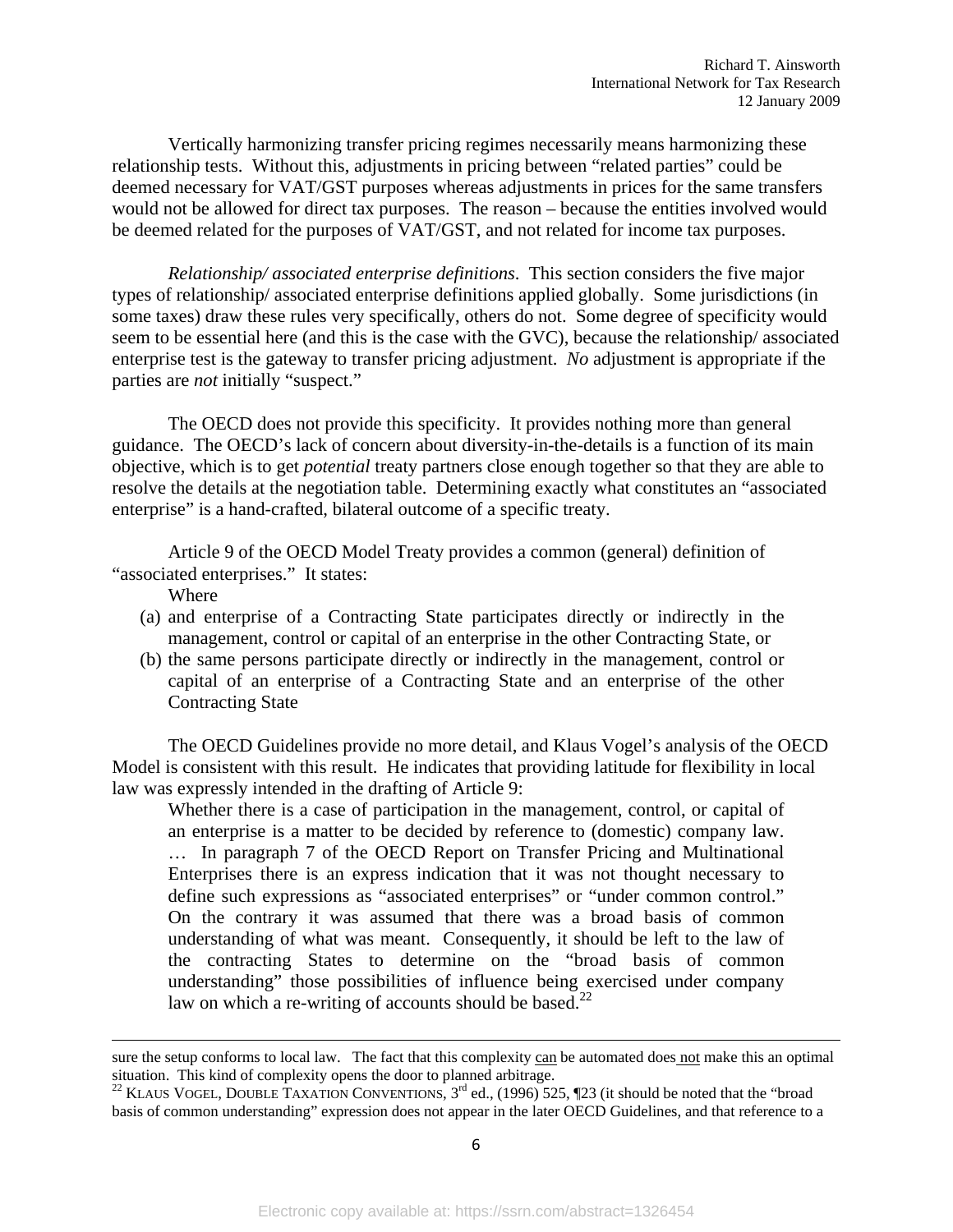Assuming that Klaus Vogel is correct, that there is a "broad basis of common understanding" of what constitutes "associated enterprises," and also assuming that an exact formulation of this understanding in direct taxation flows from the bilateral treaty, then we are faced with the possibility that when we arrive at this (direct tax) horizontal harmony we are at the same time disrupting domestic (vertical) harmonies with the other taxes that make transfer price adjustments in a jurisdiction.

The five basic ways of defining a suspect relationship or associated enterprises are:

**(1)** *Economic relationship***.** The classic economic-based relationship test is found in the US income tax, IRC § 482. The statute requires affirmative proof that "… two or more organizations, trades or businesses [are] … owned or controlled directly or indirectly by the same interests  $\ldots$ <sup>23</sup>. The regulations make it clear that the word "controlled" means:

… any kind of control, direct or indirect, whether legally enforceable or not, and however exercisable or exercised, including control resulting from the action of two or more taxpayers acting in concert or with a common goal or purpose. It is the reality of control that is decisive, not its form or the mode of its exercise. A presumption of control arises if income or deductions have been arbitrarily shifted. $^{24}$ 

US litigation further emphasizes that the requirement is *not* to prove legal control, but to prove actual control of the economics of the relationship. The persons or entities involved must be shown to act together to achieve the common goal of shifting income – distorting the true economics of the marketplace. $^{25}$ 

**(2)** *Legal relationship***.** The classic application of tests based on legal relationships is found under the GVC, Article 15(4) and (5). In some of the over 150 countries where these tests are applied the GVC definitions (because they are part of an international convention) are directly applicable and binding on the government as a constitutional matter. In other countries

<u> 1989 - Johann Stein, marwolaethau a gweledydd a ganlad y ganlad y ganlad y ganlad y ganlad y ganlad y ganlad</u>

<sup>&</sup>quot;common understanding" in that document (found at ¶1.14) concern the "common understanding" the business community and tax administration have with respect to experience applying the arm's length principle). 23 26 U.S.C. § 482 reads in full:

In any case of two or more organizations, trades, or businesses (whether or not incorporated, whether or not organized in the United States, and whether or not affiliated) owned or controlled directly or indirectly by the same interests, the Secretary may distribute, apportion, or allocate gross income, deductions, credits, or allowances between or among such organizations, trades, or businesses, if he determines that such distribution, apportionment, or allocation is necessary in order to prevent evasion of taxes or clearly to reflect the income of any of such organizations, trades, or businesses. In the case of any transfer (or license) of intangible property (within the meaning of section  $936(h)(3)(B)$ , the income with respect to such transfer or license shall be commensurate with the income attributable to the intangible. <sup>24</sup> Treas. Reg. § 1,482-1(i)(4).

<sup>&</sup>lt;sup>25</sup> Grenada Industries, Inc. v. Commissioner, 17 TC 231, 253-254 (1951), aff'd 372 F2d 415 (4<sup>th</sup> Cir.), cert. denied, 389 US 841 (1953) (involving four families, none of whom held a majority interest in several corporations, but who acted in concert to direct corporate payments to a partnership for the benefit of two of the families).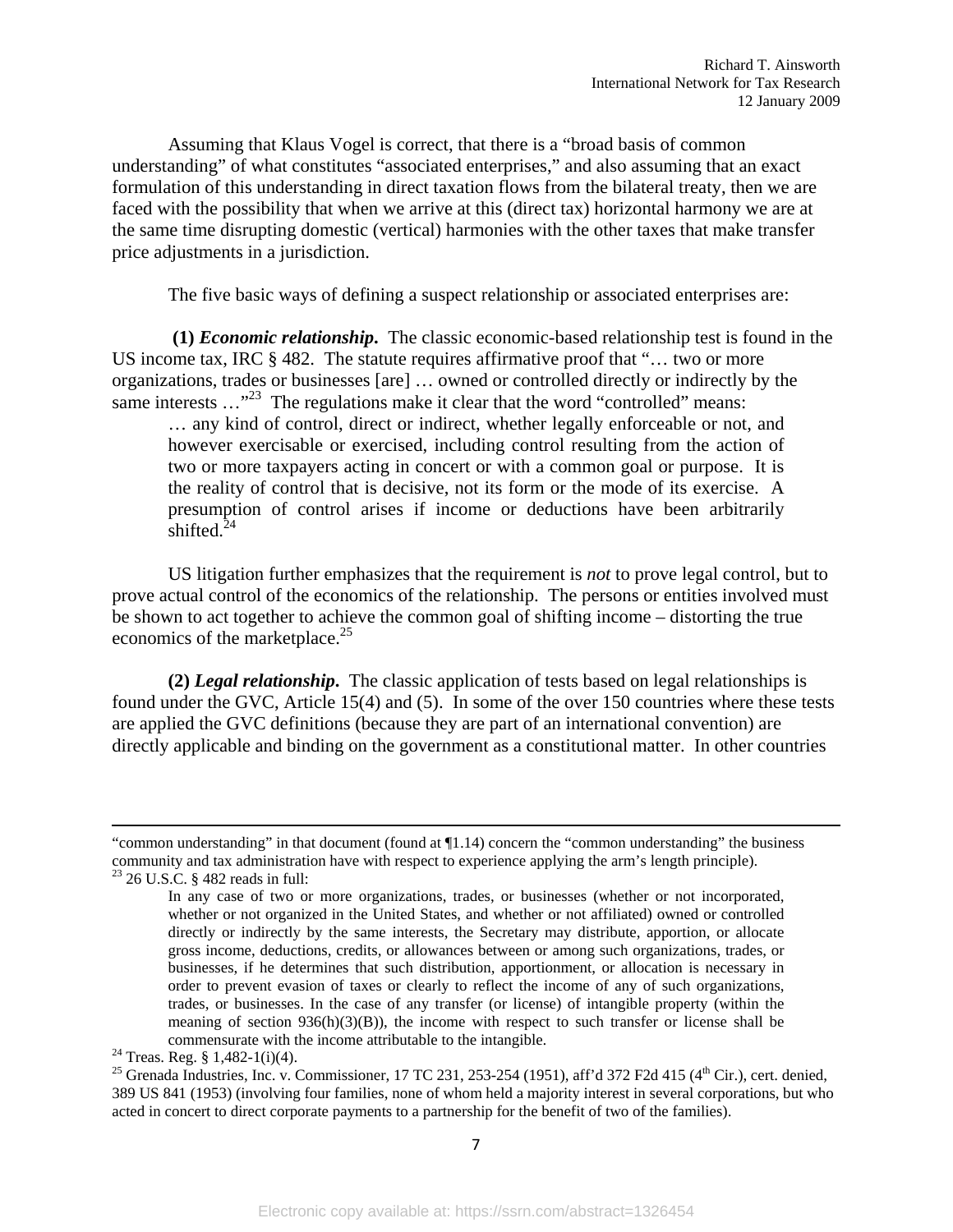(like the US) it is the *intent* – not the exact *wording* – that is followed. This leads to minor differences in expression, but not in meaning.<sup>26</sup> GVC, Article 15(4) and (5) provides:

4. For the purposes of this Agreement, persons shall be deemed to be related only if:

- (a) they are officers or directors of one another's businesses;
- (b) they are legally recognized partners in business;
- (c) they are employer and employee;

(d) any person directly or indirectly owns, controls or holds 5 per cent or more of the outstanding voting stock or shares of both of them;

- (e) one of them directly or indirectly controls the other;
- (f) both of them are directly or indirectly controlled by a third person;
- (g) together they directly or indirectly control a third person; or
- (h) they are members of the same family.

5. Persons who are associated in business with one another in that one is the sole agent, sole distributor or sole concessionaire, however described, of the other shall be deemed to be related for the purposes of this Agreement if they fall within the criteria of paragraph  $4^{27}$ .

Conceptually, this is a dual-principled provision (legal and economic). There appears to be something very different happening in sections 4(a), (b), (c), (d), (h), and 5 where legal relationships are specified (interlocking officers and directors; legal partners; employer and employee relationships; shareholders with a 5 percent interest in voting shares; family members; sole agents), and sections 4(e), (f) and (g). Each of these latter provisions is built simply around the term "control" (one party controls the other party either directly or through third parties). This is strikingly like the economic tests of the US IRC §482 provisions. However, the Notes to the GVC will not permit such an expansive interpretation. The GVC's concept of "control" is not economic – it is legal. The Notes state:

For the purposes of this Agreement, one person shall be deemed to control another when the former is legally or operationally in a position to exercise restraint or direction over the latter. $28$ 

(G) Two or more persons directly or indirectly controlling, controlled by, or under common

<sup>&</sup>lt;sup>26</sup> For example, the companion US provisions are found at 19 USC  $\S$  1401a(g)(1) and provides: (g) Special Rules.

 <sup>(1)</sup> For purposes of this section, the persons specified in any of the following subparagraphs shall be treated as persons who are related:

 <sup>(</sup>A) Members of the same family, including brothers and sisters (whether by whole or half blood), spouse, ancestors, and lineal descendants.

 <sup>(</sup>B) Any officer or director of an organization and such organization.

 <sup>(</sup>C) An officer or director of an organization and an officer or director of another organization, if each such individual is also an officer or director in the other organization.

 <sup>(</sup>D) Partners.

 <sup>(</sup>E) Employer and employee.

 <sup>(</sup>F) Any person directly or indirectly owning, controlling, or holding with power to vote, 5 percent or more of the outstanding voting stock or shares of any organization and such organization.

control with, any person.<br><sup>27</sup> GVC *supra* note 1, at Art. 15(4) & (5).<br><sup>28</sup> GVC *supra* note 1, at Notes to Article 15, paragraph 4(e).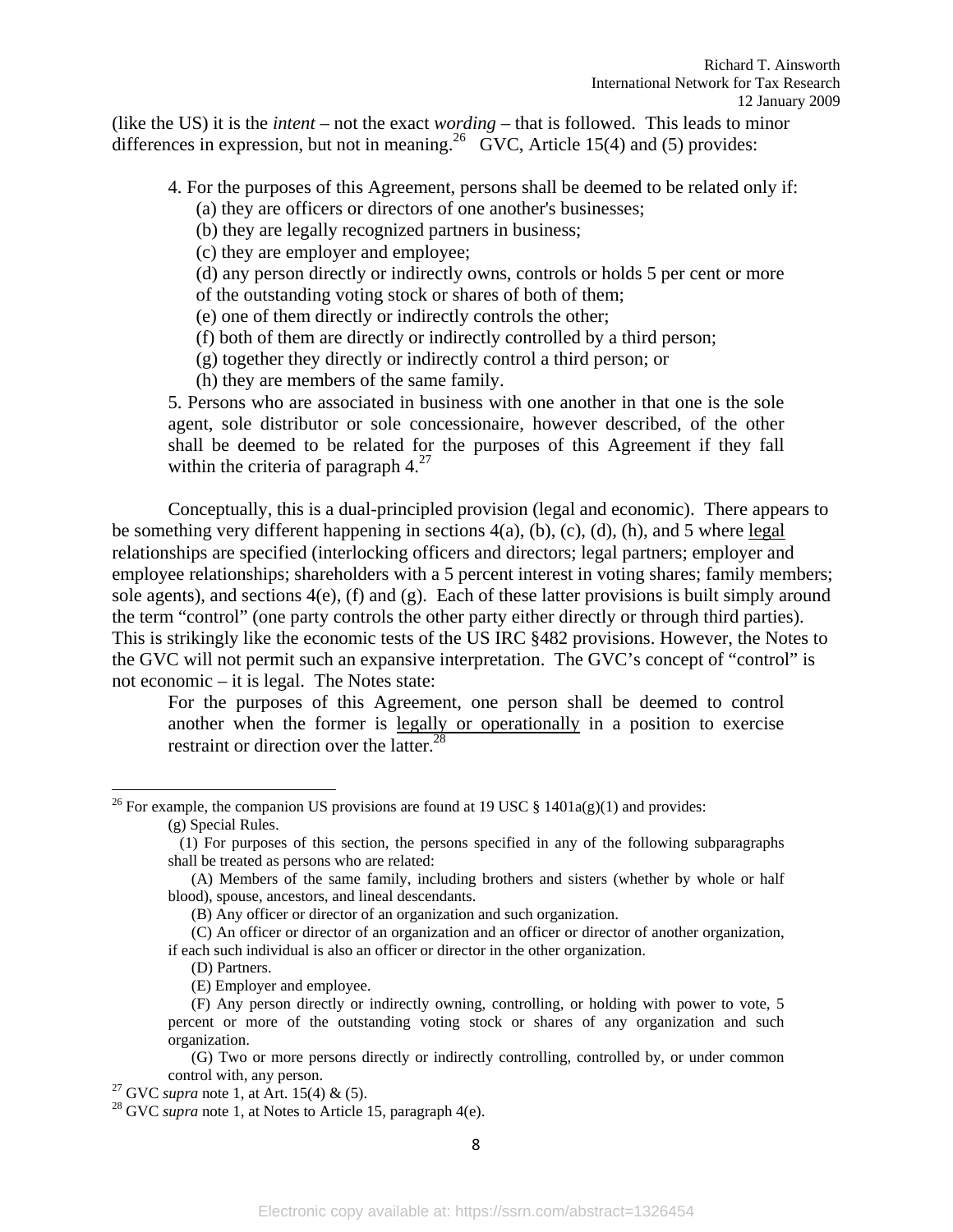Thus, GVC Art. 15(4) and (5) is *not* a set of five legal tests wrapped around three economic tests. It is a set of eight legal tests. This has not escaped the sharp eye of the commentators who accept the legal basis of the tests and generally find the language at (e), (f), and (g) (in the light of the Notes and customs practice) to be "vague," "sweeping," "obscure," "[im]precise." As a general matter, these provisions are something that "should have been deleted" from the GVC altogether.<sup>29</sup> Why draft general language that is open to an economic interpretation, if in fact what is intended are strictly legal tests?

**(3)** *Deemed relationships***.** Russia has come very close to vertical harmonization of its transfer pricing rules.<sup>30</sup> The exception is customs. Customs transfer pricing is excluded from Article 40 of the Russian Tax Code, and this is the only thing that makes full harmonization incomplete (on paper at least). Although internally very consistent, the Russian rules are not entirely standard when considered from abroad. This creates a horizontal harmonization problem.

With respect to related parties (in the Russian Code they are called "interdependent parties"), the Russian Tax Code specifies five categories. Four of the five rely on the legal status of the parties involved. They are similar to the rules found in the GVC (and one suspects a conscious borrowing). The fifth category is an unusual three-part *deeming* provision. This fifth provision considers parties who are engaged in certain kinds of transactions to be related parties (regardless of their actual "relatedness") and subjects their transitions to pricing adjustment. The five categories are:

(1) One party has a direct or indirect ownership interest in the other party of at least 20%,

(2) One physical person is subordinate to another physical person in terms of official status.

<sup>29</sup> SAUL L. SHERMAN & HINRICH GLASHOFF, CUSTOMS VALUATION: COMMENTARY ON THE GATT CUSTOMS VALUATION CODE 188 (1987). In a discussion of Art. 15(4)(e), Sherman and Glashoff reference and apply the critical language in:

<sup>[</sup>t]he Note [that] explains that this test is met when one person 'is legally or operationally in a position to exercise restraint or direction over' the other. This [the term 'control'] is the most sweeping and <u>least precise</u> of the standards. This provision is as **obscure** as the employeremployee rule. ... The same obscurity applies to the term 'operationally.' ... The most serious defect is that this provision uses the concept of control to define the concept of control, and this is why the meaning is so unclear. The proviso as a whole should have been deleted. (emphasis added).

Discussing Art. 15(4)(f) and similarly for (g) where they further indicate that the control clauses in these provisions are:

<sup>…</sup> set forth a sweeping and vague concept of 'control' unrelated to any defined type of

relationship." (emphasis added). 30 The pricing regime set out in Article 40 of the Russian Tax Code "… does not specify which taxes are covered by transfer pricing adjustments. [Nevertheless,] it is generally accepted that taxes other than profits tax are potentially covered by the new rules." Peter Arnett, *Russia*, TRANSFER PRICING INT'L: COUNTRY BY COUNTRY GUIDE at 29.9(h), 29.3 & 29.4 (Oct. 9, 2003) LexisNexis. Victor Matchekhin, *Russia: Transfer Pricing Rules, Practice and Potential Development*, INT'L TRANSFER PRICING J (May/June 2003) 124, 125 agrees with this assessment and references the use of these rules in two VAT cases (North-West District Court, decision A56-34965/01 of Sept. 20, 2002; North-West District Court, decision A56-21019/01 of Dec. 19, 2001).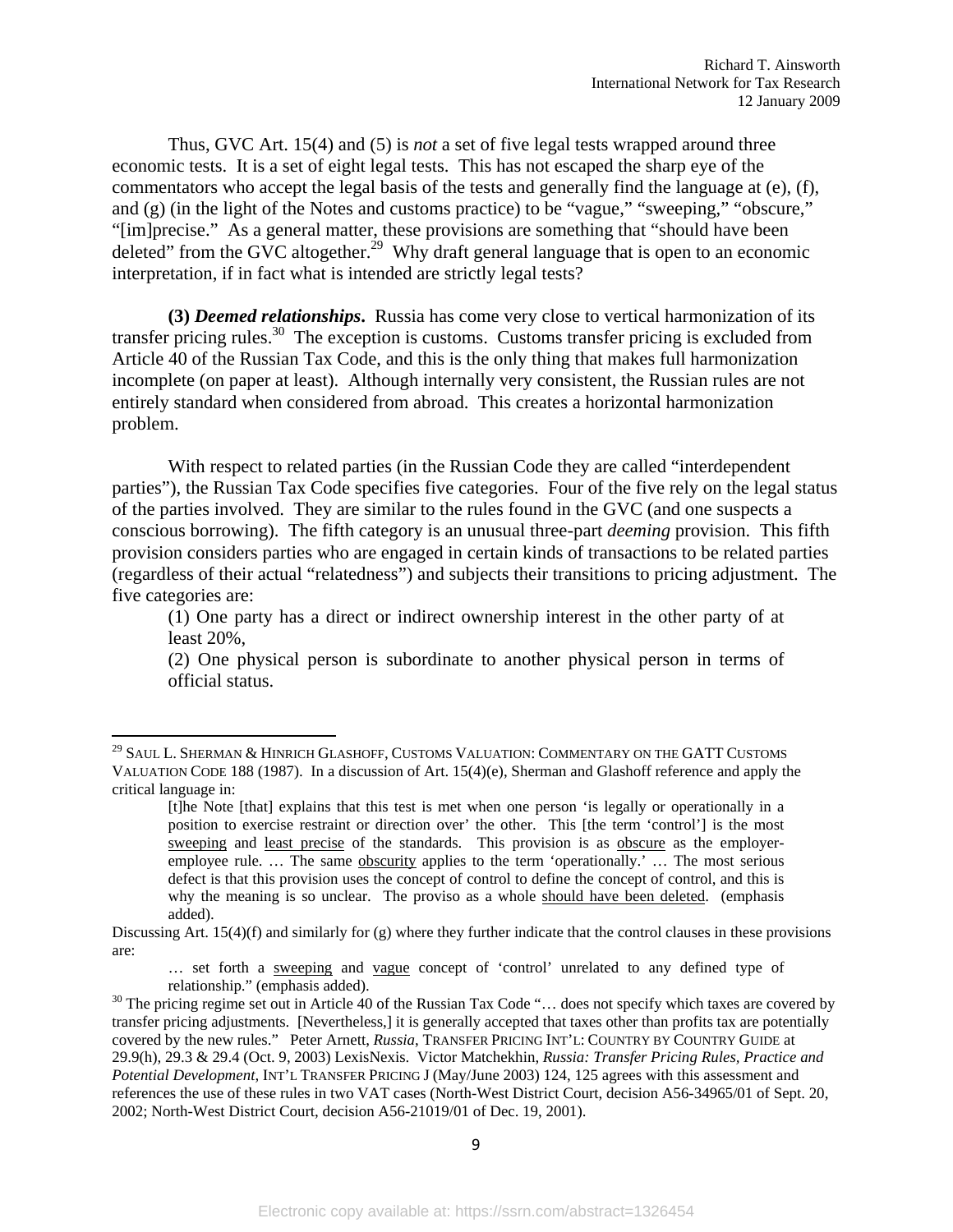(3) The persons concerned are married to one another, or related to one another by blood, or by marriage, or are connected by adoption.

(4) One person is the guardian of another.

(5) The parties are deemed to be interdependent if:

(a) The transaction is by barter, and goods or services are exchanged.

(b) The transaction is a foreign trade transaction. The term "foreign trade transaction" is not otherwise defined, but the term "foreign trade activity" is defined in the Tax Code to mean entrepreneurial activity in the area of international exchange of goods, work, services, information, and results of intellectual activity, including exclusive rights thereto, including intellectual property.

(c) The transactions take place where the level of prices used for identical or similar goods fluctuates by more than 20% in either direction over a short period of time. The term "short period of time" is not otherwise defined.31

Thus, Russian definitions of "interdependent parties" lack horizontal harmony with companion definitions of "associated enterprises" or "related parties" in other jurisdictions. As a result, it is common for treaty negotiations to pull these Russian rules into horizontal harmony with those used by trading partners. This then pulls these definitions out of domestic (vertical) harmony. One of the reasons for the unique flavor to the Russian rules most likely has to do with the Russian Federation's status with international organizations: it is a "candidate country" of the OECD,<sup>32</sup> and an observer at the WTO.<sup>33</sup> It appears that the pull of internal (vertical) harmonies is somewhat stronger than the pull of external (horizontal) harmonies in Russia.

Assume for example that the deeming provisions are applied. A Russian entity and an entity of an OECD country engage in (a) an "international exchange" that involves (b) "goods, work, services, information, and results of intellectual activity." In this case, transactions between these parties would not be "suspect" under OECD rules – they are not associated enterprises. However, they could nevertheless be subjected to Russian transfer pricing adjustments – they are interdependent parties under Russian rules. If a Russian adjustment is made, it is very possible that the OECD country would refuse to make corresponding adjustments. When a problem like this causes significant business problems, tax treaty negotiations may not be far away.

<sup>&</sup>lt;sup>31</sup> Arnett, *supra* note 30.<br><sup>32</sup> Adjustments in some of these rules might be expected as Russia has recently been invited to join the OECD. OECD, COUNCIL RESOLUTION ON ENLARGEMENT AND ENHANCED ENGAGEMENT (adopted by the OECD Council at Ministerial level on 16 May 2007) at ii, extract reported in OECD, CENTER FOR CO-OPERATION WITH NON-MEMBERS, THE OECD'S GLOBAL RELATIONS PROGRAMME 2007-1008, CCNM(2007)2 (May 22, 2007) at 14, *available at* http://www.oecd.org/dataoecd/46/25/38668215.pdf.

The Council … (ii) Decides to open discussions with Chile, Estonia, Israel, the Russian Federation and Slovenia and invites the Secretary-General to set out the terms, conditions and process for the accession of each of these countries to the OECD for subsequent consideration and adoption by

Council. 33 The observer status of the Russian Federation is noted on the WTO web page *available at*: http://www.wto.org/english/thewto\_e/whatis\_e/tif\_e/org6\_e.htm.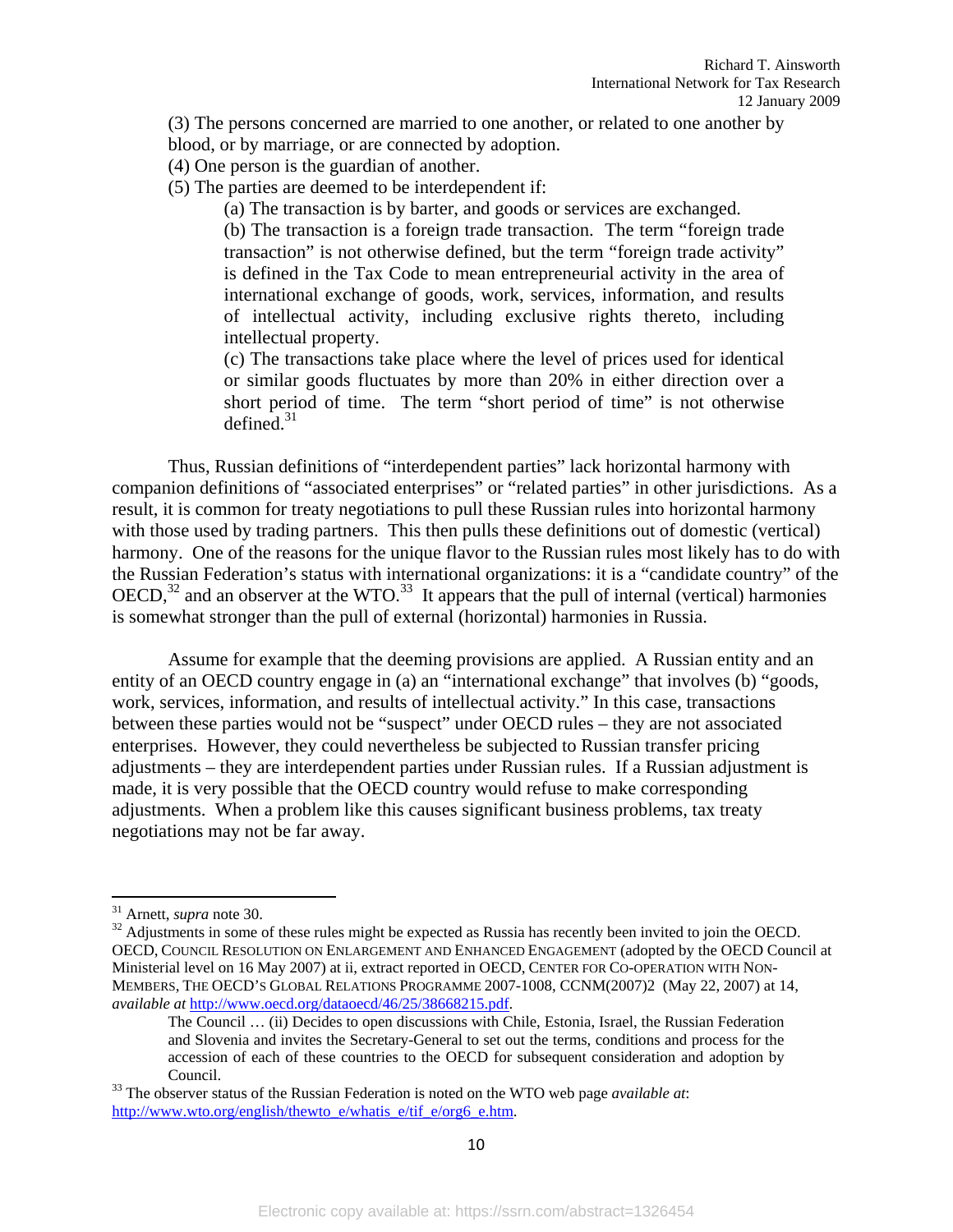**(4)** *No relationship rules other than customs.* Some countries pay no attention to the relationship of the parties (other than in customs) because there are no transfer pricing rules in income tax. The transfer pricing (and related party) rules in the customs area are used because (as a member of the WTO) the jurisdiction is required to adopt the GVC.

There are a large number of countries in this category. Without conducting a comprehensive survey, it appears that 137 countries could be in this group – if we take the 150 countries in the  $WTO<sup>34</sup>$  and reduce it by the 33 countries that are commonly identified as countries with significant income tax transfer pricing regimes. The only transfer pricing rules these countries apply are those prescribed by the GVC. These jurisdictions also tend to follow subjectively valuation principles in VAT,<sup>35</sup> and the relationship between the parties is never a factor.

**(5)** *Relatedness ignored in transfer pricing application.* Some jurisdictions have exceptionally robust transfer pricing rules in income tax and VAT, so robust in fact that they are applied even without proof of a suspect relationship. There is no need to even deem the parties to be related.<sup>36</sup> Prices are always held up to an arm's length standard. Essentially these jurisdictions use transfer pricing to enforce tax avoidance or tax evasion rules.

Australia provides the classic example. Australia reaches the same results (but not in the same way) as the Russian Federation does on this issue. The central concern is with

VAT jurisdictions can be placed along a continuum when the relative use of objective verses subjective valuation measures is isolated as a distinguishing criteria. Four types of jurisdictions are possible, but only three appear to be in common use. At one extreme there are jurisdictions that apply only subjective valuation methodologies (encompassing both arm's length and related party transactions). This is the case in Albania. [LAW ON VALUE-ADDED TAX , No. 7928, 1995 (Albania) at Art. 27] A second group of jurisdictions employ subjective valuations for the most part [1991 SA REVENUE 89; REVENUE, VALUE-ADDED TAX ACT No. 89 of 1991 at § 10(23) (South Africa)], but adopt objective measures of value when considering a small subset (some, but not all) of the related party transactions. This is the case in Canada. [EXCISE TAX ACT, R.S.C., ch. E-15, § 154(1) (Can.)] A third group of jurisdictions always shift to an objective measure of the tax base whenever the parties are related. Related party transactions are viewed as inherently suspect. Transactions among unrelated parties are trustworthy, and are valued subjectively. This is the case in Barbados. [VALUE ADDED TAX ACT, 1996 at § 18(1) (Barbados)]. A fourth approach to valuation is possible – valuing all transactions objectively. No jurisdiction has adopted it.

Importantly, among these four positions, there is no "majority position." 36 Although the end result in most cases is no different than that under the "deemed relationship" rules of the

Russian Federation, there is a slight difference. Because the Russian rule is based on an assumption that bartering, international and high price volatility transactions only take place between related parties, there is a slight opening through which to argue (in a specific case) that the parties involved are truly not related. However, if a jurisdiction decides to ignore the relationship element entirely this window is closed.

 $34$  *Id.* (listing the 150 member countries of the WTO).

<sup>&</sup>lt;sup>35</sup> Subjective and objective approaches to valuation are another major way to divide VAT/GST regimes. The difference is best explained with an example:

Consider a restaurant meal. If it is sold to the public for 50, costs 25 to prepare, but is supplied to employees for 10, what is the VAT base? Under subjective valuation, VAT is imposed on 10, because under this theory VAT is imposed on the consideration. This is the amount consumer actually paid, and the amount most readily available to the vendor to inscribed on the invoice. If goods or services are exchanged "in kind" or in addition to money, it is necessary to value this consideration in monetary terms. There may be a small amount of transfer price valuation for these transactions. Objective valuation is different. Under this theory tax would be imposed on the 50. Objective valuation VAT regimes measure the value of the supply, regardless of the amount of consideration actually paid. There will be considerably more transfer pricing valuation exercises under this system.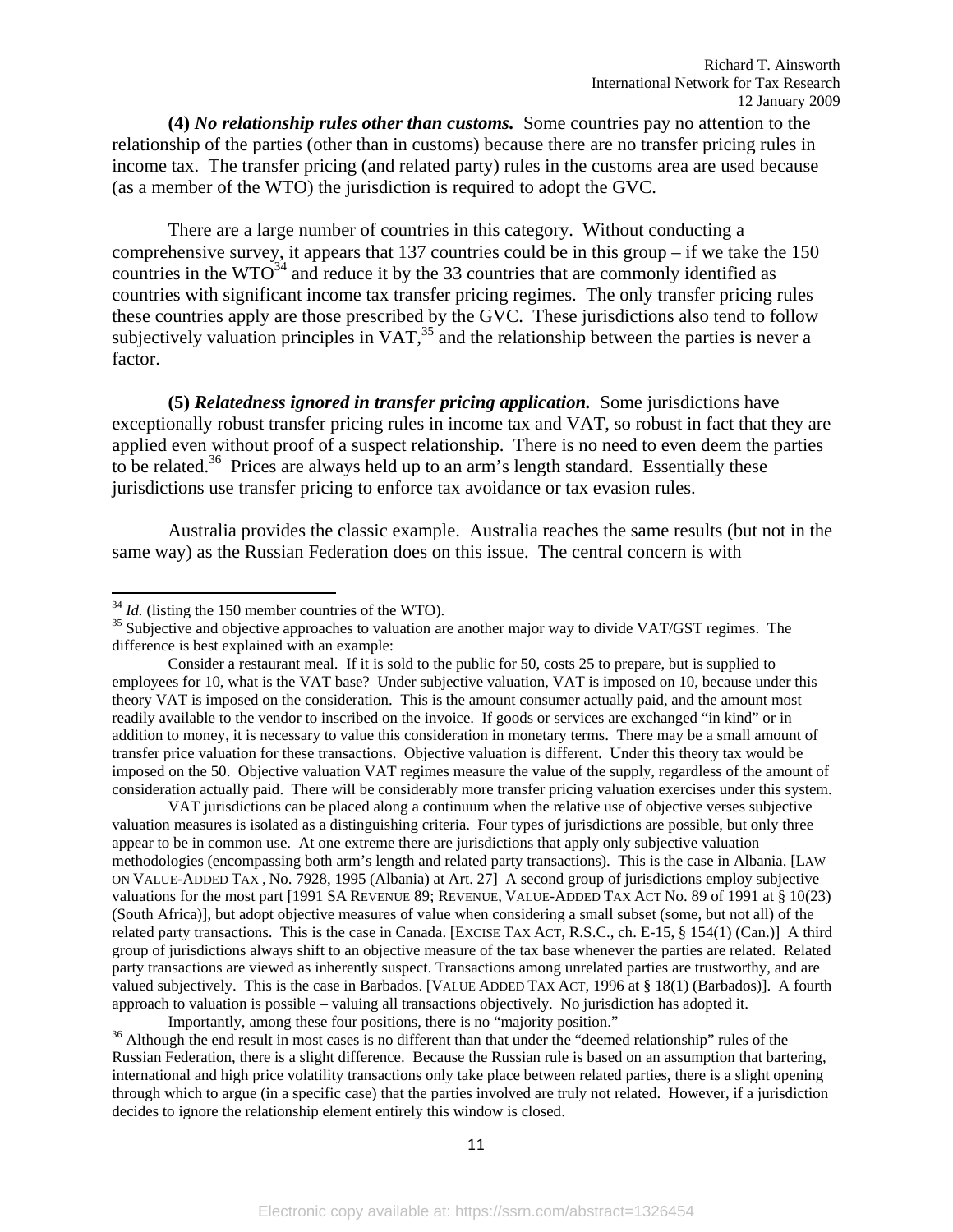international transactions. The Explanatory Memorandum to the (Australian) Income Tax Amendment Bill of 1982 expresses this concern and clearly indicates that Australia intends to target *unrelated* parties with an expansion of transfer pricing rules:

There can be cases where formally unrelated parties to an agreement do not deal with one another on an arm's length basis, viewed simply in relation to a particular supply or acquisition of property. This could be the case where the particular transaction which reduces a taxpayer's Australian income is offset by benefits under another seemingly unrelated agreement, which may accrue abroad and perhaps to an associate of the taxpayer.

This statutory provision gives the Commissioner sweeping powers. Essentially whenever he determines that property is supplied at less than arm's length, the Commissioner can adjust the price.

Where –

(a) a taxpayer has supplied property under an international agreement;

(b) the Commissioner, having regard to *any connection* between any two or more of the parties to the agreement or to *any other relevant circumstances*, is satisfied that the parties to the agreement, or any two or more of those parties, were not dealing at arm's length with each other in relation to the supply;

(c) consideration was received or receivable by the taxpayer in respect of the supply but the amount of that consideration was less than the arm's length consideration in respect of the supply; and

(d) the Commissioner determines that this subsection should apply in relation to the taxpayer in relation to the supply,

then, for all purposes of the application of this Act in relation to the taxpayer, consideration equal to the arm's length consideration in respect of the supply shall be deemed to be the consideration received or receivable by the taxpayer in respect of the supply. $37$ 

This provision is transaction-focused. It indicates that "any connection" or "any other relevant circumstance" is sufficient to allow a transfer pricing adjustment to be made. As was the case with the Russian provisions, it is very possible that after an Australian adjustment is made involving unrelated parties, compensating adjustments by the other jurisdiction could be denied – simply based on the fact that the parties were unrelated. This is a somewhat surprising outcome for an OECD member country that joined the organization in 1971. If the OECD has indeed brought about an international taxation regime one might expect this result in the case of the non-OECD member, Russia, but not in the case of Australia.<sup>38</sup>

 If the definition of related parties/associated enterprises is the first filter, the screen through which all transfer pricing cases must pass before pricing adjustments are determined, it will be problematical if the pricing of same transaction, between the same parties is both suspect and not suspect at the same time. One would hope for some consistence (vertical harmony) in

 $37$  INCOME TAX ASSESSMENT ACT, 1936, § 136AD(1) (Australia) (emphasis supplied).

 $38$  The Australian provisions under ITAA 1936 § 136AD are not vertically harmonized. They apply only to the income tax. The "deemed relationship" provisions under Article 40 of the Russian Tax Code however are vertically integrated, and apply broadly to all taxes except in customs administration.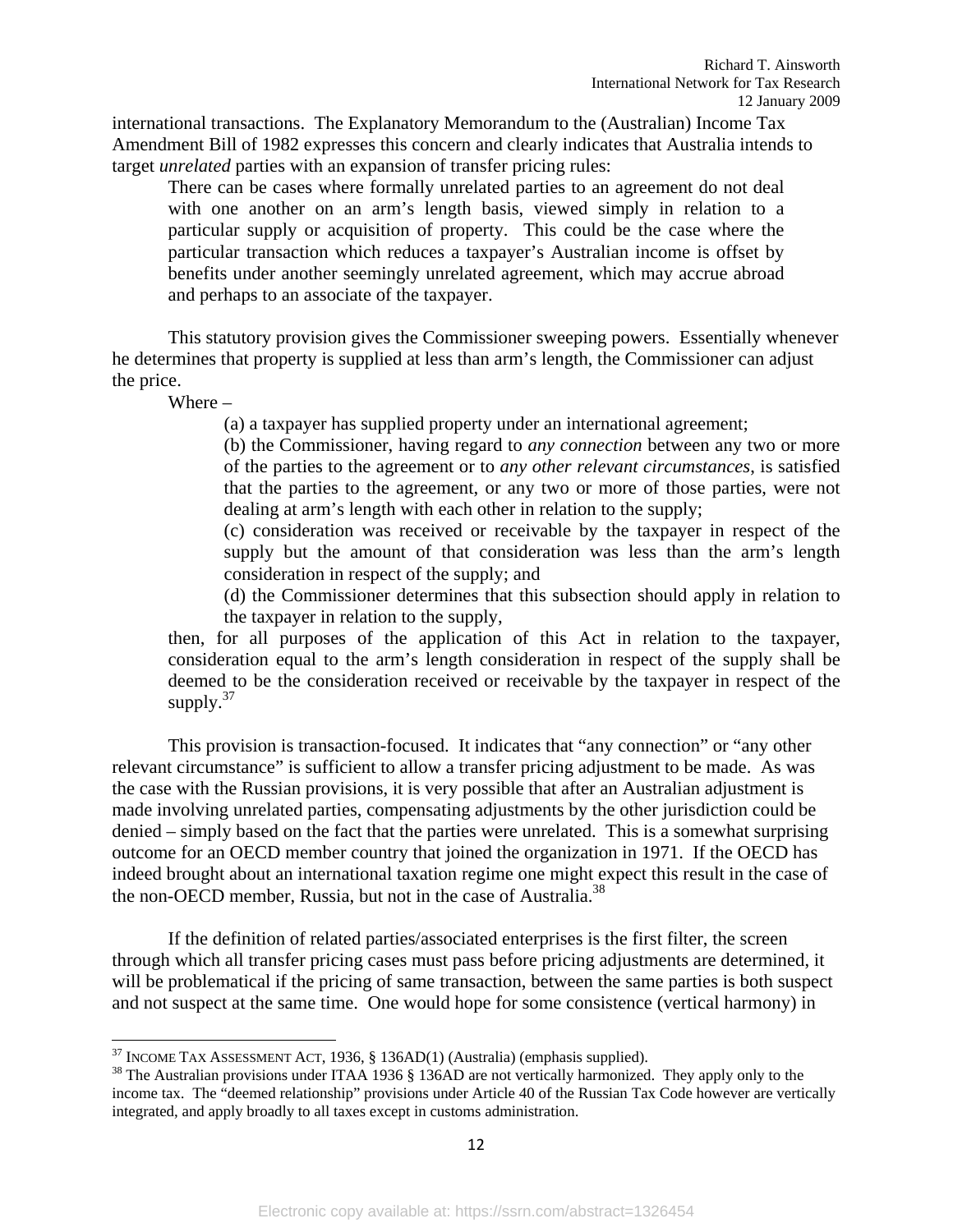these rules. This appears to be what the Russian Federation has attempted to achieve, but this very success is leading to pressures to undo this harmony through treaty negotiation (horizontal harmonization).

*Conclusion: Relationship/ associated enterprise definitions*. Is there a better way forward? Could the Canadian solution – one that is self-help and taxpayer-by-taxpayer based be applied? Could the Canadian "border solution," to accept a determination in one tax to be an appropriate determination of value in another tax be extended? Specifically, would it be possible to deem parties to be related for customs and VAT/GST purposes in all instances where they are related for direct tax purposes? If so, how would this rule work? Which determination would be dominant? Could this rule be universal? Would the rule be elective and effective only after agreement with the tax administration?

#### **METHODS**

All tax regimes have an interest in determining the correct price on "suspect" related party transactions when the prices reported appear to impact the tax base. The degree of concern is not the same among all taxes. Income tax regimes are far and away the most concerned,  $39$ customs next<sup>40</sup> and VAT a distant third.  $41$ 

 $39$  The income tax concern follows directly from the size of the cross-border related person trade.  $60\%$  of all crossborder trade is conducted by multinational entities, with roughly 40% of cross-border trade conducted within those entities. As a result, transfer pricing issues dominate international tax investigations. See generally the issue October 10, 1994 issue of Tax Notes International that focused on foreign government reactions to the new US transfer pricing regulations. 94 TAX NOTES INT'L 196-16 (Oct. 10, 1994) (indicating throughout that the US employs more international examination agents than any of our trading partners, and that about half of pending US tax cases involved transfer pricing issues).

<sup>40</sup> SHERMAN & GLASHOFF *supra* note29, at 199, n.140 (and related text). Referencing a 1982 GATT survey indicating that the transaction value had been the prevailing method applied, and concluding: "With Transaction Value so widely applied, it necessarily follows that most related-party transfer prices are being accepted, since such transactions are variously estimated to be in the range of 50 percent or more of total trade – something like 70 percent of US-Canada trade is informally estimated to fall in the related party categories." The GATT survey indicated that 95.4% of EC trade, 96.6% of Japanese trade 94.0% of US trade was processed with the transaction value, suggesting that the developed economies are not encountering significant transfer pricing problems in customs enforcement.

 $41$  In the EU VAT the open market re-valuation of supplies is only available in a small subset of all connected party transactions, and even in those cases it only applies to combat VAT avoidance or evasion. Only transactions where one of the parties is an exempt or partially exempt taxpayer are included within the rules. The proposal states (COM(2005) 89 final at 5):

The Article therefore only allows re-valuation in the context of combating tax avoidance or evasion and in order to do so, a series of additional tests also need to be satisfied. The rule can be applied only when parties are connected … [and] only allowed in circumstances: (in the case of an undervaluation) where VAT has been charged and the recipient of the supply is not entitled to a full right of deduction of VAT; or (in the case of an overvaluation) VAT has been charged and the supplier is not entitled to a full right of deduction of VAT. Where VAT has not been charged, the revaluation is only applicable where an exempt supply has been undervalued by a partly exempt person.

In other word, the qualification in the opening sentence of this section that, "All the tax regimes considered in this study have an interest in determining that the correct price ... when those transactions impact their respective tax bases," applies directly to the VAT. As long as both parties to a transaction are fully taxable, the transfer price among related parties is not a concern, because ultimately VAT is collected from final consumption (not) intermediate transactions.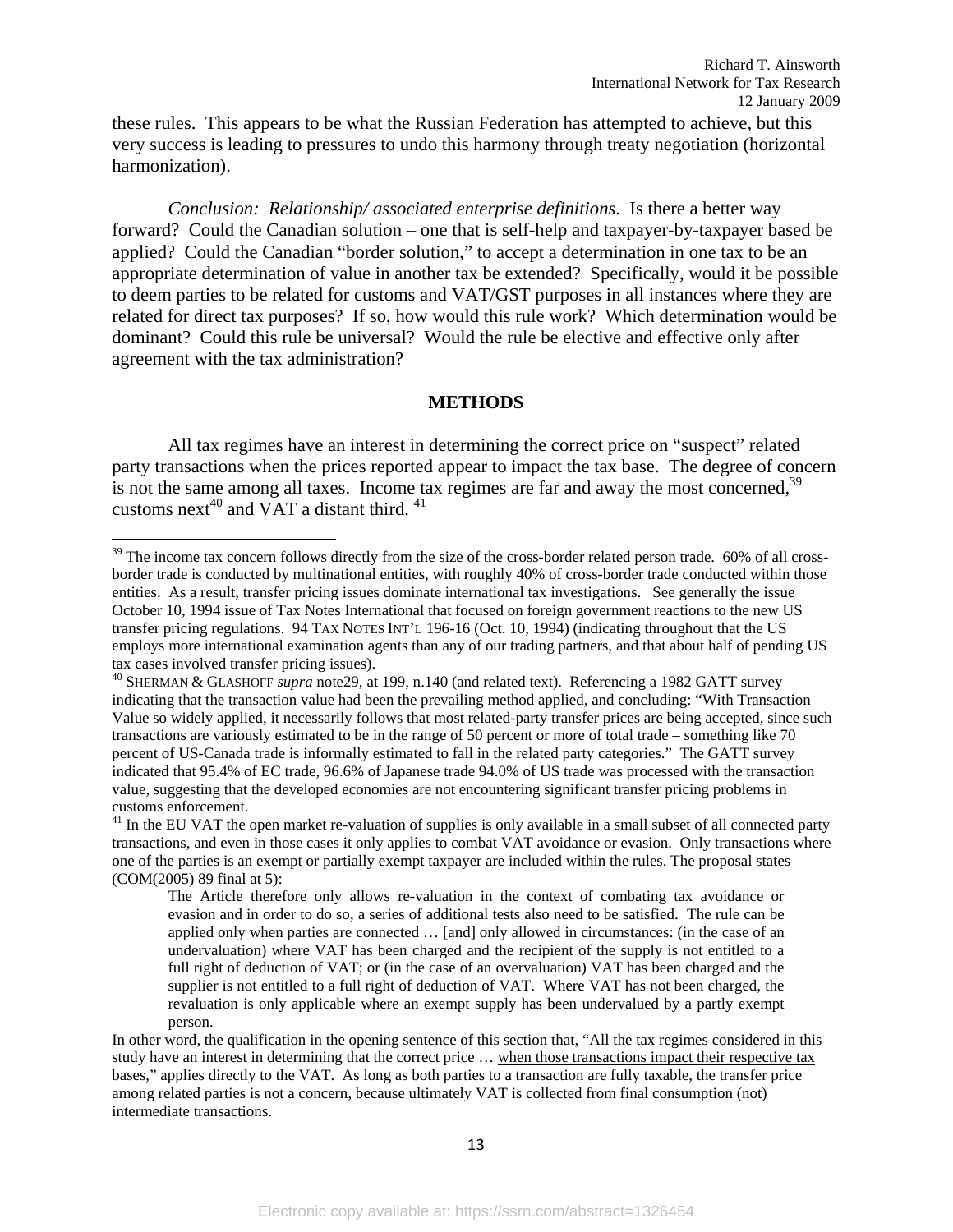It is not surprising therefore that the most sophisticated transfer pricing methods are found in the thirty-three jurisdictions<sup> $42$ </sup> that have serious income tax transfer pricing regimes (serious in the sense that they have well developed documentation and reporting requirements along with detailed standards set out in the law, not simply transfer pricing provisions that "could be" applied when the occasion arises). These jurisdictions are (by and large) the more developed economies. When there is vertical harmonization of methods in these countries it is income tax and VAT/GST harmonization – customs resists conformity.

The vast majority of jurisdictions  $(91\%)^{43}$  are different. In these jurisdictions there are no well-developed (or any) income tax transfer pricing rules. Transfer pricing theory in these jurisdictions is primarily a function of customs enforcement. When there is vertical harmonization of methods in these countries it is between customs and VAT/GST – income tax ignores the issue.

Thus, there is (limited) vertical harmonization of transfer pricing methods. It is a binary harmonization for the most part. It is either (a) *income tax and VAT/GST* harmonization, or (b) *customs and VAT/GST* harmonization. Other harmonies are rare.

It is exceptionally rare to find tripartite harmonization of methods – the use of a single method among *income tax, VAT/GST and customs*. However, there are some jurisdictions where the VAT/GST methods are drafted so vaguely that in a given instance the VAT/GST method employed could be found to be the same as that applied in either the income tax or a customs application.

An additional corollary is that frequently there is *not just one harmonization* per jurisdiction. It is reasonably common to find VAT/GST methods aligning with customs methods at the border, and then have other VAT/GST applications aligning with income tax methods away from the border.

The great problem then is the difficulty that domestic systems have in harmonizing income tax and customs rules. This is what makes the Canadian memorandum D13-4-5 most striking. Memorandum D13-4-5 is an effort to directly harmonize income tax and customs methods.

*Five basic methodologies***.** There are five basic transfer pricing methodologies. Considering each method one-by-one it soon becomes apparent that some methods can have across the board appeal, whereas others are more suited to one tax or the other but will rarely be harmonized across all three.

There is a range of receptivity to these methods. For example, the US income tax finds all five approaches acceptable (depending on the facts and circumstances of the case).<sup>44</sup> The US

<sup>&</sup>lt;sup>42</sup> See supra note 3 and accompanying text for commentary and a list of countries.<br><sup>43</sup> See supra notes 34 & 3 and calculating 91% = 137/150.<br><sup>44</sup> Treas. Reg. § 1.482-1(c)(1) (indicating that the arm's length result of a under the method "... that, under the facts and circumstances, provides the most reliable measure of an arm's length result." ).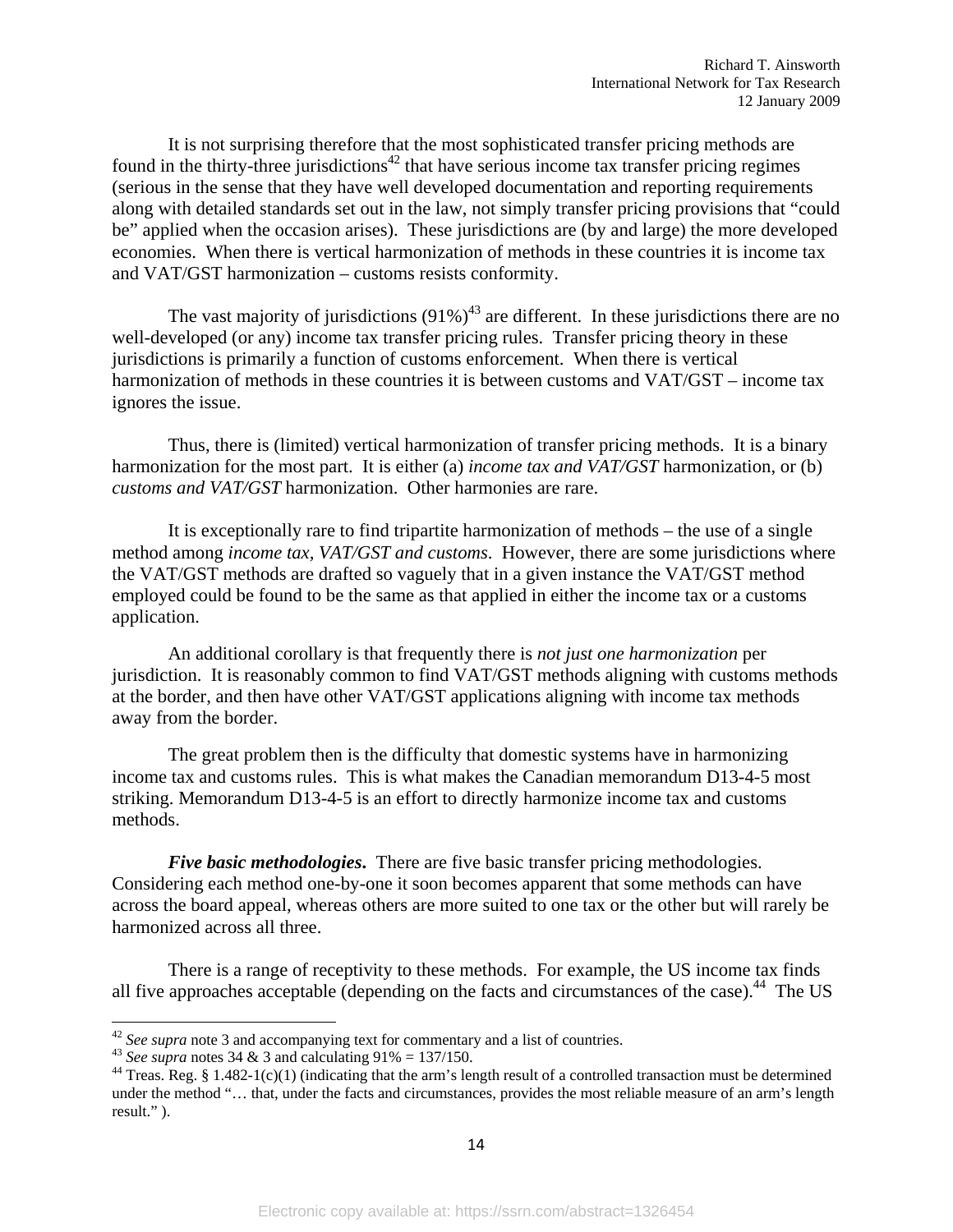tries to find the "best" among all the method. In contrast, the VAT/GST in smaller or developing countries like Barbados, Fiji and Jamaica has a very basic design. These jurisdictions apply a single method (a one-size-fits-all approach) that is frequently borrowed from customs (commonly a TVI/ TVS aggregate).<sup>4</sup>

The section that follows examines the first three of the five major transfer pricing methods (the three traditional methods). The two profit-based methods are considered elsewhere, $46$  and their usefulness in VAT/GST application is limited.

For the three traditional methods variances in their structure and application are identified (among income tax, customs and VAT/GST regimes). More emphasis is placed on VAT/GST than on income tax or customs, because (as a global matter) it is the VAT/GST that is reaching out (frequently in both directions) to forge harmonious methodologies. The effort will be to show where harmonies have been established, and where they have not.

 **(1)** *Comparable uncontrolled price (CUP) &Transaction value of Identical/ Transaction value of similar goods (TVI/ TVS) methods***.** The comparable uncontrolled price method (CUP) is the preferred transfer pricing method of the US regulations,  $47$  as well as of the OECD Guidelines.<sup>48</sup> It is very similar to the combined effect of the first two substitute methods under the GVC – the transaction value of identical goods method (TVI), and the transaction value of similar goods method (TVS).<sup>49</sup> Rules that function similar to the CUP or TVI/ TVS methodologies can be found under most VAT regimes.

 <sup>45</sup> VALUE ADDED TAX ACT, 1996 at  $\S 20$  (Barbados) (simply indicating that the method is to determine the amount that the supply, "… would reasonably be expected to fetch on a supply in the open market to a recipient who is not connected to the supplier."). 1991 REPUBLIC OF FIJI 45; VALUE ADDED TAX DECREE No. 45 of 1991 at §§ 19(3) & 2(1) (simply indicating that the method is to determine "… the consideration in money that would be expected to be payable for that supply, being a supply at that date in Fiji, between a supplier and a recipient independent of each other."). It can of course be argued that these VAT regimes propose no method at all, and the referenced language only re-states the arm's length standard, in which case it becomes a matter of satisfying the tax authority that the correct result has been reached. This is the case in Jamaica. THE GENERAL CONSUMPTION TAX ACT, 1991 at § 2(1) (Jamaica) (indicating that the method is the demonstration that "satisfies the Commissioner," or "… the amount of consideration in money (excluding tax) which the Commissioner is satisfied would be payable in respect of a taxable supply by a person who is not a connected person in an arm's length transaction." Without regulations explaining how the Jamaican Commissioner is to be satisfied this is a standard that is searching for the "best method," and is most likely receptive to any of the methods specified under the domestic income tax or customs regime. 46 Richard T. Ainsworth, *IT-APAs: Harmonizing Inconsistent Transfer Pricing Rules in Income Tax-Customs-VAT*,

<sup>34</sup> RUTGERS COMP. & TECH. L.J. 1 (2007).<br><sup>47</sup> CYM H. LOWELL, MARIANNE BURGE & PETER L. BRIGER, U.S. INTERNATIONAL TRANSFER PRICING ¶4.05[1] &

 $[2](2^{ND}$  ed.), on line at West Law WGL-ITP (indicating that "[t]he status of the CUP method as the highest priority means of satisfying the arm's length requirement in the case of tangible goods transactions remains unquestioned. This priority has, however, undergone a very careful reexamination … The 1992 Proposed Regulations would have severely restricted the scope of application of the CUP method, by requiring that an uncontrolled transaction involve the identical property and by not permitting the use of inexact comparables. … The 1994 Regulations, which affirmed the arm's length principle and set forth a best method rule to provide more flexibility in measuring arm's length requirements, has the effect of retaining the CUP method as the best method where its requirements can be satisfied.").

<sup>48</sup> OECD, GUIDELINES *supra* note 2, at ¶ 2.6 (stating, "where it is possible to locate comparable uncontrolled transactions, the CUP Method is the most direct and reliable …")

<sup>49</sup> GVC *supra* note 1, at Art. 2 & 3.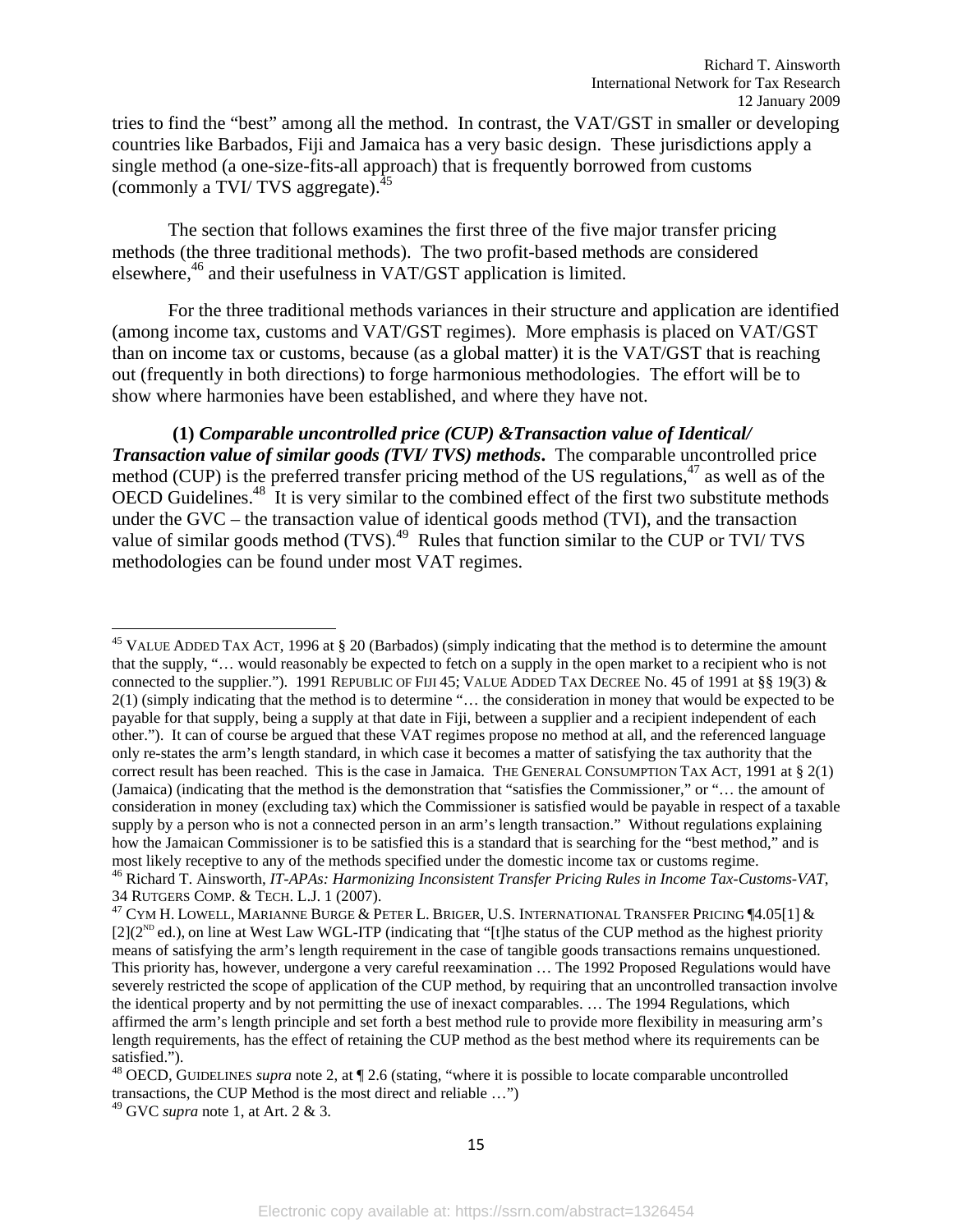*Income tax (CUP).* Under the CUP method the arm's length price of a related party transaction is considered to be equal to the price paid in a comparable uncontrolled sale. Assuming a comparable transaction can be found, the only significant issue under the CUP method is what should be done if there are differences between the controlled party transaction and those between the uncontrolled parties. Both US regulations<sup>50</sup> and OECD Guidelines<sup>51</sup> anticipate that minor adjustments can be made.

*Customs (TVI/ TVS)***.** The GVC takes a similar approach, but splits the CUP concept between two Articles. The transaction value of identical goods (TVI) is considered in Article 2, and the transaction value of similar goods (TVS) is considered in Article 3. They must be applied in sequence. Identical goods are:

... the same in all respects, including physical characteristics, quality and reputation. Minor differences in appearance would not preclude goods otherwise conforming to the definition from being regarded as identical.<sup>52</sup>

Similar goods are:

… goods which, although not alike in all respects, have like characteristics and like component materials which enable them to perform the same functions and to be commercially interchangeable. The quality of the goods, their reputation and the existence of a trademark are among the factors to be considered in determining whether goods are similar. $53$ 

As under the CUP method, adjustments can be made to TVI and TVS values when precisely comparable transactions cannot be identified. However, the adjustments permitted under customs rules are significantly more limited than those allowed under the income tax. Custom adjustments are only for "differences attributable to commercial level and/or to quantity."54

(5) Date of the transaction;

(6) Intangible property associated with the sale;

- (7) Foreign currency risks; and
- 

<sup>52</sup> GVC *supra* note 1, at Art. 15(2)(a).<br><sup>53</sup> GVC *supra* note 1, at Art. 15(2)(b). Compare with the list of adjustments under the income tax *supra* note 50.<br><sup>54</sup> GVC *supra* note 1, at Art. 2(1)(b) & 3(1)(b) are ident the word "similar" in Art.  $3(1)(b)$ . They read as follows:

In applying this Article, the transaction value of identical [*similar*] goods in a sale at the same commercial level and in substantially the same quantity as the goods being valued shall be used to determine the customs value. Where no such sale is found, the transaction value of identical [*similar*] goods sold at a different commercial level and/or in different quantities shall be used,

 $50$  Treas. Reg. § 1.482-3(b)(2)(B) list the following factors that can be adjusted, if they would affect the price: (1) Quality of the product;

<sup>(2)</sup> Contract terms (e.g., scope and terms of warranties provided, sales or purchase volume, credit terms, transport terms);

<sup>(3)</sup> Level of the market (i.e., wholesale, retail, etc.);

<sup>(4)</sup> Geographic market in which the transition takes place;

<sup>(8)</sup> Alternatives realistically available to the buyer and the seller. 51 OECD, GUIDELINES *supra* note 2, at ¶ 2.7 (indicating that, "… an uncontrolled transaction is comparable to a controlled transaction [i.e., it is a comparable uncontrolled transaction] for purposes of the CUP method if one of two conditions is met: (1) none of the differences [if any] between the transactions being compared or between the enterprises undertaking those transactions could materially affect the price on the open market; or (2) reasonable accurate adjustments can be made to eliminate the material effects of such differences.).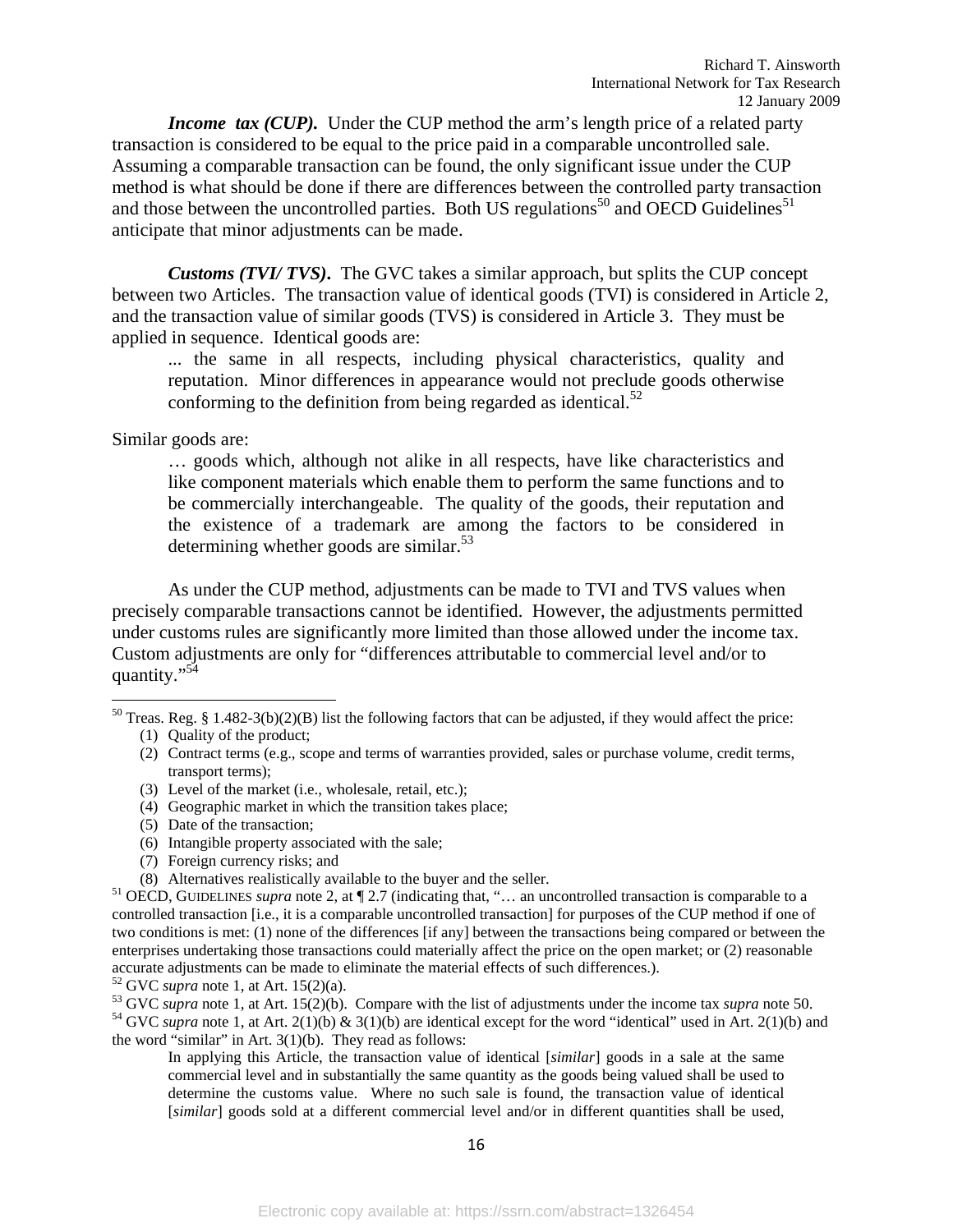There are two additional differences between the income tax approach to a CUP and the GVC approach to TVI and TVS. First, under the GVC in order for the transaction being valued to be considered identical or similar to the transaction between related parties, the goods must have been produced in the same country.<sup>55</sup> There is no similar requirement under either the OECD or the US rules.

Secondly, the GVC has a distinct preference for internal comparables – goods produced by the same seller. It indicates that:

Goods produced by a different person shall be taken into account only where there are no identical or similar goods, as the case may be, produced by the same person as the goods being valued.<sup>56</sup>

A related requirement also applies. Goods produced by the same person are valued only if they are: (a) actually imported, and they are either (b) actually valued under Article 1, or they provide (c) an acceptable basis for valuation under Articles 2 or  $3.57$  There are no similar requirements under either US or OECD rules.

These customs rules can produce anomalous (economically inaccurate) results. For example, suppose Nigerian crude oil is imported into the same country, in the same volumes, on the same day, and under the same market conditions as is absolutely identical Venezuelan crude oil. Under OECD and US rules the price of the Venezuelan crude (subject to adjustments for differences in transportations costs) is a CUP for the Nigerian crude. Under the GVC the Venezuelan crude would be neither a TVI nor a TVS for the Nigerian crude. Adjusting for the difference in the origin of the goods is not possible under the GVC. In fact, similar (but not identical) crude produced by the same party (in Nigeria) would set the customs value, if the transaction value under Article 1 is rejected or cannot be applied.

*Vertical Harmonization – Income Tax CUP & Customs TVI/ TVS.* It is difficult to see how CUP and TVI/ TVS can be harmonized without making significant changes to one method or the other. This study has not found any examples where this has occurred. The CUP method searches broadly for comparable transactions and is willing to liberally adjust the data to align transactions. In contrast, the TVI/ TVS methods are narrow and rigid. They adjust only for commercial level and quantity, limit the comparable transactions to the same country of origin, and prefer internal comparables. Although it is possible that the same result can be reached under both systems, harmony is not assured.

*VAT/GST***.** Most VAT/GST regimes adopt some form of a CUP or TVI/TVS valuation methodology. There are three general types of harmonized CUP or TVI/TVS valuation systems. They can be set along a sliding scale from:

• *fully harmonized with CUP* – VAT/GST rules are directly linked to income tax rules; <u> 1989 - Johann Stein, marwolaethau a gweledydd a ganlad y ganlad y ganlad y ganlad y ganlad y ganlad y ganlad</u>

adjusted to take account of differences attributable to commercial level and/or to quantity, provided that such adjustments can be made on the basis of demonstrable evidence which clearly establishes the reasonableness and accuracy of the adjustment, whether the adjustment leads to an

increase or a decrease in the value. 55 GVC *supra* note 1, at Art. 15(2)(d). 56 GVC *supra* note 1, at Art. 15(2)(e). 57 SHERMAN & GLASHOFF *supra* note 29, at 203, ¶ 634.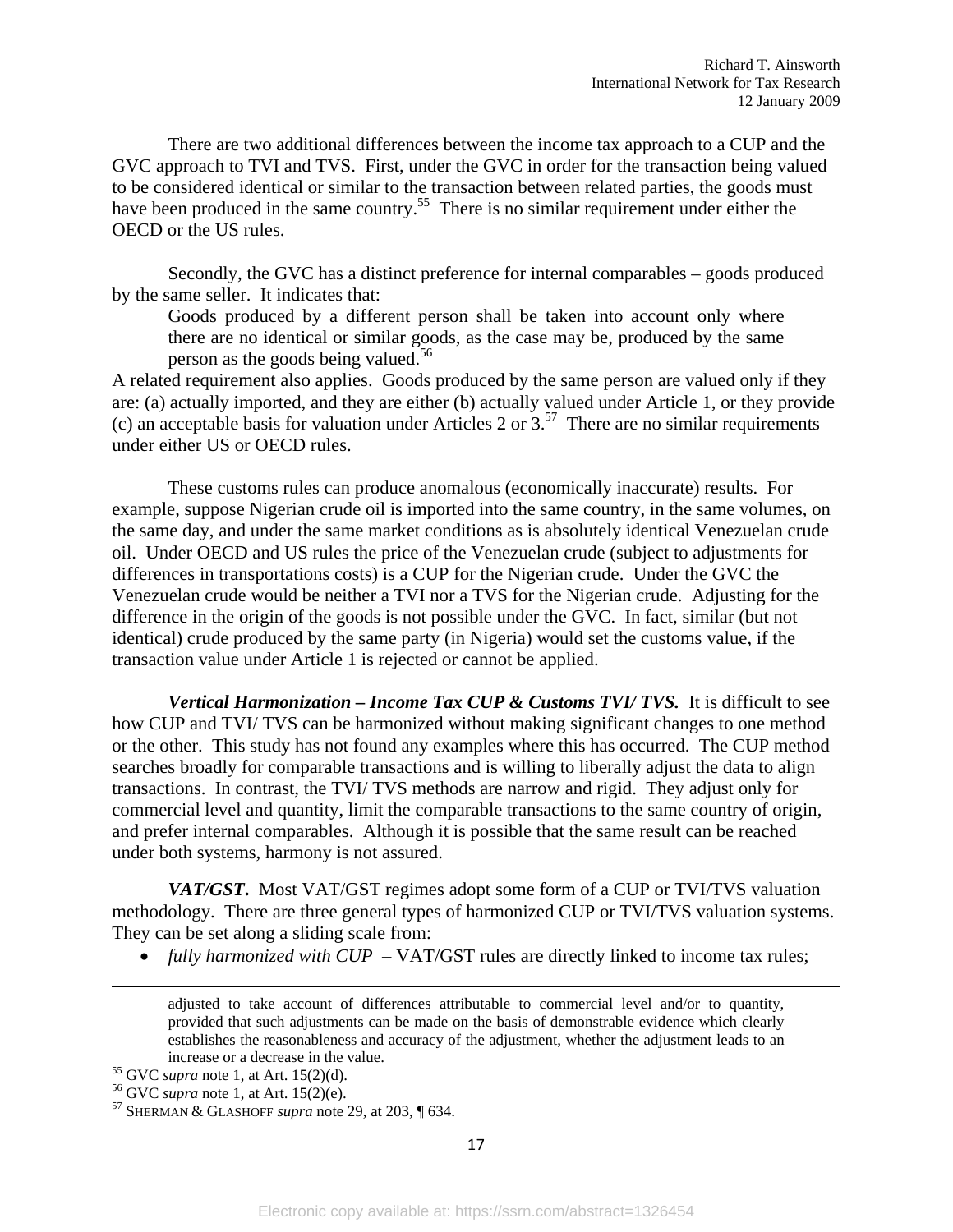- *parallel harmonization with CUP or TVI/ TVS* VAT/GST rules are independent, but ambiguously paraphrase companion provisions that can harmonize in either direction;
- *roughly harmonized with CUP or TVI/TVS* VAT/GST rules contain very sparse methodology statements, but what is set down is patterned on either CUP or TVI/TVS methodologies; and
- *not harmonized at all* these jurisdictions have neither CUP-like nor TVI/ TVS-like valuation rules.

*Fully harmonized CUP – Japan, Spain, Russia, Azerbaijan, Turkmenistan, and Georgia, with further consideration of Uzbekistan, Chile and Ecuador***.** All of these jurisdictions (except Uzbekistan, Chile and Ecuador at the moment) apply exactly the same CUP method in income tax and VAT.<sup>58</sup> There are two ways this is accomplished, one is to put the CUP method in the income tax and then directly link the VAT to it; the other is to place the CUP method in a separate statute, and then indirectly link the income tax and VAT by linking both to this third statute. Spain and Japan take the first approach; Russia, Azerbaijan, Turkmenistan, and Georgia take the second.

Transfer pricing under the Japanese Consumption Tax, a credit subtraction VAT without invoices,59 is handled by proxy. The Consumption Tax law specifically ties all Consumption Tax valuation issues to methods employed under the corporate income tax (except for valuation issues at the border which follow customs transfer pricing rules).<sup>60</sup> The Japanese corporate income tax follows the OECD Guideline, and the CUP method is given priority. Thus, exactly the same methods and priority apply in the Consumption  $\text{Tax.}^{61}$ 

A similarly harmonized transfer pricing methodology has been enacted in Spain. Spain, like Japan, places all transfer pricing methods into the Spanish Corporate Income Tax. Methods under the VAT are directly linked to the corporate income tax (except for valuation at the border

<sup>60</sup> JAPAN'S REVISED CONSUMPTION TAX LAW (SHOUHIZEIHOU), Art. 28(2) LAW NO. 108, 1988, AND APPENDIXES by approving the changes contained in LAW NO. 49, 2000; CABINET ORDER (SHOUHIZEIHOU SEKOUREI) NO. 360, 1988 (most recent amendment, ORDER NO. 147, 2000 *available at*: http://law.egov.go.jp/cgi-bin/idxsearch.cgi. (in Japanese). For an English translation of the Consumption Tax law based on Law No. 108, 1988 by approving changes contained in Law No. 49, 2000 see: *Consumption Tax Law*, tr. Vickie L. Beyer, 2000 WTD 247-20 (December 22, 2000). For a translation of the appendixes to Japan's revised consumption tax law, Law No. 108 see: *Translation of Exemptions to Japan's Revised Consumption Tax Law*, tr. Vickie L. Beyer, 2000 WTD 247-21 (December 22, 2000). For a translation of the final regulations, Cabinet Order No. 360, 1988 (most recent amendment, Order No. 147, 2000) see: *An Order for the Enforcement of the Consumption Tax Law*, tr. Vickie L. Beyer, 2001 WTD 36-24 (February 20, 2001).

<sup>&</sup>lt;sup>58</sup> It would be possible for a jurisdiction to apply exactly the same method in customs and VAT, but no examples of this approach to harmonization have been fond.

<sup>59</sup> ALAN Schenk & OLIVER Oldman, VALUE ADDED TAX: A COMPARATIVE APPROACH IN THEORY AND PRACTICE 38 Transnational Publishers 2001 (discussing the various types of VAT globally, distinguishing the annualized Japanese VAT from the invoice-based VAT common in most other countres).

<sup>61</sup> The Japanese transfer pricing legislation is codified in the Special Taxation Measures Law (*Sozei-tokubetsusochihou*) (STML) Article 66-4. The legislation is supplemented by the SMTL Enforcement Order Article (*Sozeitokubetsu-sochihou-sekourei*) 39-12 and the SMTL Ministerial Order Article 22-11. The National Tax Administration's interpretation of the transfer pricing laws and regulations is set out in the SMTL Basic Circular. Japan follows the OECD Guidelines. The CUP method is specified at SMTL Article 66-4(2).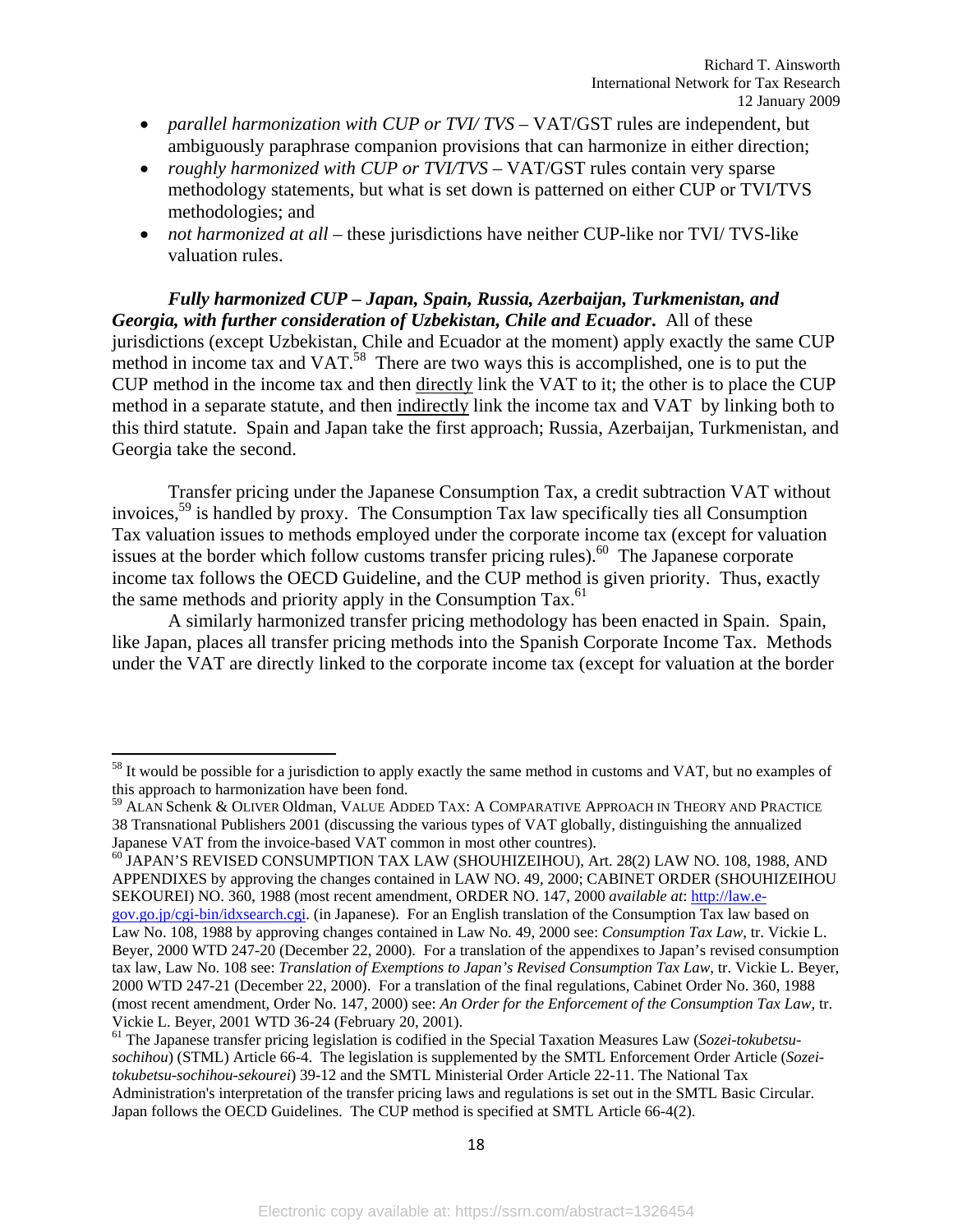where customs transfer pricing rules are followed).<sup>62</sup> Spain adopts the OECD Guidelines and makes the CUP a first priority method.<sup>63</sup>

The *Tax Code of the Russian Federation* accomplishes the same result as do the Japanese and Spanish laws, but it does so indirectly. The Russian approach is a classic example of full harmonization by indirect linkage. Part 1 of the Code sets out basic rules applicable to all taxes (excluding customs). Articles  $20$  and 40 of Part 1 concern transfer pricing.<sup> $64$ </sup> The CUP method is the principal method.<sup>65</sup> Part 2 of the Russian Code contains a large number of tax laws, including the income tax and the VAT. Because each of the taxes in Part 2 relies on the harmonized definitions in Part 1, the same transfer pricing methods (with the same priority given to the CUP) are applied to the Russian VAT and the Russian income tax.<sup>66</sup>

Id. at ¶29.4(a).

- (a) persons are founders (participants) of the same enterprise, if their share is not less than 20 percent;
- (b) one person has a direct or indirect interest in another person, which is an enterprise, where such an interest is not less than 20 percent;
- (c) one person is subordinate to the other person in terms of his business, position or one person is under control (directly or indirectly) of the other person;
- (d) persons are subsidiary enterprises or are under direct or indirect control of a third person;
- (e) persons jointly (directly or indirectly) control third persons;
- (f) persons are relatives.

This definition is followed with a uniform set of methods to be used to determine the "market price" for "goods, works or services" when these transactions are between related persons. TAX CODE OF GEORGIA, 1997 (as amended) Pt. I, Ch. 1, Art. 27. Article 27 follows a customs approach to valuation, following a TVI/TVS model rather than an income tax or CUP format. It has clear ordering rules (identical over similar), but with a further preference for transactions close in time to the suspect transaction (even to the extent of inverting the preference for identical over similar when the time of the transaction becomes a factor). It specifies that identical transactions by unrelated parties are considered first, and then similar transactions by unrelated parties [Art. 27(1)]. These transactions must occur close in time to the suspect transaction [Art. 27(2)]. If it is not possible to find acceptable comparables, then other (less proximate) identical (and then similar) transactions by unrelated parties are

 $^{62}$  Spain follows EU rules under the SIXTH DIRECTIVE, supra note 7, at Art. 11(A)(1)(a); RVD Art. 73.

<sup>&</sup>lt;sup>63</sup> Spanish Act 36/2006 of Nov. 29, 2006 amends the VALUE ADDED TAX ACT 37/1992 (Dec. 28, 1992) Art. 79.5 (providing, "For purposes of the previous two paragraphs [concerning the definition of the open market value], Art. 16 CTA [Corporate Tax Act] will be applicable, when appropriate.") Royal Legislative decree 4/2004 (the Spanish Corporate Tax Act) was also modified by Act 36/2006 (Nov. 29, 2006) to amend the methodologies for Spanish

<sup>&</sup>lt;sup>64</sup> Peter Arnett, *supra* note 30, at  $\P$ 29.1 (indicating that Prior to the enactment of Part 1 of the Russian Tax Code in 1999 no transfer pricing rules applied in any taxes, and that there were only special rules dealing with sales below cost in the Russian VAT).

<sup>&</sup>lt;sup>65</sup> The Russian Code has a hierarchy of methods, with proof of the impossibility of using the CUP method as a precondition of moving into other methods.

The market price of a particular good or service under the CUP method is defined as the market price of identical (or homogeneous) goods, work, or services under comparable economic or commercial conditions (Article 40.4) Economic conditions are considered to be comparable if the difference between such conditions does not materially affect the price. Market price is determined on the basis transactions between unrelated parties.

Article 40 of the Tax Code specifies various conditions as reasonable justification for a difference between the price of a transaction and a market price. The CUP can be established by making adjustments to a known benchmark market price where it is possible to quantify the effect of different economic conditions.

<sup>&</sup>lt;sup>66</sup> The Russian system of harmonization is not unique. A similar tax code can be found in Georgia. A general definition of related persons (special persons) applies to income tax, VAT (and a series of other taxes except customs) at TAX CODE OF GEORGIA, 1997 (as amended) Pt. I, Ch. 1, Art. 24(2):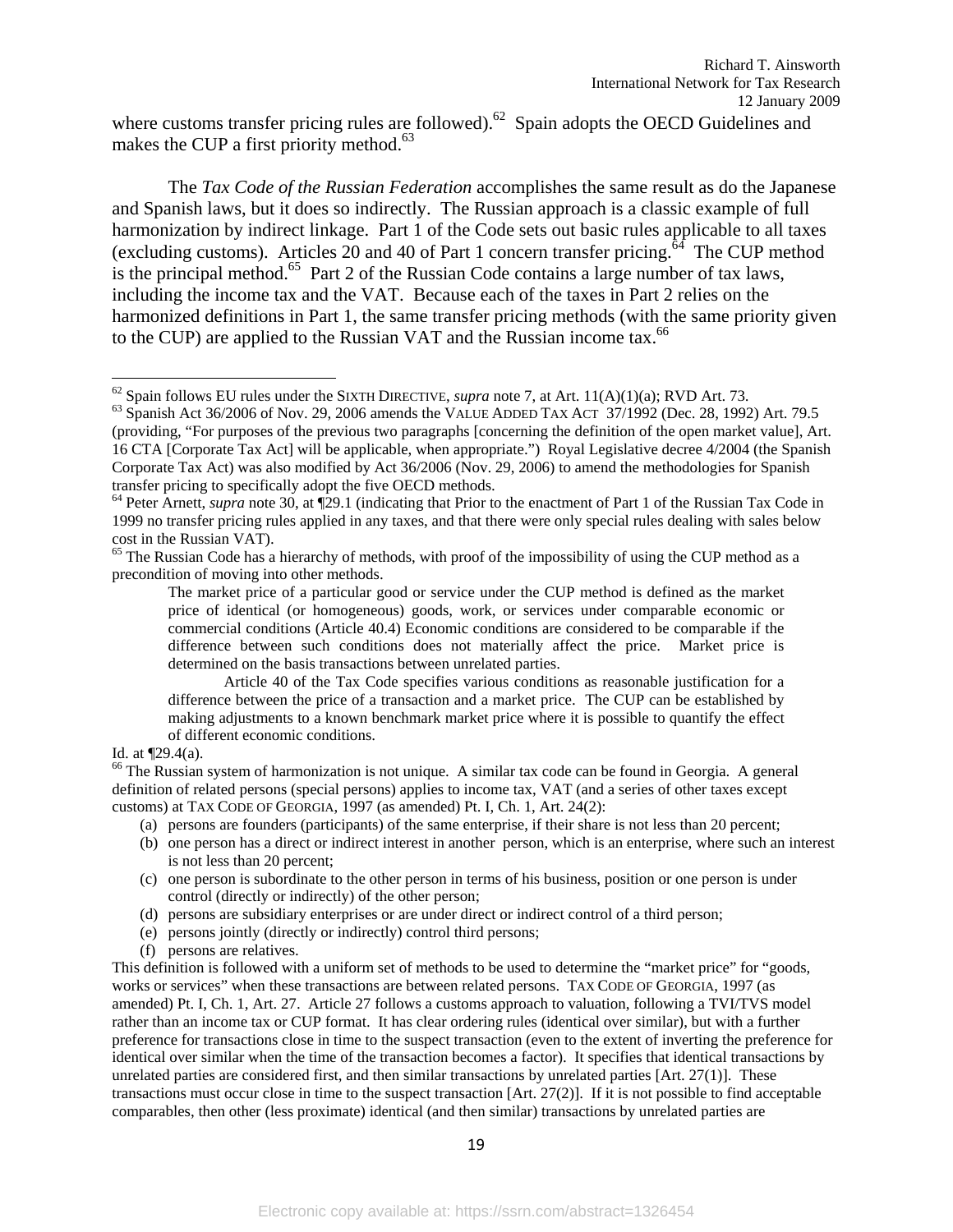A number of Former Soviet Republics follow the example of the two-part Russian tax code. Azerbaijan,<sup>67</sup> Turkmenistan,<sup>68</sup> and Georgia<sup>69</sup> follow the Russian example. Each country places transfer pricing rules in an opening part and associates a number of taxes (including the income tax and the VAT) with these rules in the second part. Although neither Russia nor any of the Former Soviet Republics fully adopt the OECD Guidelines (neither profit-split nor transactional net margin methods are included in any of these codes) each code adopts the CUP method and gives it priority over all other methods.

There are exceptions within the Russian sphere of influence. Uzbekistan, $\frac{70}{10}$  for example, follows the Russian model of a two-part tax code but has no related party or transfer pricing methods included in the first part.

However, a two-part tax code design is not limited to Russia and the Former Soviet Republics. Chile and Ecuador have similar two-part codes, and currently reach non-harmonized results in the application of the transfer pricing rules they have in place. The outcome is different because both Chile and Ecuador actually implement their transfer pricing methods, but do so only in the income tax. Ecuador's two-part tax code includes both related party rules and transfer pricing methods, and the methods follow the OECD Guidelines.<sup>71</sup>

<u> 1989 - Johann Stein, marwolaethau a gweledydd a ganlad y ganlad y ganlad y ganlad y ganlad y ganlad y ganlad</u> considered, but only if they occur within 30 days of the suspect transaction [Art. 27(5)]. This provision is followed by authority to issue regulations that will further specify methods to be used at Art 27(6):

If the provisions of parts 1-5 of this Article cannot be applied, the market price of goods (works, services) is determined according to the procedure prescribed by the Ministry of Economy in coordination with the Ministry of Finance. At the same time, account shall be taken of costs for the production and (or) sale (acquisition price or depreciated value) of the goods (woks, services) that are customary in such instances, and costs for transportation, storage, insurance and other similar costs that are customary in such instances, as well as additional charges or discounts that are customary for transactions between non-interdependent persons, considering factors of supply and demand on the market of goods (works, services). The aforementioned discounts are taken into account, in particular, in the case of quality deterioration or loss of other consumer qualities of the goods, or expiration (approaching expiration date) of the service life period or sale period of the goods.

The clear impression under the Georgia statute is that the same TVI/TVS or CUP type of analysis will solve most of the transfer pricing problems in income tax and VAT.<br><sup>67</sup> TAX CODE OF THE REPUBLIC OF AZERBAIJAN, Law No. 905-IG at Arts. 14.6.3, (Jul. 11, 2000) (Azerbaijan)

(indicating that comparable goods, services or works that are "identical and similar" have a first priority). 68 TAX CODE OF TURKMENISTAN, 2005 at Pt. 1, Sec. IV, Ch. 2, Art. 36(3) (Turkmenistan) (indicating that

comparables that are based on identical or similar goods, services or works have a first priority).<br><sup>69</sup> TAX CODE OF GEORGIA, 1997 (as amended) Pt. I, Ch. 1, Art. 27(6) (setting out methods to determine the "market" price" with a first priority given to identical and similar supplies).<br><sup>70</sup> TAX CODE OF THE REPUBLIC OF UZBEKISTAN, Art. 18, Law No. 396-I (April 24, 1997) (although designed in a

similar manner the Uzbekistan code does not contain a general provision in Part 1 dealing with related parties or with transfer pricing methods, however in the income tax alone the above provision allows the Commissioner to adjust taxable income of "correlated parties," but again without specified methods).

 $71$  The general rule authorizing transfer pricing adjustments in Chile is contained in Article 64 of the Tax Code. It is drafted broadly to cover all taxes:

When the price or value assigned to tangible or intangible goods or services is the taxable base or one of the elements needed to determine a tax, the Administration, without any previous notice, could set their price or value when it is notoriously lesser than those used in the market or those which are normally charged in similar contracts, considering the circumstances of the transaction.

Tax Code, No. 830 (Dec. 1974), as amended Law No. 20,125 (Oct. 18, 2006) at Art. 64 (Chile). However this authority is affirmatively implemented only in income tax where CUP, RSP and C+ methods are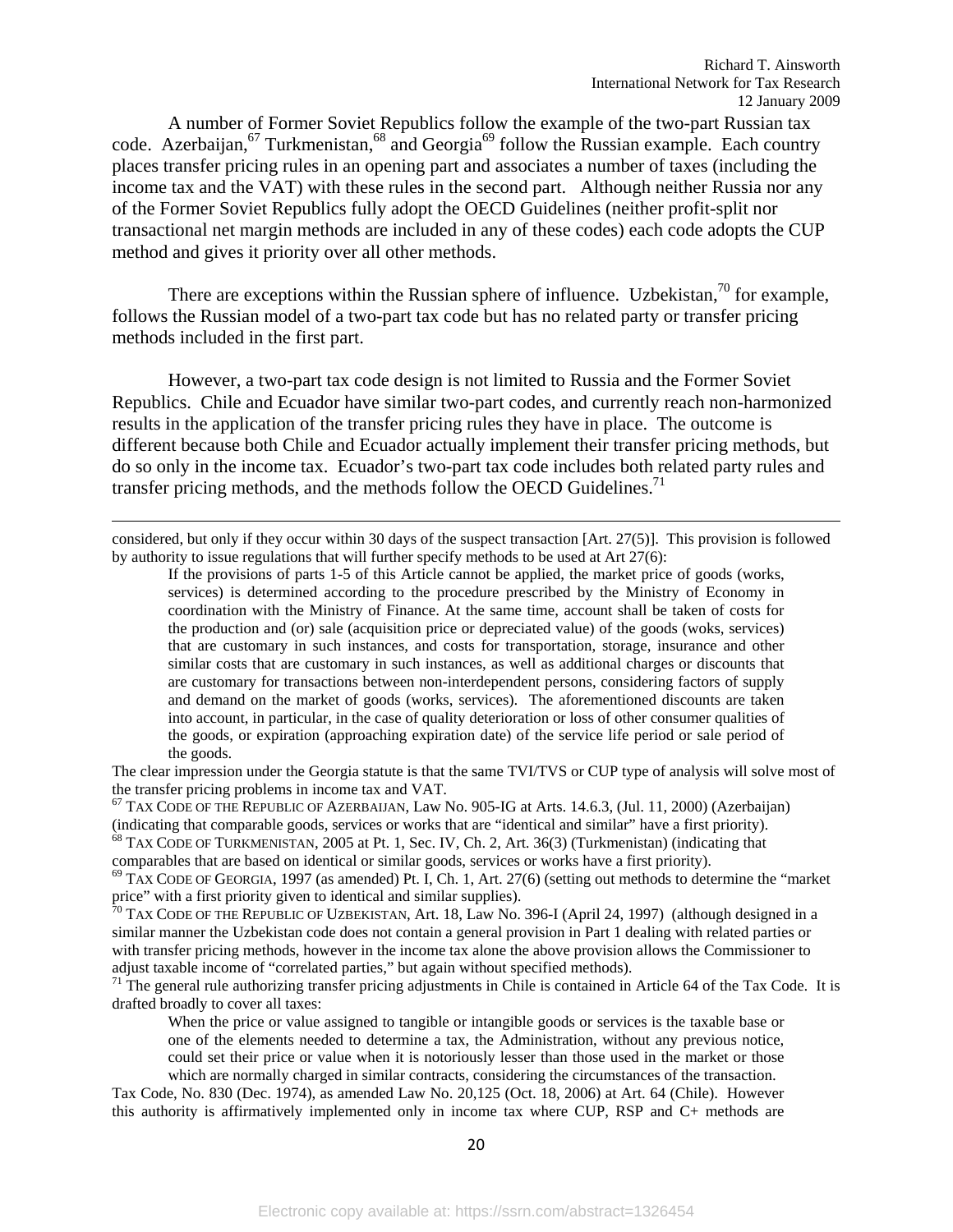In the Ecuadorian case, a current tax reform is changing things. The new Ecuador law vertically harmonizes transfer pricing methods following the 1995 OECD Guidelines in income tax and VAT. Ecuador follows the Spanish result through indirect (rather than direct) linkage.<sup>72</sup>

*Parallel harmonized CUP or TVI/ TVS* **–** *Australia & New Zealand***.** The Australian and New Zealand GST do not directly (or indirectly) link GST methodologies to income tax or customs rules. Three parallel systems are intended (income tax, customs and GST). However, it is not clear in either case (Australian or New Zealand) if the intent is to parallel the income tax, the customs rules, or both. This ambiguity stems from the drafting of the GST rules. Because the GST rules are set out in general terms, with an emphasis particularly in the Australian case on examples, not technical descriptions, the GST rules appear to reach out in both directions. The tax policy guiding the Australian and New Zealand GST rules appears to be to design a flexible, but GST-specific hybrid transfer pricing regime.

Australian Goods and Service Tax Ruling, GSTR 2001/6 indicates that identical or similar "goods, services or things" can be used to determine the market price. The rule resembles a CUP or a TVI/ TVS. However, the ruling neither indicates a firm priority between these methods as under the GVC (although one could assume that identical supplies would take priority over similar supplies), nor does it indicate that the taxpayer should find the "best

<u> 1989 - Johann Stoff, amerikansk politiker (d. 1989)</u>

b) When exports are made at prices inferior to those used in international markets at the time of sale, at the first buyer level, unless the taxpayer can demonstrate with the proper documents, that there were circumstances that made the goods to deteriorate or that the negotiated conditions were necessary (…)

c) Costs will be regulated when imports are made at prices higher to those used in international markets.

Tax Code, No. 1016-A (Dec. 1975), as amended (Oct. 1, 2005), at Art. 91 (Ecuador). As was the case with Chile, transfer pricing authority is extended only to the income tax through regulations, *see* 

Regulations to the Internal Tax Regime Law, Executive Decree No. 2209 (Dec. 2001), as amended Executive Decree 2430 (Dec. 31, 2004) at Arts. 4 (Ecuador). However, in the case of Ecuador it is clear that the methods adopted by the tax administration are the same as those set down in the OECD Guidelines:

For technical reference to this chapter, the Transfer Pricing Guidelines for Multinational Enterprises and Tax Administrations approved by the Organization for Economic Co-Operation and Development (OECD) in 1995 shall be used, to the extent they are congruent with article 91 of the Tax Code, these Rulings and tax treaties signed by Ecuador.

Regulations to the Internal Tax Regime Law, Executive Decree No. 2209 (Dec. 2001), as amended Executive Decree 2430 (Dec. 31, 2004) at Arts. 66.6 (Ecuador).

72 Roberto M. Silva Legarda, *Tax Fairness Bill Released for Public Comment*, 46 Tax Notes Int'l 1301 (June 25, 2007) (discussing in detail the Ecuadorian Tax Reform in income tax, VAT and excise taxes).

referenced at: Income Tax Law, No. 824 (Dec. 1974), as amended (Feb. 21, 2007) at Art. 38 (Chile). There is nothing comparable in the Chilean VAT statute or regulations.

In similar fashion, the general rule authorizing transfer pricing adjustments in Ecuador is contained in Article 91 of the Tax Code. It too is drafted broadly to cover all taxes:

The Government, while assessing taxes, could establish the necessary rules to regulate the transfer pricing of goods or services for tax purposes. The exercise of this competence is applicable exclusively in the following situations:

a) If sales are made at cost or less, unless the taxpayer can demonstrate with the proper documents, that there were circumstances that made the goods deteriorate or that the negotiated conditions were necessary (…)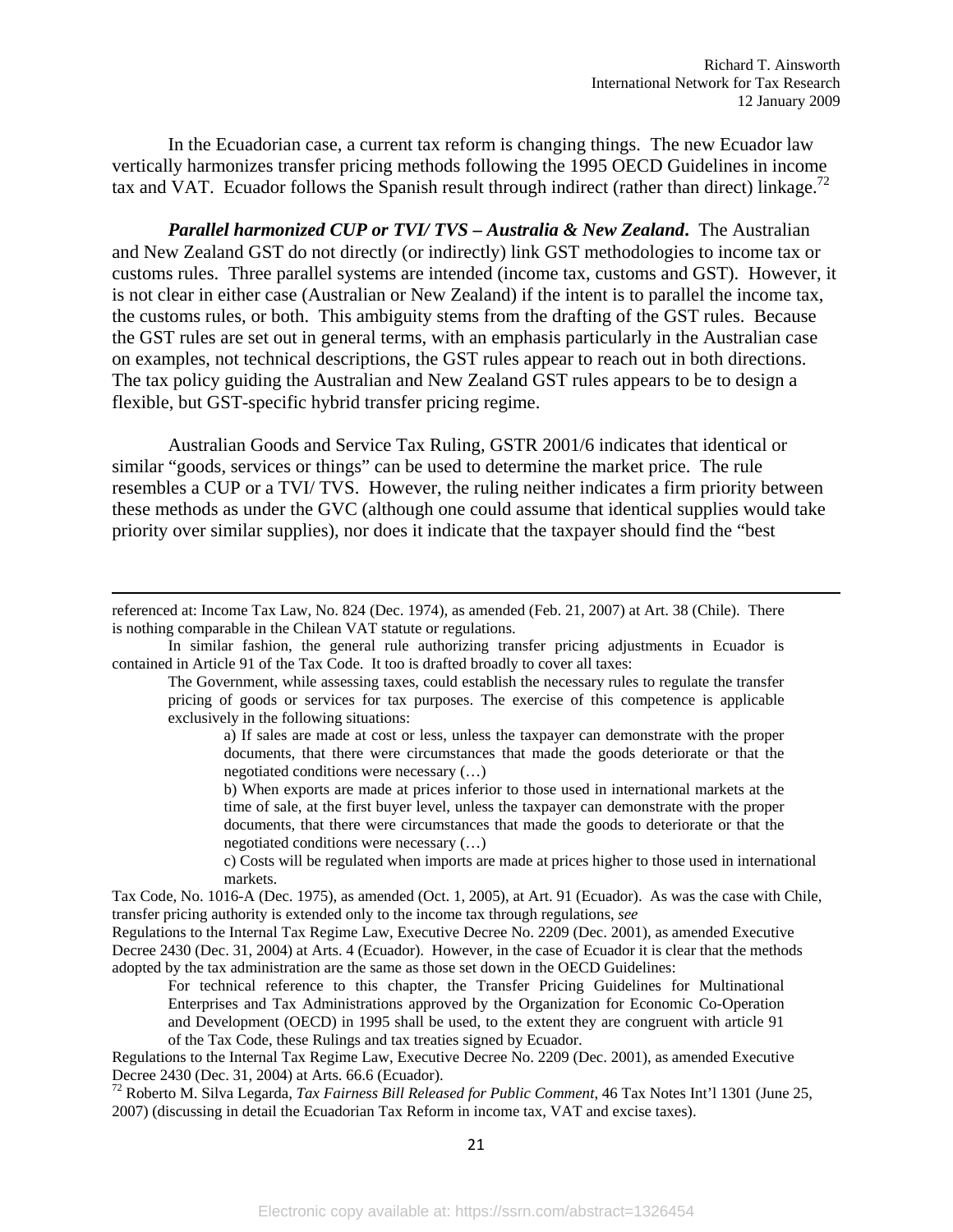method."<sup>73</sup> In addition, there are neither geographic preferences (similar to a place of origin rule in the GVC) nor are there preferences for an internal over external comparables (as in GVC Art.  $15(2)(e)$ ).

A New Zealand Tax Information Bulletin explains the IRD Commissioner's policy on applying the open market value concept.<sup>74</sup> Methods for determining the open market value are provided in Section 4 of the Goods and Services Tax Act of 1985. Unlike the Australian rules which are set out through ATO rulings, it is Section 4 of the Goods and Services Tax Act that is the relevant instrument in New Zealand. The New Zealand statute prioritizes valuation methods. It sets down a strict order in the use of methods (identical, then similar, and then unspecified methods reserved for the Commissioner's discretion). The approach of the New Zealand GST is therefore closer to a customs, than to an income tax approach.<sup>75</sup>

The first New Zealand method is to use an identical supply (Section 4(2)). If not successful, then a similar supply (Section 4(3)) can be used. Only then can either the taxpayer or the government use further methods, or "… a method approved by the Commissioner which provides a sufficiently objective approximation of the consideration in money which could be obtained for that supply of those goods and services." (Section 4(4)). New Zealand distinguishes between identical and similar supplies in Section  $4(1)(a)$ .<sup>76</sup>

- the market value of an identical good, service or thing;
- the market value of a similar good, service or thing;  $\dots$

149. A similar good, service or thing needs to closely resemble the good, service or thing that is required to be valued in the first instance. It needs to be able to take the place of the original good, service or thing and perform in a similar way. Matters that are relevant in considering the degree of similarity include the nature of the good, service or thing, the use to which it is put, its cost,

location, size, quality and composition.<br>available at: http://law.ato.gov.au/atolaw/index.htm

 $\frac{1}{75}$  The New Zealand approach could be considered as one that follows the 1979 OECD Guidelines where a similar priority of methods can be found. If so, then the VAT transfer pricing rules are out of harmony with the income tax rules, which follow the OECD 1995 Guidelines. This is not unusual in this area as the Canadian guidelines do the same. *See infra* note 104 (discussing Canadian Customs & Revenue Agency, *Transaction Value Method for* 

 $^{76}$  A similar supply is one that, "... in respect of the characteristics, quality, quantity, functional components, materials, and reputation of the goods and services first mentioned, is the same as, or closely or substantially resembles, that supply of goods and services." GOODS AND SERVICES TAX ACT, 1985 (N.Z.) at § 4(1)(a).

<sup>73</sup> Goods and Service Tax Ruling, *Goods and Services Tax: Non-Monetary Consideration*, ¶¶ 144, 145 & 148-49, GSTR 2001/6 (Nov. 28, 2001) indicates:

<sup>144.</sup> You may determine the GST inclusive market value of non-monetary consideration for a taxable supply by applying a method that produces a reasonable GST inclusive market value of the consideration. There will be situations where the methods used by parties differ according to their particular circumstances. Examples of reasonable methods include:

<sup>145.</sup> If an identical good, service or thing exists in the market, then the market value can be the actual price of that identical good, service or thing in that market. The price of the goods, services or things being compared needs to be representative of the market in which you are dealing. … 148. You may seek to identify a similar good, service or thing from which the GST inclusive market value can be obtained.

<sup>&</sup>lt;sup>74</sup> New Zealand, IRD Tax Information Bulletin, Vol. 6 No. 14 at 6-8 (Jun. 1995) *available at* http://www.ird.govt.nz/resources/file/ebdb0e4522c9369/tib6-14.pdf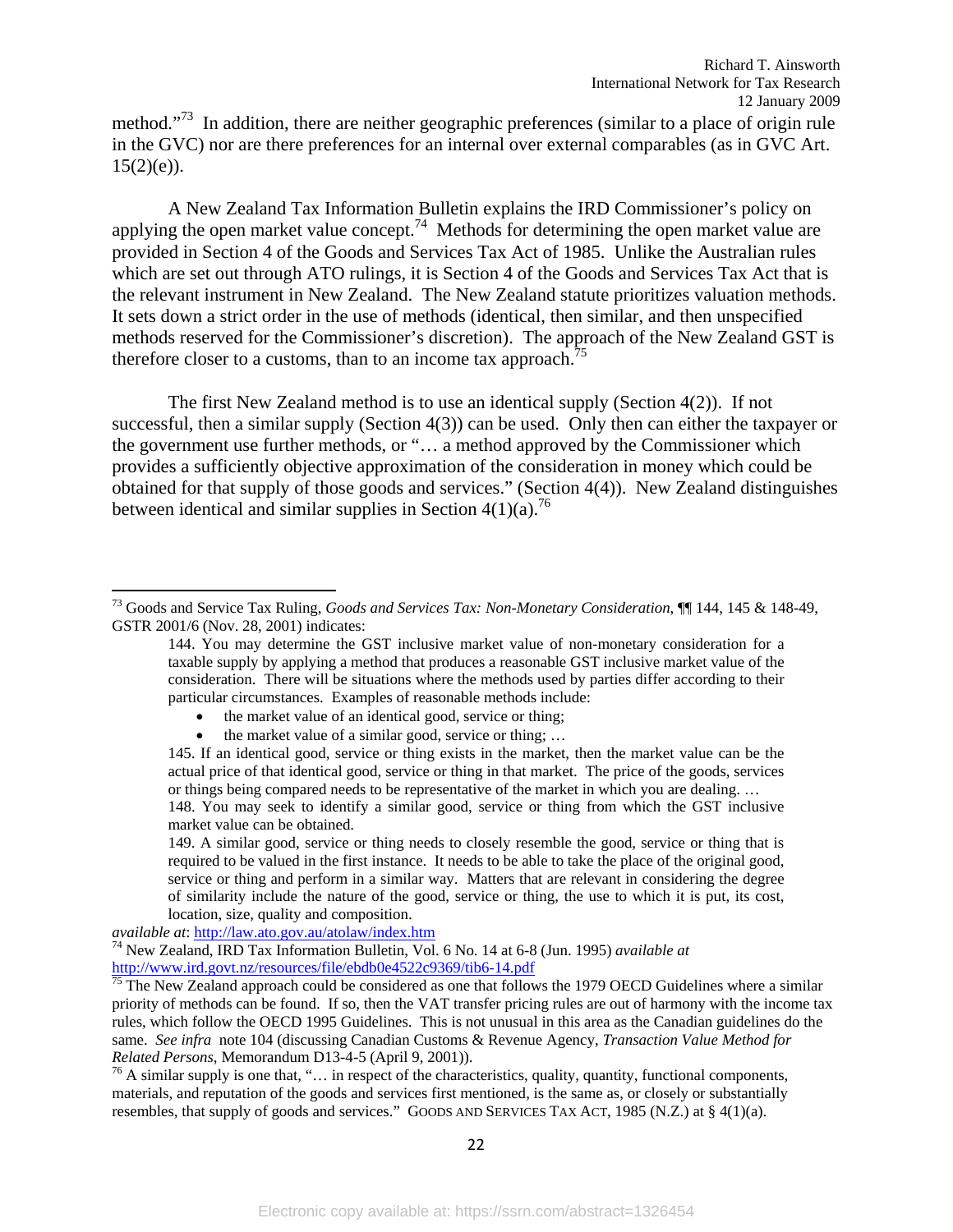*Roughly harmonized – Botswana & Lesotho.* A third category of harmonized VAT statutes adopts customs methodologies, but does so without great attention to methodological detail. The TVI/ TVS methods are copied, but other GVC-based methods are frequently ignored.<sup>77</sup> This pattern is common in developing economies where income tax transfer pricing rules have not been adopted, but where customs rules are well understood and revenue from customs is significant.

Botswana is a classic example of a jurisdiction taking a customs-based approach to harmonization. Botswana requires the use of "fair market" valuation<sup>78</sup> when supplies are made to related parties. There is a very extensive definition of related parties, one that is nearly identical to that under the GVC.<sup>79</sup> Botswana determines the fair market value of a supply first by comparing identical supplies, $80$  and if identical supplies are not available then through similar supplies. $81$  This priority follows the TVI/ TVS distinction. In cases where neither of these methods works, the statute provides that "…the fair market value shall be determined in accordance with any method approved by the Director which provides a sufficiently objective

(c) a partnership, or unincorporated association or body or close corporation and -

(ii) any other person where that person and a member of such partnership, or unincorporated association or body, or close corporation as the case may be, are related persons in terms of this definition; or

(d) an incorporated company, other than a close corporation and -

- (A) the voting power in the company;
- (B) the rights to distributions of capital or profits of the company, either directly or
- through one or more interposed companies, partnerships, or trusts; or (ii) any other incorporated company in which the first mentioned person referred to in subparagraph (i) or that person and a person related to that first mentioned person in terms of this definition controls 10 percent or more of -
	- (A) the voting power in the first-mentioned company; or
	- (B) the rights to distributions of capital or profits of the first-mentioned company,
- either directly or through one or more interposed companies, partnerships, or trusts; or (iii) any person where that person and the person referred to in subparagraph (i) or the other incorporated company referred to in subparagraph (ii) are related persons in terms of this definition; or
- (iv) any person related to the person referred to in sub-paragraph (iii) in terms of this definition; (e) a registered person and a branch or division of that registered person which is separately registered under section 46(3) as a registered person; or

(f) any branches or divisions of a registered person which are separately registered under section 46(3) as

registered persons;<br><sup>80</sup> VALUE ADDED TAX ACT, 2000 at 3(2) (Botswana).<br><sup>81</sup> VALUE ADDED TAX ACT, 2000 at 3(3) (Botswana).

 $77$  The other methods could be adopted in regulations or could simply be followed unofficially in audit practice.

<sup>&</sup>lt;sup>78</sup> VALUE ADDED TAX ACT, 2000 at  $9(3)(a)$  & (b)(i) (Botswana).<br><sup>79</sup> VALUE ADDED TAX ACT, 2000 at Pt. 1, Art. 2. (Botswana) states:

<sup>&</sup>quot;related persons" means -

<sup>(</sup>a) an individual and -

<sup>(</sup>i) any relative of that individual; or

<sup>(</sup>ii) a trust in respect of which such relative is or may be a beneficiary; or

<sup>(</sup>b) a trust and a person who is or may be a beneficiary in respect of that trust; or

<sup>(</sup>i) any member thereof; or

<sup>(</sup>i) a person, other than an incorporated company, where that person or that person and a person related to the first mentioned person in terms of this definition controls 10 percent or more of -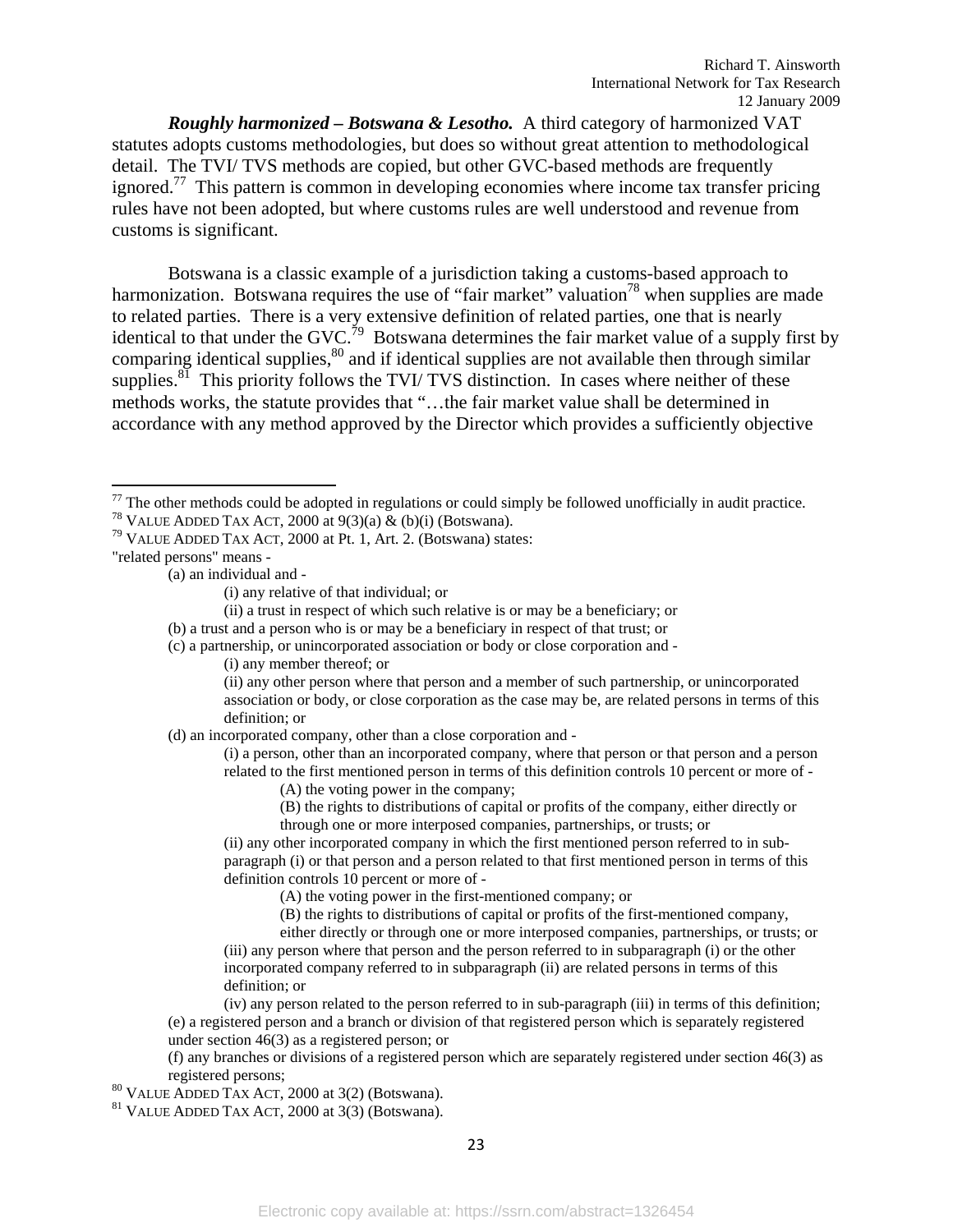approximation of the consideration in money ..."<sup>82</sup> In Botswana, the Director has issued no regulations specifying these other methods, and one assumes that this provision refers to an audit discretion. However, the parallel construction of the statute assures that this discretion will most likely be exercised in a manner that keeps VAT and customs valuation in harmony.

The most striking aspect of the Botswana VAT is the express link that is made between import and non-import transactions. VAT valuation expressly parallels customs valuation. Not only does the opening section of the definition of "fair market value" present parallel concepts of "similar imports" and "similar supplies."<sup>83</sup> but the whole definition of fair market value is also drafted in parallel form.<sup>84</sup>

The rules in the Lesotho VAT are similar, but they are set out in less detail than in Botswana. Lesotho uses the expression "associate" to define related parties.<sup>85</sup> Lesotho adjusts prices between associates to "fair market value." Like Botswana, when defining "fair market

In this section -

"**similar supply**", in relation to a supply of goods or services, means any other supply of goods or services that, in respect of the characteristics, quality, quantity, functional components, materials, and reputation of the first-mentioned goods or services, is the same as, or closely or substantially resembles, that supply of goods or services. (emphasis in original)  $84$  VALUE ADDED TAX ACT, 2000 at 3(2) – (6) (Botswana).

determined under this Act. (emphasis supplied).<br><sup>85</sup> SALES TAX ACT, 1995 at Art. 3 (Lesotho) states:

<sup>&</sup>lt;sup>82</sup> VALUE ADDED TAX ACT, 2000 at 3(4) (Botswana).<br><sup>83</sup> VALUE ADDED TAX ACT, 2000 at 3(1) (Botswana).

 <sup>&</sup>quot;**similar import**", in relation to an import of goods or services, means any other import of goods or services that, in respect of the characteristics, quality, quantity, functional components, materials, and reputation of the first-mentioned goods or services, is the same as, or closely or substantially resembles, that import of goods or services;

<sup>(2)</sup> For the purposes of this Act, the fair market value of a supply or import of goods or services at any date shall be the consideration in money which the supply or import, as the case may be, would generally fetch if supplied or imported in similar circumstances at that date in Botswana, being a supply or import freely offered and made between persons who are not related persons.

<sup>(3)</sup> Where the fair market value of a supply or import of goods or services at any date cannot be determined under subsection (2), the fair market value shall be the consideration in money which a similar supply or similar import, as the case may be, would generally fetch if supplied or imported in similar circumstances at that date in Botswana, being a supply or import freely offered and made between persons who are not related persons.

<sup>(4)</sup> Where the fair market value of a supply or import of goods or services cannot be determined under subsection (2) or (3), the fair market value shall be determined in accordance with any method approved by the Director which provides a sufficiently objective approximation of the consideration in money which could be obtained for that supply or import had the supply or import been freely offered and made between persons who are not related persons.

<sup>(5)</sup> For the purposes of this Act, the fair market value of any consideration, not being consideration in money, for a supply or import of goods or services shall be ascertained in the same manner, with any necessary modifications, as the fair market value of a supply or import, as the case may be, of goods or services ascertained pursuant to the foregoing provisions of this section.

<sup>(6)</sup> The fair market value of a supply or import is determined at the time of the supply or import as

<sup>&</sup>quot;associate", in relation to a person, means any other person who acts or is likely to act in accordance with the directions, requests, suggestions, **or** wishes of the first-mentioned person whether or not they are communicated to that other person;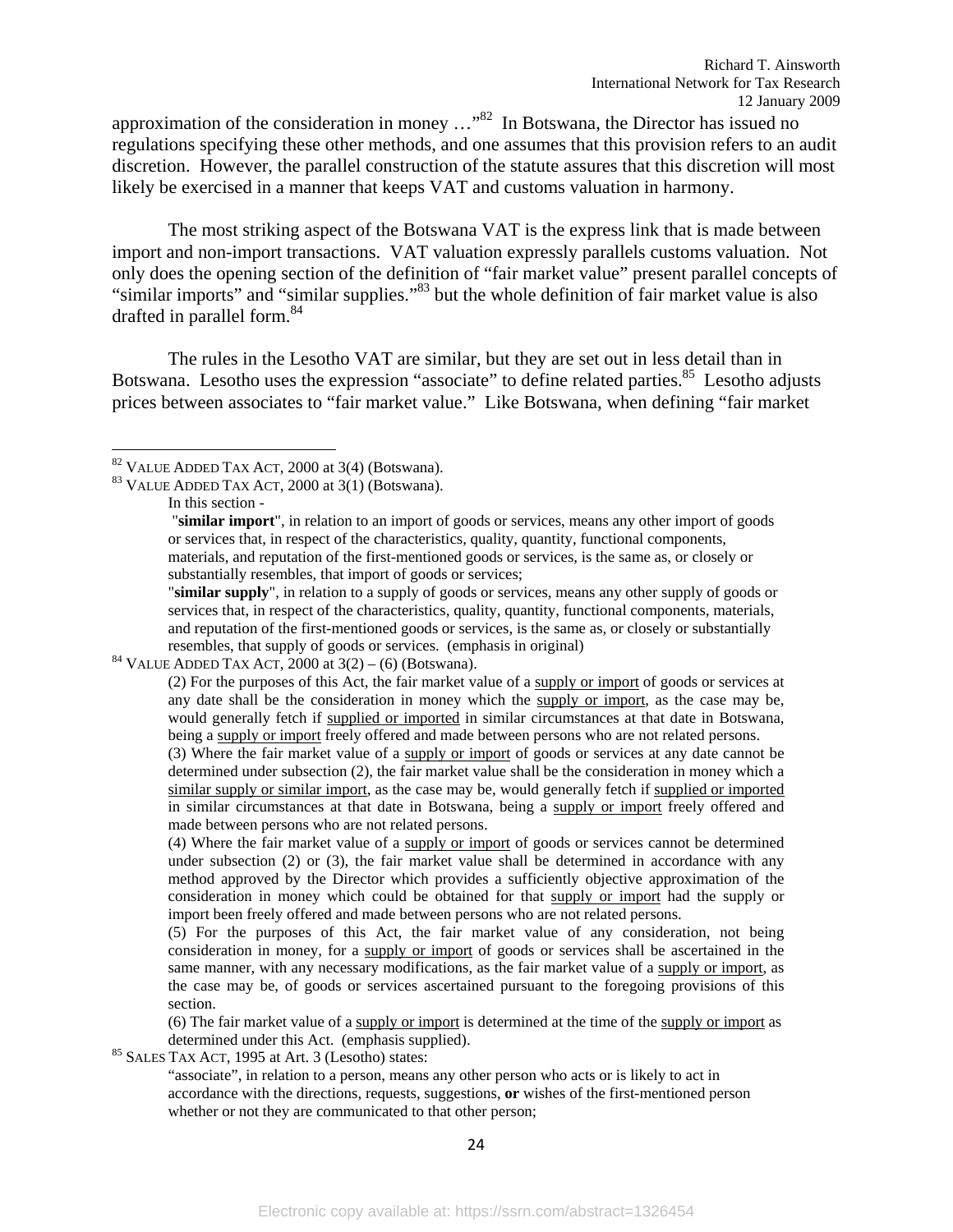value," Lesotho aggregates the definition of similar import with the definition of similar supply.<sup>86</sup>

Lesotho adopts the customs priority of TVI/ TVS, and in cases where neither of these methods works, the statute provides that, "… the fair market value of the supply or import shall be such amount that, in the opinion of the Commissioner having regard to all the circumstances of the supply or import, is the fair market value ..."<sup>87</sup> The definition of taxable value of imports expressly references the Customs and Excise Act, 1982.<sup>88</sup> Like Botswana, the general structure of the Lesotho statute parallels import and non-import transactions. 89

*No CUP or TVI/ TVS methods – Croatia & Albania.* Some VAT jurisdictions do not make adjustments for transfer prices. In these jurisdictions there is no expectation that the tax base will conform either to CUP or TVI/ TVS valuation methodologies. As members of the GATT these jurisdictions will adjust import prices according to GVC principles, and as a result, an exception is included in the VAT to allow these revaluations.

The Albanian VAT strictly follows subjective valuation criteria.<sup>90</sup> The value of a supply is adjusted only for self supplies,  $\frac{91}{1}$  and customs valuation on import.<sup>92</sup> The same is true under the Croatian VAT – subjective valuation criteria are followed<sup>93</sup> with variation only for customs

 $88$  SALES TAX ACT, 1995 at Art.15(1) (Lesotho).

93 VALUE ADDED TAX ACT at Art. 8(1) (Croatia) states:

<sup>86</sup> SALES TAX ACT, 1995 at Art. 4(1) (Lesotho) states:

In this section, "similar supply or import", in relation to a taxable supply or import, means a supply or import that is identical to, or closely or substantially resembles, the first-mentioned supply or import, having regard to the characteristics, quality, quantity supplied, functional components and reputation of; and materials comprising, the goods or services the subject of that supply or import.

 $87$  SALES TAX ACT, 1995 at Art. 15(3) (Lesotho). As in Botswana, the Commissioner in Lesotho has issued no regulations specifying these methods, and one assumes that this provision refers to audit discretion.

<sup>89</sup> SALES TAX ACT, 1995 at Art.15(2) & (3) (Lesotho).

<sup>(2)</sup> For the purposes of this Act, the fair market value of a taxable supply or an import at any date is the consideration in money which a similar supply or import would generally fetch if supplied or imported in similar circumstances at that date, being a supply or import freely offered and made between persons who are not associates.

<sup>(3)</sup> Where the fur market value of a taxable supply or an import cannot be determined under subsection  $(2)$ , the fair market value of the supply or import shall be such amount that, in the opinion of the Commissioner having regard to all the circumstances of the supply or import, is the fair market value of the supply or import. (emphasis supplied).

 $90$  LAW FOR VALUE ADDED TAX, No. 7928, 1995 at Art. 27(1) & (2) (Albania) states.

<sup>(1)</sup> The taxable value of a taxable supply is the total amount paid for such supply, except in cases defined otherwise in this law.

<sup>(2)</sup> The taxable value of a supply of goods established in article 18, item 2 or item 3, is the total payment that would have been payable relating to that supply if the aim of the supplier were to receive a profit on that or either similar supplies.

<sup>91</sup> LAW FOR VALUE ADDED TAX, No. 7928, 1995 at Art. 18(2) & (3) (Albania).

 $92$  LAW FOR VALUE ADDED TAX, No. 7928, 1995 at Art. 26(3) (Albania) states:

The taxable value of imported goods is defined under Law 7609, dated 22.09.1992 "On Customs Tariffs" despite the fact that imported goods are taxable or not with customs duties on the basis of that law.

The taxable base for value added tax shall be the consideration received for goods delivered or services performed. Consideration shall include anything that the recipient of goods or services is required to give or pay for the goods delivered or services performed, excluding the amount of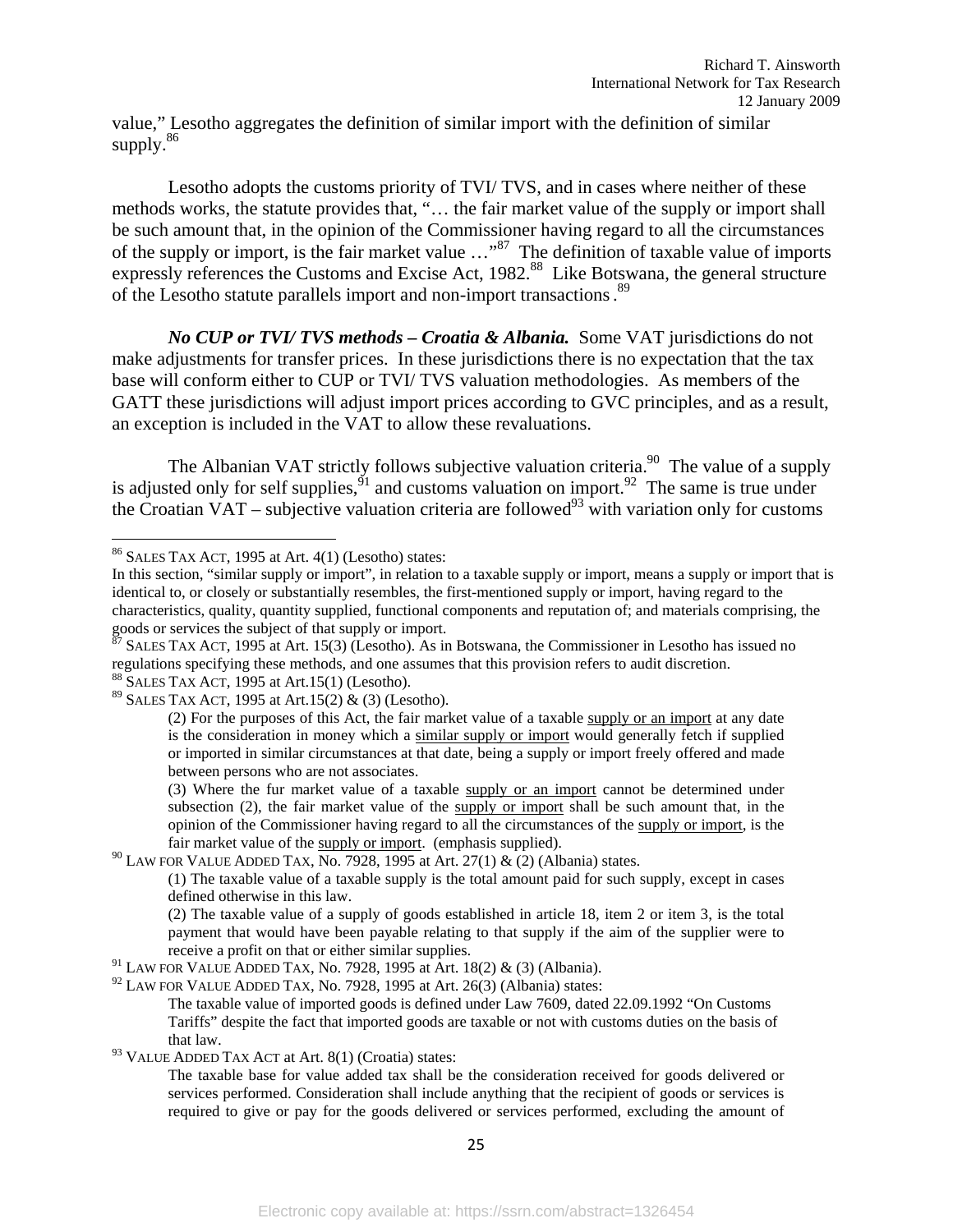valuation for imported goods.<sup>94</sup> Neither the Albanian nor the Croatian VAT have provisions for revaluation of supplies between "related parties," connected parties," or "associates," and neither specifies any methodology for alternate valuations.

**(2)** *Resale price method (RSP) & Deductive value method (DVM)***.** The resale price method (RSP) or the deductive value method (DVM) is the pricing method that best fits cases where a reseller does not add substantial value to a supply. This is common with related-party distributors. The method (in a sense) moves backward. It starts with the (distributor's) resale price to a third party, and discounts this amount by the appropriate markup to arrive at the price for the sale between the related parties. The markup percentage is derived from an analysis of comparable transactions between unrelated parties.

*Income tax (RSP)*. Under both US and OECD rules the resale price method emphasizes the comparability of functions performed, more than comparability of the products.<sup>95</sup> As a result, to find comparable transactions income tax methods require relatively complete information on the functions performed, the risks assumed, and the resale contract terms of the uncontrolled distributor.<sup>96</sup> Internal comparables are preferred (but external comparables are acceptable) under both US and OECD rules.<sup>97</sup> The method is most effectively applied when the reseller does not add valuable intangibles to the product before resale.<sup>98</sup> Under OECD rules the RSP is deemed more accurate when the subsequent resale of the product by the distributor occurs shortly after the acquisition of the good from the related party.<sup>99</sup>

*Customs (DVM)***.** The deductive valuation method (DVM) in Article 5 of the GVC takes a very similar approach, but there are differences.

The DVM has a reduced emphasis on product comparability, and a heightened concern with functional comparability when compared with the TVI/ TVS. This shift in emphasis is apparent when the DVM indicates that the value of "identical or similar goods" is reduced by a margin "for profit and general expenses in connection with the sale in such country of imported goods of the same class or kind." By further defining goods of the same class or kind as, "… goods which fall within a group or range of goods produced by a particular industry or industry sector ...<sup>"100</sup> the GVC is shifting emphasis to functions. This produces a rough alignment with the income tax preference for a functional comparability in the RSP.

value added tax. The taxable base also includes anything that any person other than the recipient of goods or services is required to give or pay to the entrepreneur for the goods delivered or services performed. The taxable base shall not include the amounts invoiced, received or given by the entrepreneur in the name and for the account of another person.

<u> 1989 - Johann Stoff, amerikansk politiker (d. 1989)</u>

<sup>94</sup> VALUE ADDED TAX ACT at Art. 9(1) (Croatia) states:

The taxable base of imports (Article 2, Paragraph 1 Item 4) shall be the customs base established in accordance with customs regulations, increased by the amount of customs duty, other charges

and excises payable in the course of import customs clearance.<br><sup>95</sup> Treas. Reg. § 1.482-2(c)(4), at Ex. (7) and OECD, GUIDELINES *supra* note 2, at ¶2.18.

<sup>&</sup>lt;sup>96</sup> Treas. Reg. § 1.482-2(c)(3)(ii)(A) and OECD, GUIDELINES *supra* note 2, at ¶2.21.<br><sup>97</sup> Treas. Reg. § 1.482-2(c)(3)(ii)(A) and OECD, GUIDELINES *supra* note 2, at ¶2.15.<br><sup>98</sup> Treas. Reg. § 1.482-2(c)(4), at Ex. (7) an

<sup>&</sup>lt;sup>99</sup> OECD, GUIDELINES *supra* note 2, at  $\P$ 2.23 (there is no similar concern under the US rules).<br><sup>100</sup> GVC *supra* note 1, at Art. 15(3).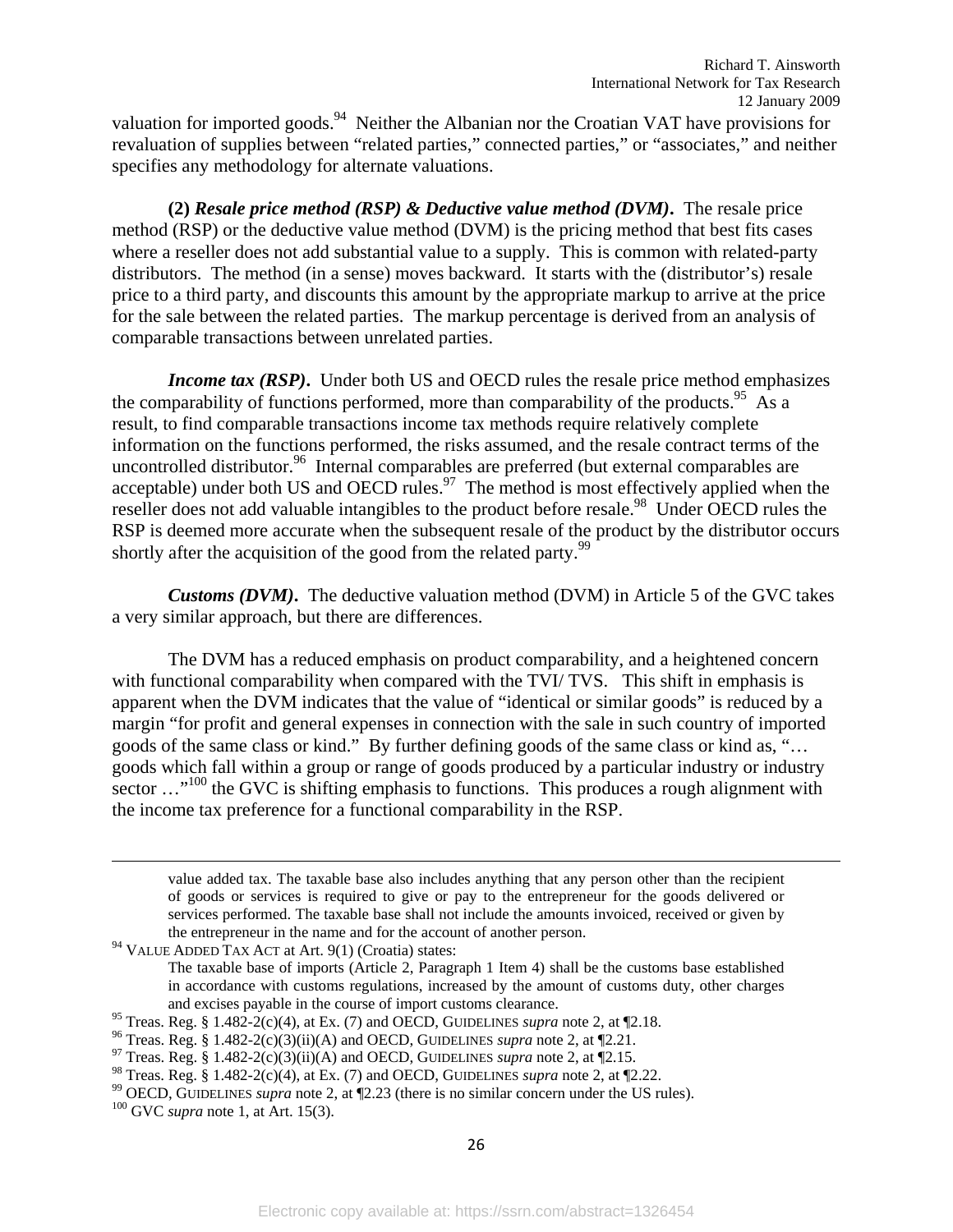Even though DVM and RSP share this emphasis, the customs rules remain more limited than the income tax rules. For example, the customs margin can only be determined from data obtained within the country of importation.<sup>101</sup> Like the OECD, the GVC has an express preference for a valuation based on "identical or similar goods [that] are sold in the condition as imported at the earliest date after the importation of the goods being valued…" 102 However, the GVC adds as a qualification, "… but before the expiration of ninety days after such importation."<sup>103</sup>

*Vertical Harmonization – Income Tax RSP & Customs DVM***.** The harmonization of RSP and DVM methods is far easier to imagine than is the harmonization of the CUP and TVI/ TVS methods considered earlier. RSP/ DVM differences are comparatively minor.

The more important differences are: (1) the express customs preferences for comparables derived from the country of importation, (2) the customs requirement that comparable transactions occur within the ninety day period after the related party transaction, and (3) the customs preference to measure value against the normal pricing practices of an industry, or industry sector.

In spite of the similarities between RSP and DVM, none of the thirty-three jurisdictions with significant transfer pricing regimes in income tax directly link RSP and DVM methods in their statutes. Customs *practice* does vary, and there are jurisdictions that are receptive to an indirect linkage,  $104$  but this is not the general rule.<sup>105</sup> Even where indirect linking occurs, the

<sup>&</sup>lt;sup>101</sup> GVC *supra* note 1, at Art.  $5(1)(a)(i)$ , (ii), (iii), (iv), (1)(b) and (2) (each provision in Article 5 contains the "country of importation" limitation).<br> $^{102}$  GVC *supra* note 1, at Art. 5(1)(b).

<sup>&</sup>lt;sup>103</sup> GVC *supra* note 1, at Art. 5(1)(b).<br><sup>104</sup> Canadian Customs & Revenue Agency, *Transaction Value Method for Related Persons*, Memorandum D13-4-5 (April 9, 2001) at ¶ 15 & 16(g) *available at* http://www.cbsa-asfc.gc.ca/E/pub/cm/d13-4-5/d13-4-5-e.pdf. Indicating that the CCRA will follow the RSP method for determining the transaction value under Article 1(a) of the GVC, and as a corollary proposition roughly equating the RSP with the DVM:

<sup>15.</sup> The Organization for Economic Cooperation and Development (OECD) published a report entitled *Transfer Pricing Guidelines for Multinational Enterprises and Tax Administrations*. This report sets out several methods of pricing goods in order to achieve a price which could reasonably have been expected in similar circumstances had the vendor and the purchaser not been related. These methods are illustrated in paragraph 16. The CCRA will accept, for valuation purposes, a price paid or payable which is derived from one of the methods set out in the OECD's report, unless there is information on prices available which is more directly related to the specific importations. …

<sup>16.</sup> The following methods are examples …

<sup>(</sup>g) The Canadian purchaser's gross margin on sales in Canada of goods purchased from unrelated suppliers is not markedly different from the gross margin percentages realized on sales of comparable goods purchased from a related vendor. In this method, the importer may demonstrate that the percentage gross margin earned over the landed cost of goods purchased from a related supplier is very close to the percentage gross margin earned on comparable goods imported from unrelated suppliers. Care would have to be exercised when using this method to ensure that the gross margin percentage used is derived from sales where the terms of sale and marketing conditions are basically the same. For example, it would not be realistic to compare the gross margins realized on products advertised by the foreign vendor to the margins realized on products where the purchaser is responsible for the cost of advertising. In addition, the purchaser's gross margin would have to be compared to the industry margin. (emphasis added).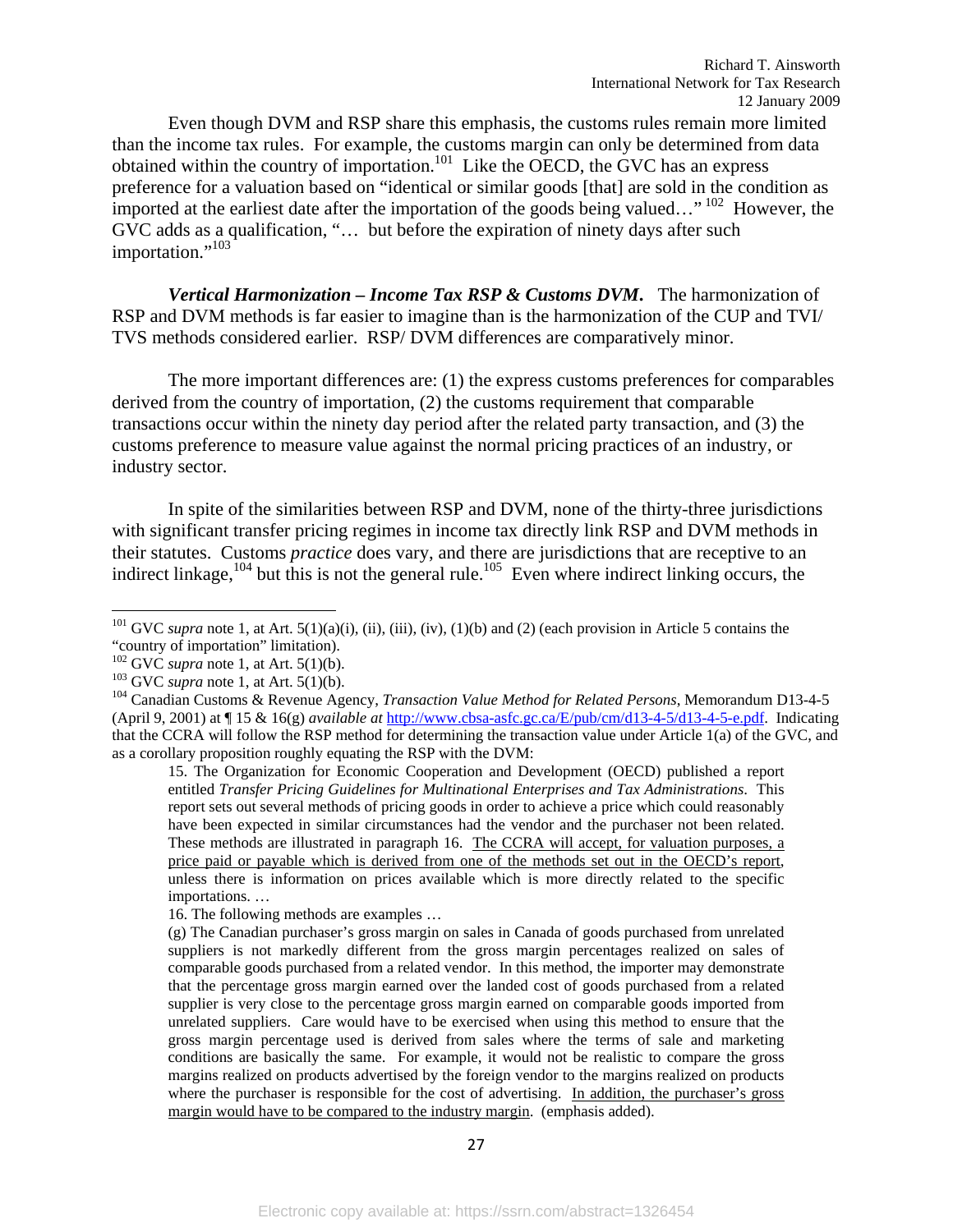nature of this linkage is tentative, because additional customs tests must be met to align results.106 The place where direct linkages can arise is with VAT statutes.

*VAT/GST***.** Most VAT/GST regimes do not use either RSP or DVM methods to determine the open market value on related party transactions – the reason is structural. Neither of these methods takes direct aim at the VAT problem – what amount should the *seller* put on the invoice? In most transactions where VAT is due it is the seller (not the buyer) who needs to determine the tax base and record the VAT on an invoice.107 The RSP and DVM are *buyercentric* methods. They rely on data that is difficult for sellers to gather and analyze on a transactional basis.<sup>108</sup>

For example, if X sells goods to Y, under RSP or DVM methods **X** is obliged to determine the arm's length price through an examination of: (1) the price that **Y** charges for the resale of the goods, (2) the value that **Y** adds to the goods before they are resold, (3) the gross margin that **Y** has on the resale of identical or similar goods purchased from independent parties (internal comparables), and (4) the gross margin that a business comparable to **Y** would have on the resale of identical or similar goods to independent parties (external comparables). Even though X and Y are related parties, this is not easy for X. Using these methods, it is very difficult for X to determine the price that it should place on the invoice. It is much easier for X to determine a proper price through cost plus or constructed value methods. Under these methods most of the data X will need will be in X's accounting records.

Nevertheless, there are VAT/GST regimes that adopt RSP methodologies to determine the open market value of related party transactions. These VAT regimes are the same regimes that elected to *fully harmonize* with the CUP methodology considered earlier. However, there has been some selectivity in this linkage. Some of the jurisdictions that indirectly linked VAT and income tax CUP methods rejected a similar link with the RSP method.

This omission is replicated in the jurisdictions that adopted *parallel harmonization* structures in CUP and TVI/ TVS methods. The reason seems to be that when VAT/GST

<u> 1989 - Johann Stein, marwolaethau a gweledydd a ganlad y ganlad y ganlad y ganlad y ganlad y ganlad y ganlad</u>

It is important to note that this example involves an internal comparable, within the same industry segment, and within the 90 day window (probably even simultaneously with) the related party transaction.

<sup>&</sup>lt;sup>105</sup> US CUSTOMS & BORDER PROTECTION, WHAT EVERY MEMBER OF THE TRADE COMMUNITY SHOULD KNOW ABOUT: DETERMINING THE ACCEPTABILITY OF TRANSACTION VALUE FOR RELATED PARTY TRANSACTIONS 15-16 (Apr. 2007) *available at*

http://www.cbp.gov/linkhandler/cgov/toolbox/legal/informed\_compliance\_pubs/icp089.ctt/icp089.pdf (indicating that the US recognizes similarities between income tax and customs methodologies, but also indicating that the US will not recognize any analytical links between methodologies, other than those which the importer can independently prove).

<sup>106</sup> Canadian Customs & Revenue Agency, *supra* note 104 at ¶ 16(d) & Note (indicating that RSP-based analysis would not be sufficient for proof of the transaction value as there would "in addition" be a requirement to "compare to the industry margin" a requirement that derives from the definition of "goods of the same class or kind" in GVC, Article 15(3), which concerns "goods produced by a particular industry or industry sector").<br><sup>107</sup> Reverse charges are common in all VAT regimes, but they constitute only a small percentage of all transactions.

Under a reverse charge the buyer self-assesses the VAT.

<sup>&</sup>lt;sup>108</sup> It should be noted that if a reverse charge applies, then this analysis should also be reversed. In the reverse charge instance it is the *buyer* not the seller who determined the VAT, and in this case the critical data on resale prices is very available to the buyer. This would make the RSP or DVM methods very appropriate.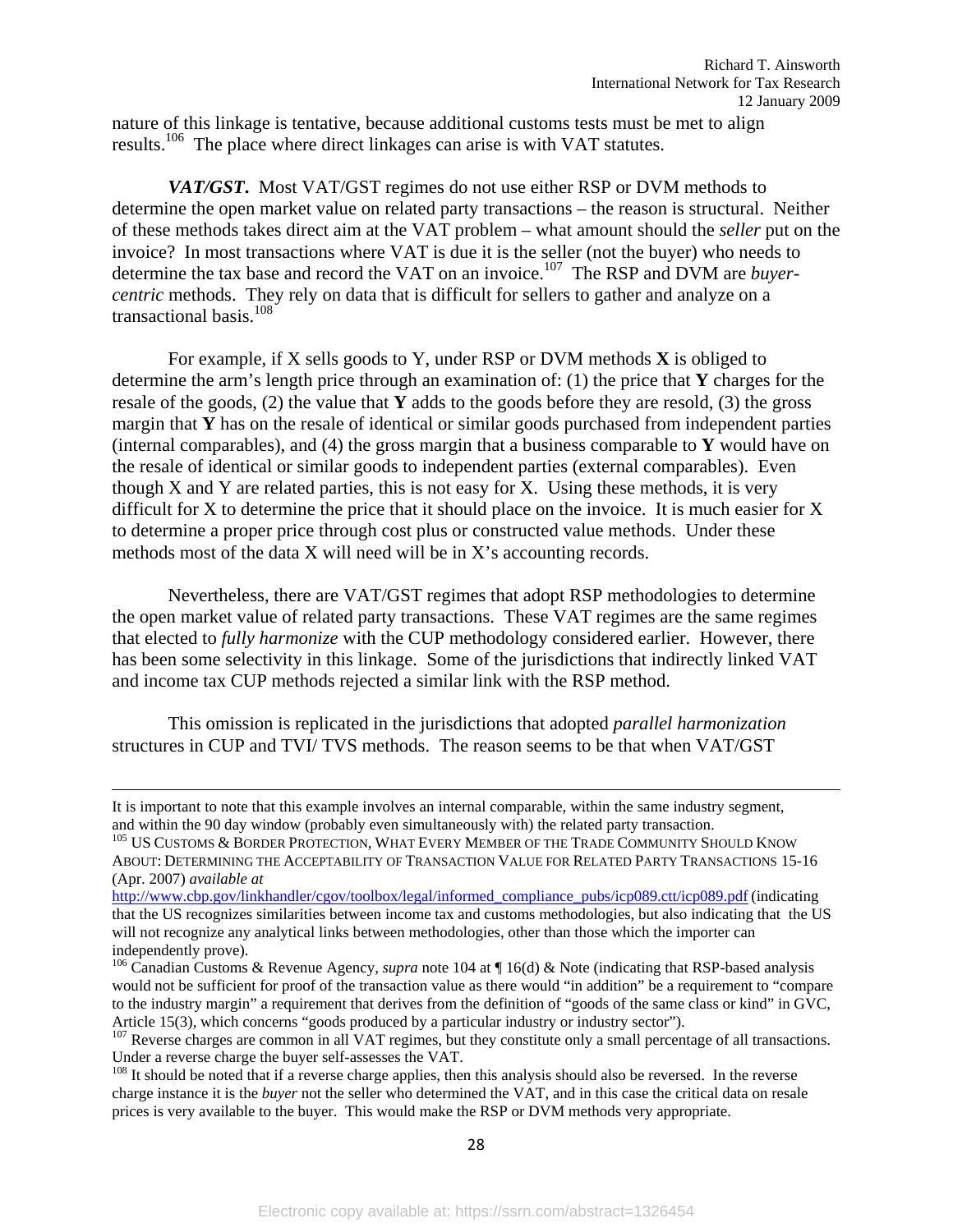jurisdictions engage in thoughtful crafting of transfer pricing rules (as opposed to borrowing them wholesale from another tax system), the difficulty of performing a RSP or DVM type of analysis in a VAT/GST context encourages them to omit the method.

*Full harmonization – Japan, Spain, Russia, Azerbaijan & Turkmenistan***.** Because Japan<sup>109</sup> and Spain<sup>110</sup> harmonize directly, by simply linking the Consumption Tax and the VAT with the methods set out in the corporate income tax, the RSP method follows through into the VAT in both of these jurisdictions.

The same is true under the two-part design of the Russian tax code,  $11$  even though the linkage between the income tax and the VAT is indirect rather than direct. An indirect linkage with the RSP is in place in Azerbaijan,  $12$  and Turkmenistan.  $113$  However, Georgia,  $114$  a jurisdiction that follows the two-part Russian tax code model, and which applies the CUP method in both income tax and VAT, rejects the RSP method. The Georgian code remains fully harmonized, because the RSP method is rejected for all taxes.

*Parallel harmonization regimes – RSP & DVM omitted – Australian & New Zealand***.** The VAT regimes that approach harmonization of transfer pricing methods through the careful design of parallel provisions within the VAT generally reject the RSP or the DVM method for the VAT. New Zealand<sup>115</sup> and Australia<sup>116</sup> lead in the parallel harmonization effort, and both omit the RSP and the DVM.

 109 JAPAN'S REVISED CONSUMPTION TAX LAW (SHOUHIZEIHOU), Art. 28(2) *supra* note 11 (indicating that the Japanese Consumption Tax rules follow the results of the income tax) and SPECIAL TAXATION MEASURES LAW (SOZEI-TOKUBETSU-SOCHIHOU), Art. 66-4-2-1-b (defining the resale price method [Saihanbai Kakaku Hou] for income tax purposes).

<sup>&</sup>lt;sup>110</sup> Spanish Act 36/2006 of Nov. 29, 2006 amends the VALUE ADDED TAX ACT 37/1992 (Dec. 28, 1992) Art. 79.5 (providing, "For purposes of the previous two paragraphs [concerning the definition of the open market value], Art. 16 CTA [Corporate Tax Act] will be applicable, when appropriate.") Royal Legislative decree 4/2004 (the Spanish Corporate Tax Act) was also modified by Act 36/2006 (Nov. 29, 2006) to amend the methodologies for Spanish transfer pricing to specifically adopt the five OECD methods.<br><sup>111</sup> TAX CODE OF THE RUSSIAN FEDERATION, Part 1, Art. 40(10), Federal Law No. 147-FZ (July 31, 1998)

<sup>(</sup>indicating that if identical or similar goods, services or works cannot be identified then a resale price method, translated as the "price of subsequent sale method" is to be used).<br><sup>112</sup> TAX CODE OF THE REPUBLIC OF AZERBAIJAN, Law No. 905-IG at Arts. 14.6.3, 14.6.3.1 & 14.6.3.2 (Jul. 11, 2000)

<sup>(</sup>Azerbaijan) (indicating that after identical and similar goods [Art. 14.6.3], services or works are considered, a resale price method [Arts. 14.6.3.1] or a cost plus method [Art. 14.6.3.2] is to be applied without a stated preference in the order of application of RSP and C+ methods).

<sup>&</sup>lt;sup>113</sup> TAX CODE OF TURKMENISTAN, 2005 at Pt. 1, Sec. IV, Ch. 2, Art. 36(3) (Turkmenistan) (indicating that after identical and similar goods, services or works are considered, a resale price method is preferred to a cost plus method, however both resale price and cost plus methods are less preferred than an unusual/ unique "state statistics" method described as a, "… realistic market retail price of the goods (work, services) as received from the bodies of state statistics, …").

<sup>114</sup> TAX CODE OF GEORGIA, 1997 (as amended) Pt. I, Ch. 1, Art. 27(6) (setting out methods to determine the "market price" based on identical and similar supplies, but then indicating that "…If it is impossible to use the provisions of the 1-5 items of this Article, the market price of goods (work, service) is determined according to the rules agreed between the "Ministry of Economy" and "Ministry of Finances.").<br><sup>115</sup> New Zealand, IRD Tax Information Bulletin, Vol. 6 No. 14 (Jun. 1995) *supra* note 74 at 6-8.<br><sup>116</sup> Australian, Goods and Service Tax Ruling, *Goods and* 

<sup>73</sup> at ¶¶ 144, 145 & 148-49.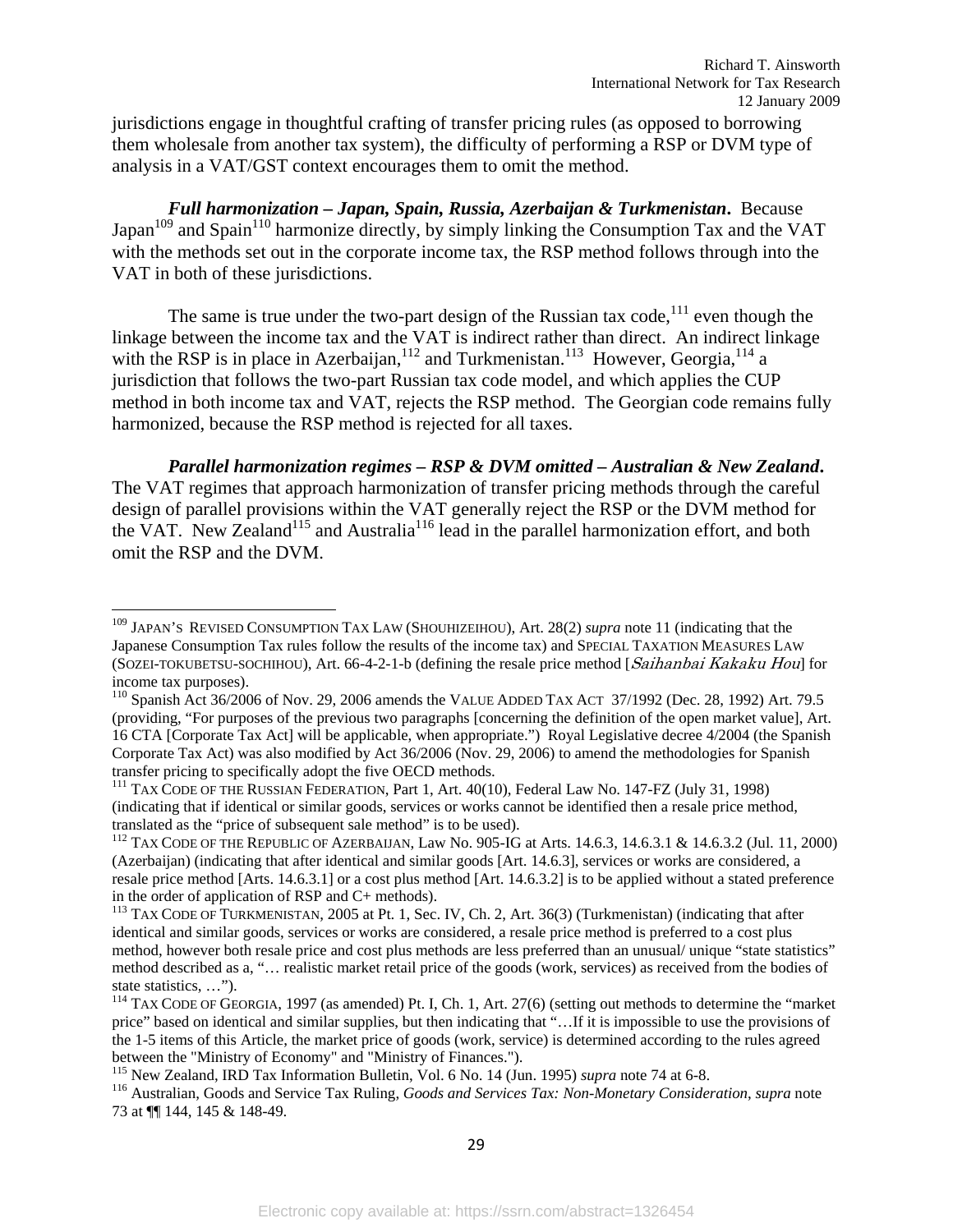*No RSP or DVM methods.* The vast majority of other VAT jurisdictions echo the decision of Australia and New Zealand with respect to the RSP/ DVM methods. The reason for this seems reasonably clear. RSP/ DVM methods are too difficult for sellers to apply in a VAT context.

**(3)** *Cost-plus method*  $(C+)$  & *Computed value method*  $(CVM)$ . The cost-plus  $(C+)$  and computed value (CVM) methods seek to determine the transfer price as a multiple of the costs incurred by the seller. It is most accurate when the seller uses very little of its own intangible property, and assumes very little economic risk in the sale. The C+ method is a traditional method under the US regulations<sup>117</sup> and the OECD Guidelines.<sup>118</sup> It is very similar to the computed value method (CVM) under the GVC,<sup>119</sup> which is considered "... in some ways the simplest basis of valuation; in other ways it is the most complex and controversial."<sup>120</sup> Taken together, methods modeled on C+ and CVP are the second most popular method in VAT/GST regimes – following methods modeled after the CUP and TVI/TVS methods.

*Income tax (C+)*. Under US and OECD rules the cost-plus method has not changed significantly over the past 30 to 40 years. The method has two parts: (1) calculating the cost of production, and (2) determining the gross profit percentage. $^{121}$ 

In calculating the cost of production both US and OECD rules stress that costs need to be determined "in a consistent manner in accordance with sound accounting practices … neither favor[ing] nor burden[ing] controlled sales in comparison with uncontrolled sales."<sup>122</sup> The OECD indicates that, "[t]he cost plus method presents some difficulties in proper application, particularly in the determination of costs."<sup>123</sup>

The second part, the gross profit percentage, is determined through a comparison with comparable transactions. There is less concern with close physical product similarity when trying to find comparable transactions,  $124$  but there is concern with the relative value of products involved in the transactions being compared.<sup>125</sup> Internal comparables are preferred.<sup>126</sup> Adjustments may be needed for differences in cost structures, business experience and relative management efficiency.<sup>127</sup>

<sup>&</sup>lt;sup>117</sup> Treas. Reg. § 1.482-3(d).

<sup>&</sup>lt;sup>118</sup> OECD, GUIDELINES *supra* note 2, at  $\P$  2.32 – 2.49.<br><sup>119</sup> GVC *supra* note 1, at Art. 6.

<sup>&</sup>lt;sup>120</sup> SHERMAN & GLASHOFF *supra* note 29, at 227.<br><sup>121</sup> Treas. Reg. § 1.482-3(d)(1); OECD, GUIDELINES *supra* note 2, at ¶ 2.32.<br><sup>122</sup> Treas. Reg. § 1.482-2(e)(4)(ii) (1968). Essentially the same concept – following GAAP 1994 regulations in cost accounting terms under the heading of "Data and assumptions – consistency in accounting" indicating that, "the degree of consistency in accounting practices between he controlled transaction and the uncontrolled comparables that materially affect the gross profit markup affects the reliability of the result." Treas. Reg. § 1.482-3(d)(3)(iii)(B) (1994).<br><sup>123</sup> OECD, GUIDELINES *supra* note 2, at ¶ 2.36 & 2.39.

<sup>&</sup>lt;sup>124</sup> Treas. Reg. § 1.482-3(d)(3)(ii)(B); OECD, GUIDELINES *supra* note 2, at ¶ 2.34.<br><sup>125</sup> Treas. Reg. § 1.482-3(d)(3)(ii)(B).<br><sup>126</sup> Treas. Reg. § 1.482-3(d)(3)(ii)(A); OECD, GUIDELINES *supra* note 2, at ¶ 2.33.<br><sup>127</sup> T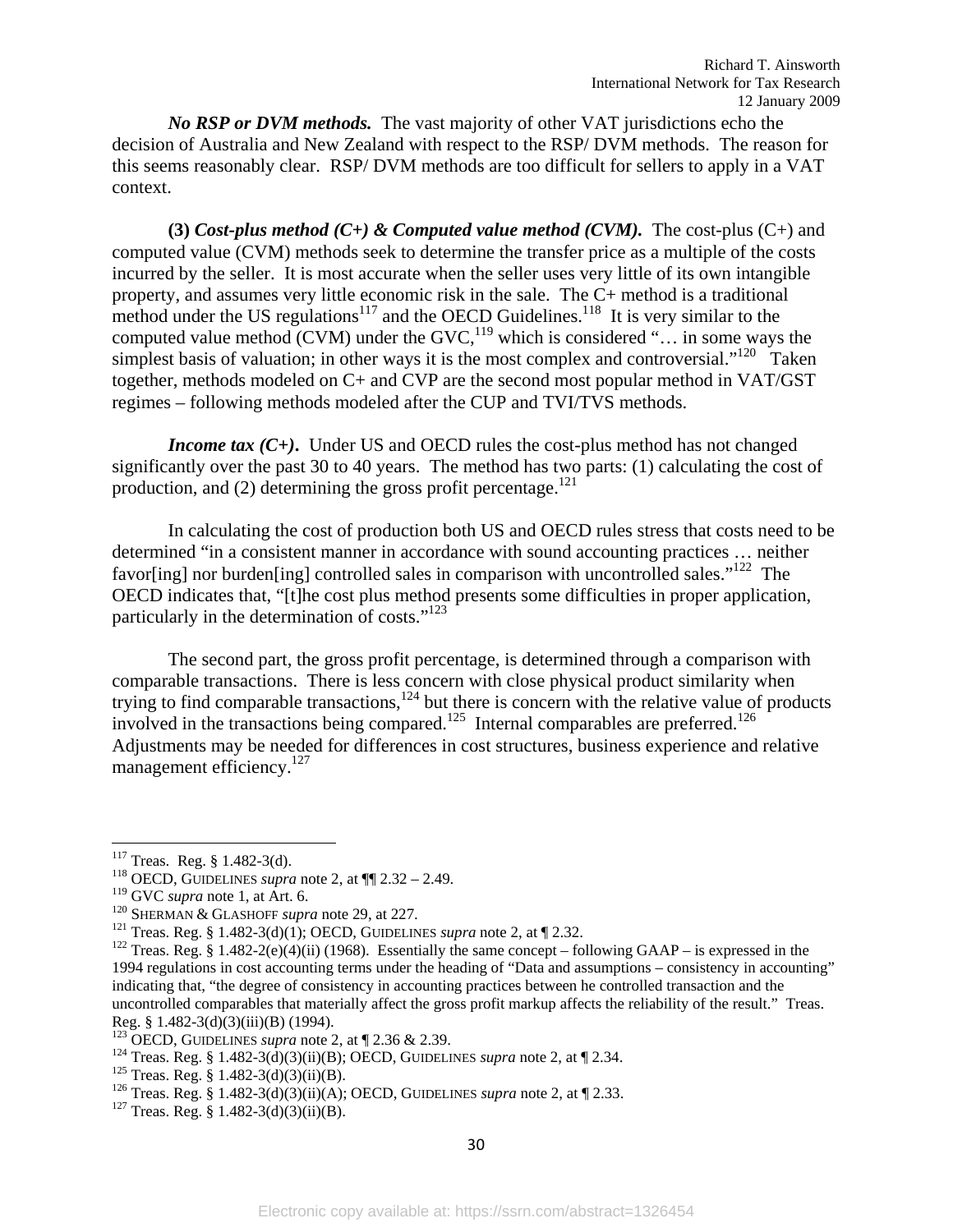*Customs (CVM)***.** The computed value (CVM) method is difficult to apply in a customs context because it requires that a value be determined for imported goods (in the hands of the importer) based on an analysis of a foreign seller's confidential cost of production and profit data. It is an "…unpopular method of valuation with many businessmen and customs officials … [because] it involves the customs authorities of one country examining confidential data regarding a business or even an industry in another country."<sup>128</sup>

The GVC limits application of this method.<sup>129</sup> As with the C+ method there is less concern with comparable transactions involving identical or similar goods, or even goods of the same class or kind,<sup>130</sup> but there is concern with accounting consistency. The GVC avoids direct resolution of this issue, but underscores that acceptable comparisons must conform to domestic  $GAAP.<sup>131</sup>$ 

*Vertical Harmonization – Income tax C+ & Customs CVM***.** Vertical harmonization of C+ and CVM methodologies is a far more comfortable proposition than the harmonization of any of the other methodologies, although direct harmonization remains elusive. The GVC is less restrictive in its application of the CVM than it is of the TVI/ TVS and the DVM. There is a common concern between C+ and CVM with consistency of accounting records, reliance on GAAP, and a preference for internal comparables. With the CVM based on the willingness of a foreign related party to voluntarily disclose confidential cost and profit figures, it easy to see why two of the most significant customs/ income tax cases litigated by IRS (*Brittingham*132 and *Ross Glove Co.*<sup>133</sup>) both involve applications of customs-based (CVM) valuations to income tax (C+) adjustments.

Once again, none of the thirty-three jurisdictions with significant transfer pricing regimes in income tax expressly link C+ and CVM methods in their statutes. Indirect linkage however, is evident through customs *practice* in several jurisdictions,<sup>134</sup> but once again this is not the general rule. $^{135}$ 

<sup>128</sup> SHERMAN & GLASHOFF *supra* note 29, at 233.

<sup>&</sup>lt;sup>129</sup> GVC *supra* note1, at Art. 6, Notes 6(1) (indicating that the CVM method will generally be restricted to related party transactions, and not be resorted to widely to determine a substitute transaction value).<br><sup>130</sup> SHERMAN & GLASHOFF *supra* note 29, at 228.

<sup>&</sup>lt;sup>131</sup> GVC *supra* note1, at Art. 6, Notes 6(2).<br><sup>132</sup> Brittingham v. Commissioner, 66 T.C. 373 (1976), aff'd, 598 F.2d 1375 (5<sup>th</sup> Cir. 1979).<br><sup>133</sup> Ross Glove Co. v. Commissioner, 60 TC 569 (1973), acq. in part 1974-1 CB

CRA is willing to follow a C+ valuation method for determining the transaction value under Article 1(a) of the GVC, thereby equating the C+ with the CVM:

The CCRA will accept, for valuation purposes, a price paid or payable which is derived from one of the methods set out in the OECD's report, unless there is information on prices available which is more directly related to the specific importations. …

<sup>16.</sup> The following methods are examples …

<sup>(</sup>h) The vendor's percentage of net profit on sales to the related purchaser in Canada is comparable to the percentage of net profit realized on sales of comparable products to unrelated purchasers located in Canada or another country, if that country's free-market economy is comparable to the Canadian economy.

NOTE: This method can be difficult to use and any profit comparison would have to be made with care. This method may be used principally in cases where semi-finished products are transferred between related companies. The use of the net profit rather than the gross profit allows a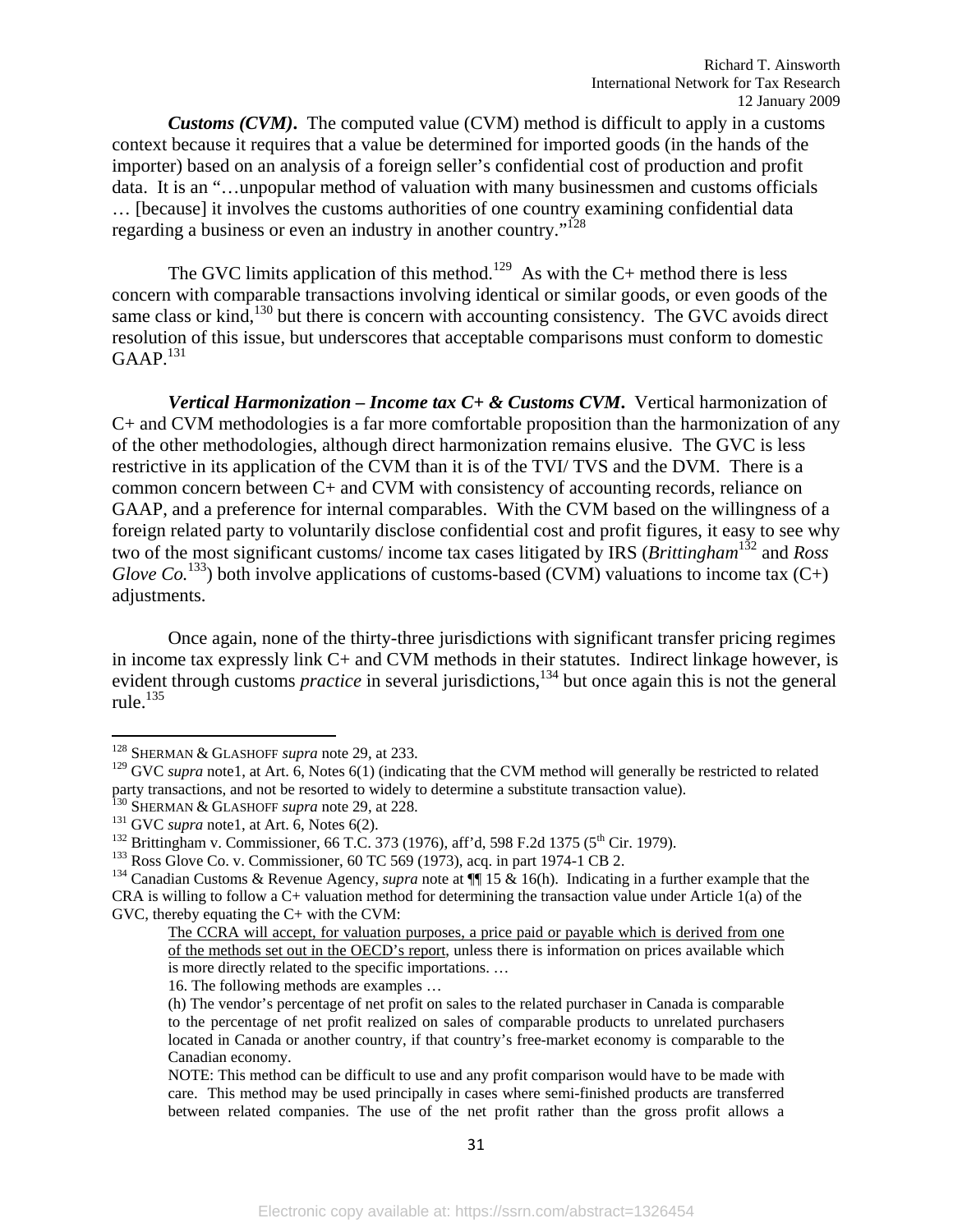*VAT/GST***.** VAT/GST regimes are very receptive to C+/ CVM valuation methods. This is only to be expected. The central question in a VAT transfer pricing inquiry is: "What price should a vendor place on his invoice?" C+/ CVM methods answer this question with data that is in the vendor's accounting records. This makes these methods very VAT-friendly.

Vertical harmonization efforts that involve  $C+$ / CVP methods can be found in jurisdictions that *fully harmonize* VAT methods with income tax methods in income tax, as well as in jurisdictions draft *parallel* VAT rules. There are a large number of additional VAT jurisdictions with rudimentary transfer pricing systems in place. These jurisdictions frequently identify only a CUP or a TVI/ TVS method, and then fall-back on a rule that relies upon the *Commissioner's (unspecified) judgment*. It is expected that (in practice) a C+/ CVM method would often be relied upon in these cases.

*Fully harmonized with C+ – Japan, Spain, Russia, Turkmenistan, & Azerbaijan***.** The Japanese Consumption Tax<sup>136</sup> and Spanish  $VAT^{137}$  directly borrow transfer pricing methods from the corporate income, and as a result the C+ method flows freely into the VAT in these jurisdictions.

The same is true under the two-part design of the Russian tax code,<sup>138</sup> and also under two of the tax codes that follow the Russian model, those in Turkmenistan,<sup>139</sup> and Azerbaijan.<sup>140</sup> The

<u> 1989 - Johann Stein, marwolaethau a gweledydd a ganlad y ganlad y ganlad y ganlad y ganlad y ganlad y ganlad</u>

comparison without the effect of different allocations of general, selling, and administrative expenses an of production costs in situations involving different trade levels, e.g., sales to comanufacturers versus distributors. It is recognized that problems may prevail with regard to a fair an equitable assignment of total costs to different products. This method may well be used to confirm the conclusions reached by other means. Complete co-operation on the part of the foreign vendor is a pre-requisite to using this method as the documentation requirements would relate to the vendor's confidential costing, profit, and pricing records. Importers who are considering this method should contact Trade Policy and Interpretation Directorate … for assistance in deciding

what documentary evidence is necessary to establish the acceptability of prices. (emphasis added).<br><sup>135</sup> US CUSTOMS & BORDER PROTECTION, *supra* note 105, at 15-16 (indicating that the US recognizes similarities between income tax and customs methodologies, but also indicating that the US will not recognize any analytical links between methodologies, other than those which the importer can independently prove).

136 JAPAN'S REVISED CONSUMPTION TAX LAW (SHOUHIZEIHOU), Art. 28(2) *supra* note 11 (indicating that the Japanese Consumption Tax rules follow the results of the income tax) and SPECIAL TAXATION MEASURES LAW (SOZEI-TOKUBETSU-SOCHIHOU), Art. 66-4-2-1-c (defining the cost plus method [Genka Kasan Hou] for income tax purposes).

 $^{137}$  Spanish Act 36/2006 of Nov. 29, 2006 amends the VALUE ADDED TAX ACT 37/1992 (Dec. 28, 1992) Art. 79.5 (providing, "For purposes of the previous two paragraphs [concerning the definition of the open market value], Art. 16 CTA [Corporate Tax Act] will be applicable, when appropriate.") Royal Legislative decree 4/2004 (the Spanish Corporate Tax Act) was also modified by Act 36/2006 (Nov. 29, 2006) to amend the methodologies for Spanish transfer pricing to specifically adopt the five OECD methods.<br><sup>138</sup> TAX CODE OF THE RUSSIAN FEDERATION, Part 1, Art. 40(10), Federal Law No. 147-FZ (July 31, 1998)

(indicating that if identical or similar goods, services or works cannot be identified then a resale price method, translated as the "price of subsequent sale method" is to be used, and then a cost-plus method, translated simply as the "cost method").

<sup>139</sup> TAX CODE OF TURKMENISTAN, 2005 at Pt. 1, Sec. IV, Ch. 2, Art. 36(3) (Turkmenistan) (indicating that after identical and similar goods, services or works are considered, a resale price method is preferred to a cost plus method, however both resale price and cost plus methods are less preferred than an unusual/ unique "state statistics"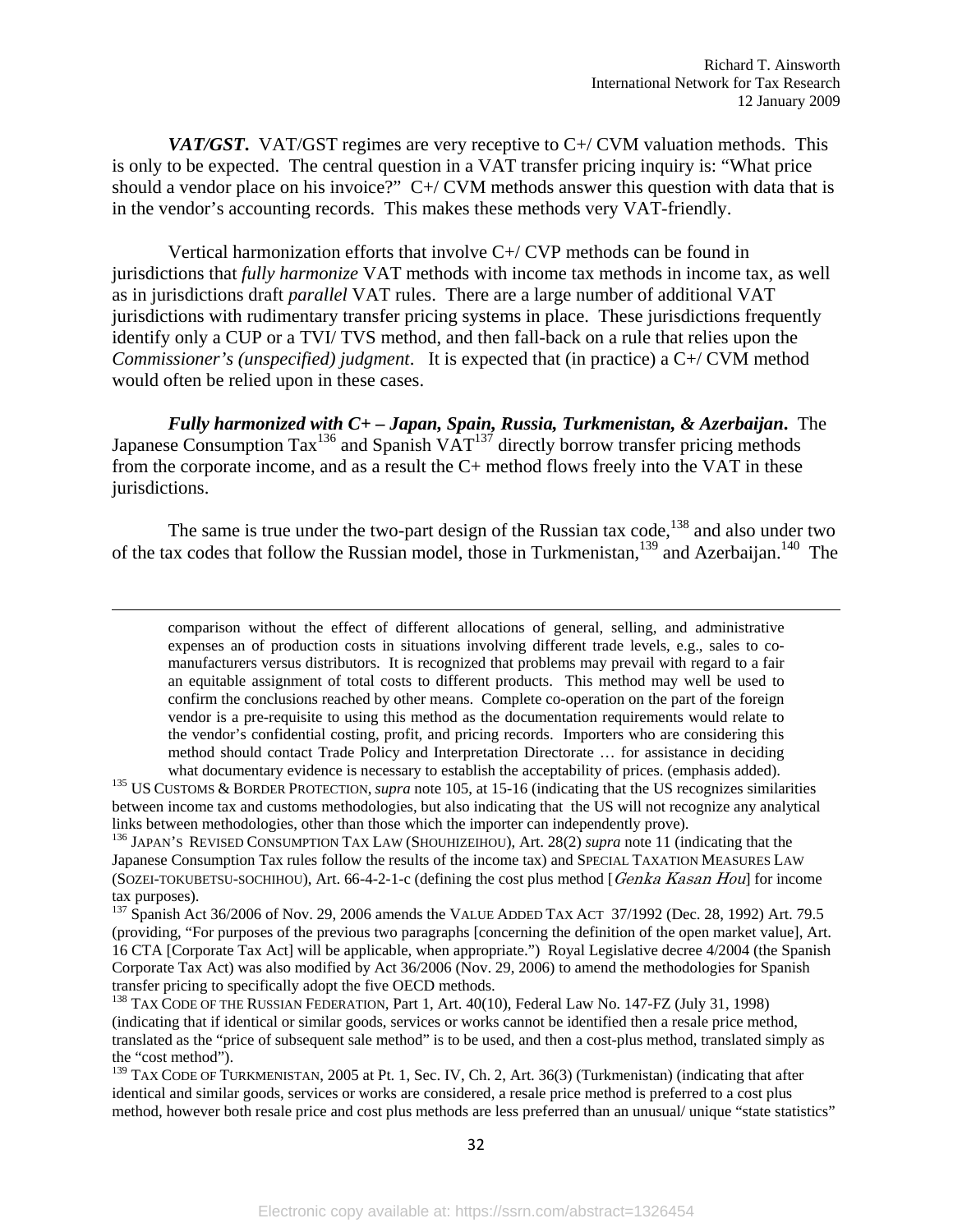only difference between these jurisdictions and the Japanese and Spanish harmonization is that these countries accomplish this indirectly (through a third statute).

*Parallel harmonization – Australia, New Zealand & Iceland.* Rather than "borrowing" methodologies from an omnibus "part 1" of the tax code, or by linking directly to another tax statute to secure transfer pricing methodologies, Australia and New Zealand draft VAT regulations that are parallel (but are not identical with) methods in other taxes. Iceland accomplishes the same result through the VAT statute.<sup>141</sup>

The strength of the parallel harmonization approach is that it provides flexibility. Language can be drafted so that a VAT/GST method will harmonize with similar methods in both income tax and customs.<sup>142</sup> This flexible design also allows a jurisdiction to pick-andchoose among the methodologies that will be aligned – in the case of Australia, New Zealand and Iceland a  $C$ + method has been selected, but not a RSP/ DVM method.<sup>143</sup> The weakness of this approach is that the VAT/GST valuation rules remain vague.

The Australian cost-plus method is set out in a Goods and Services Tax Ruling (GSTR 2001/6).<sup>144</sup> The general standard to "... appl[y] a method that produces a reasonable GST inclusive market value of the consideration." A series of examples are presented under the following headings:

- The market value of an identical good, service or thing;
- The market value of a similar good, service or thing;
- The market value of the supply;
- A professional appraisal.<sup>145</sup>

<u> 1989 - Johann Stein, marwolaethau a gweledydd a ganlad y ganlad y ganlad y ganlad y ganlad y ganlad y ganlad</u>

<sup>142</sup> Whether or not these VAT regimes actually do harmonize in both directions (with the income tax and customs) cannot be determined under current law. There is no express statutory or regulatory requirement or statement of policy that they should do so. Litigation may be necessary.<br><sup>143</sup> Georgia presents an interesting hybrid approach to the harmonization issue considered here. Georgia has adopted

a Russian-type of tax code, but has been selective in its choice of methods. It has adopted a cost plus method (like Australia and New Zealand) but it has applied it to only income tax and VAT (because of the "two part" design of the code). It has not adopted a resale price approach (again, like Australia and New Zealand) and thus differs from the other Russian-type codes. TAX CODE OF GEORGIA, 1997 (as amended) Pt. I, Ch. 1, Art. 27(6) (setting out methods to determine the "market price" based on identical and similar supplies in subsections (1) through (5), and suggesting that a cost-plus method could be "… determined according to the rules agreed between the Ministry of Economy and Ministry of Finances.").

144 Goods and Service Tax Ruling, *Goods and Services Tax: Non-Monetary Consideration*, GSTR 2001/6 (Nov. 28, 2001).

<sup>145</sup> *Id.* at ¶144.

method described as a, "… realistic market retail price of the goods (work, services) as received from the bodies of state statistics, …").

 $^{140}$  Tax Code of the Republic of Azerbaijan, Law No. 905-IG at Arts. 14.6.3, 14.6.3.1 & 14.6.3.2 (Jul. 11, 2000) (Azerbaijan) (indicating that after identical and similar goods [Art. 14.6.3], services or works are considered, a resale price method [Arts. 14.6.3.1] or a cost plus method [Art. 14.6.3.2] is to be applied without a stated preference in the order of application of RSP and C+ methods).

<sup>&</sup>lt;sup>141</sup> In each case (Australia, New Zealand and Iceland) the test is an objective measure of the value of the good or service sold, not the subjective measure of the worth of the item reflected in the value of the consideration exchanged. As a result, the rules are not applied only in a related party context. These are rules that apply as well when the consideration is not provided in money.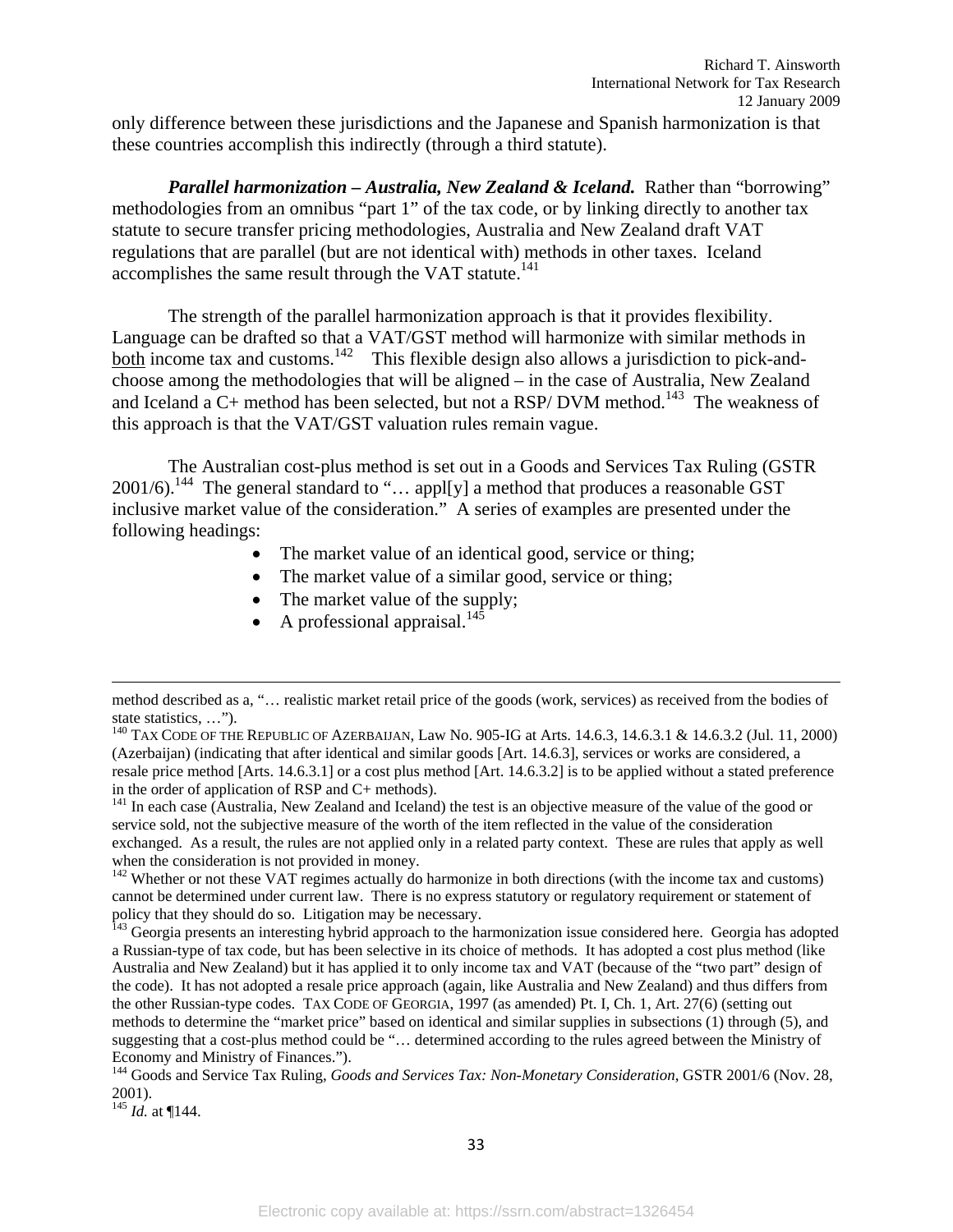The next section of the GSTR is headed "Other Reasonable Methods" and indicates that a cost-plus method is also acceptable under the general "reasonableness" standard:

Where you are making a taxable supply and you are dealing with another party at arm's length, you can use a reasonable valuation method as determined by you and the other party. Also, where both the supply and the consideration are difficult to value (for example, a forbearance may have no identifiable market), you can calculate a reasonable market value for the non-monetary consideration (for example, a "cost plus margin" method.<sup>146</sup>

The example that follows this description in the GSTR concludes with the following statement of the cost-plus method:

The supply of the manufactured widgets by MegaMake is for the consideration provided by Gus of the right to produce and sell the widgets interstate. The widget is a new and unique item and there is no identical or similar good in the market. MegaMake can demonstrate that it is appropriate to use a cost plus margin method (that is, the sum of the cost of producing and a relevant profit margin) for the production of the widgets it supplies to determine the market value of the consideration provided by Gus. $147$ 

New Zealand sets out a cost-plus method in a Tax Information Bulletin.<sup>148</sup> According to the Bulletin there are three statutory methods: (1) identical supplies,<sup>149</sup> (2) similar supplies,<sup>150</sup> and then (3) "… a method determined by the Commissioner which provides a sufficiently objective approximation of the consideration in money which could be obtained for that supply of those goods."151 The reason for the Information Bulletin is to set out the Commissioner's methods. It states:

Section 4(4) enables the Commissioner to approve a method the taxpayer adopts to determine the open market value of that supply. … For example, the only similar supply available in New Zealand may be between persons who are associated. However, the associated persons may arrive at an open market value based on a cost-plus method which may be acceptable to the Commissioner.

Some of the factors the Commissioner considers in approving a method to calculate the open market value are:

- Cost of production and likely profit margin
- The demand for the goods or services and the amount of consideration paid for similar or the same goods and services previously.<sup>152</sup>

The Icelandic VAT also relies on an objective valuation of supplies. Iceland's VAT is imposed on a tax base measured by the value of the good or service supplied, which includes

<sup>&</sup>lt;sup>146</sup> *Id.* at ¶155.<br><sup>147</sup> *Id.* at ¶157.<br><sup>148</sup> N.Z. INLAND REV. DEPT., TAX INFO. BUL. Vol. 6, No. 14 (June 1995).

<sup>&</sup>lt;sup>149</sup> GOODS AND SERVICES TAX ACT, 1985 (N.Z.) at § 4(2).<br><sup>150</sup> GOODS AND SERVICES TAX ACT, 1985 (N.Z.) at § 4(3).<br><sup>151</sup> GOODS AND SERVICES TAX ACT, 1985 (N.Z.) at § 4(4).<br><sup>152</sup> N.Z. INLAND REV. DEPT. *supra* note 148, at 8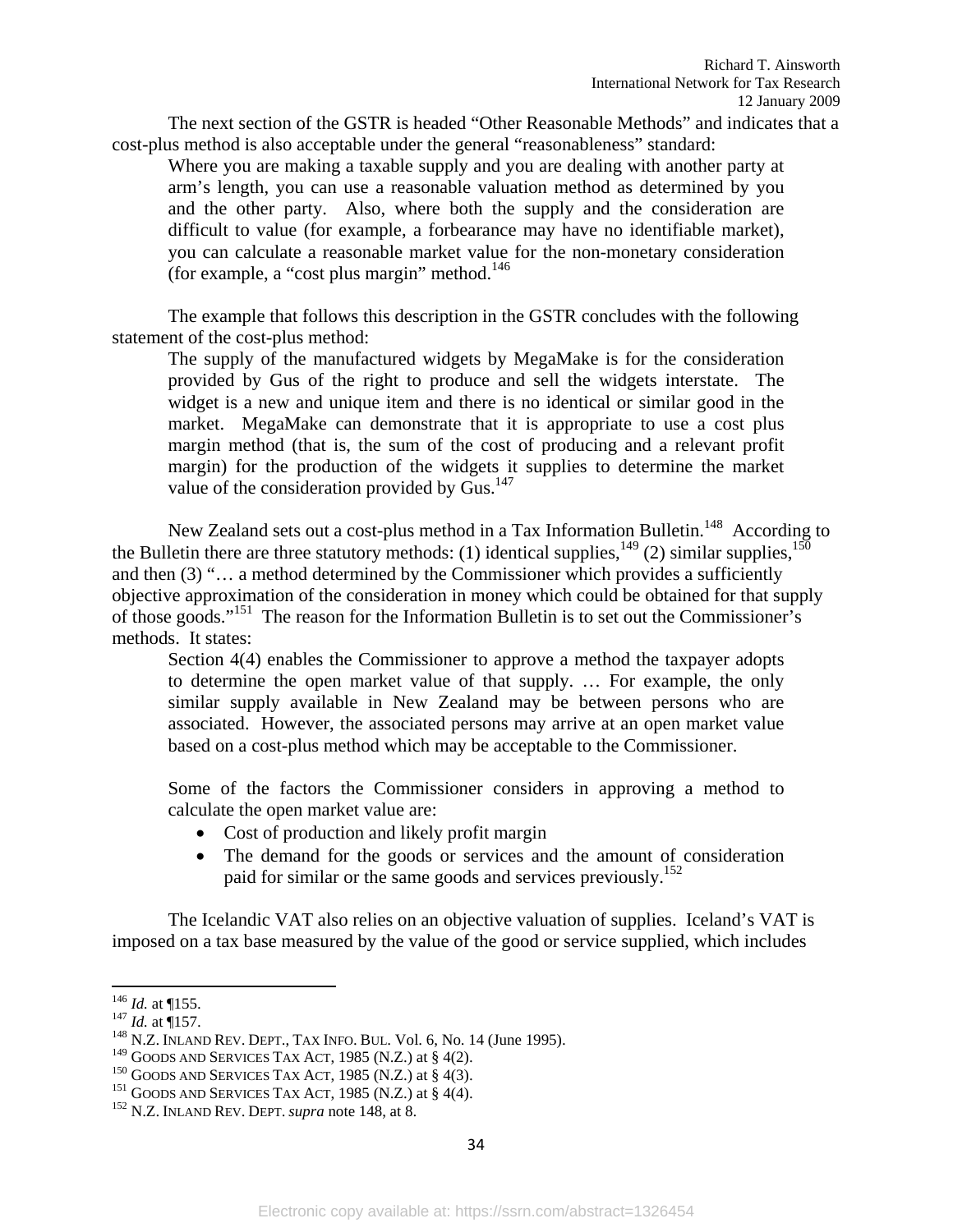even goods or services for which no consideration exchanged.<sup>153</sup> Iceland defines the "tax price" as follows:

The tax price is the price on which a value added tax is calculated upon the sale of goods and valuables, taxable labor and services. The tax price refers to total remuneration or total sales value before value added tax.<sup>154</sup>

Iceland embeds both objective (total sales value) and subjective (total remuneration) valuation standards in its VAT statute. This allows Iceland to reach transactions where the nature of the consideration (or lack of consideration) makes a valuation based on what is received difficult. Related party transactions are easily brought into the Iceland VAT in this manner. The Icelandic VAT provides:

When goods or services are exchanged or goods are handed over without charge, the tax price shall be based upon the general price in similar transactions. Should such a general price not be available the tax price shall be based on the calculated sales price where account is taken of all cost plus the markup generally used for goods and services in a similar category.155

*Harmonization through the Commissioner's (unspecified) judgment – South Africa, Botswana, Lesotho & Uganda***.** There are a large number of jurisdictions that grant authority to the Commissioner to determine an appropriate valuation methodology either generally, or on a case-by-case basis. This authorization is normally a catch-all provision. It commonly follows both a general policy statement on valuation and very roughly specified methods based on identical and then similar supplies.

Given the difficulty of applying a resale price (RSP) or deductive valuation (DVM) method in a VAT/GST context, one would expect that a cost-plus (C+) or computed value (CVM) method would be favored in most instances, but this is not clearly stated. Jurisdictions where this approach is taken include South Africa,  $156$  Botswana,  $157$  Lesotho,  $158$  and Uganda.<sup>159</sup> Published regulations or rulings by the Commissioner are not available in any of these jurisdictions, suggesting that the Commissioner's discretion is exercised on audit.

### **TIME**

*The impact of time.* One of the great dilemmas in the effort to vertically harmonize pricing conventions is how to accommodate the time-based sensitivities of the *transaction-*

<sup>&</sup>lt;sup>153</sup> Under the Australian rules transactions without consideration are not subject to GST [A NEW TAX SYSTEM (GOODS AND SERVICES TAX) ACT, 1991 at para. 9-5(a)]. Transactions among related parties are an exception to this rule, and are subject to GST based on objective valuation criteria. [A NEW TAX SYSTEM (GOODS AND SERVICES TAX) ACT, 1991 at para. 72-10] The New Zealand GST differs, and is more like the Iceland VAT in this respect. The New Zealand concept of supply is exceptionally broad and includes sales, gifts, leases and the provision of goods and services. [GOODS AND SERVICES TAX ACT, 1985 (N.Z.) at §5] The New Zealand definition of consideration is similarly broad. [GOODS AND SERVICES TAX ACT, 1985 (N.Z.) at §21)].

<sup>&</sup>lt;sup>154</sup> VALUE ADDED TAX ACT, No. 50 at Art. 7 (1998) (Iceland).<br><sup>155</sup> VALUE ADDED TAX ACT, No. 50 at Art. 8 (1998) (Iceland).<br><sup>156</sup> REVENUE, VALUE-ADDED TAX ACT No. 89 of 1991 at § 3(4) (South Africa).<br><sup>157</sup> THE VALUE ADDED

 $159$  VALUE ADDED TAX STATUTE, No. 8 at Art. 3(2) (1996) (Uganda).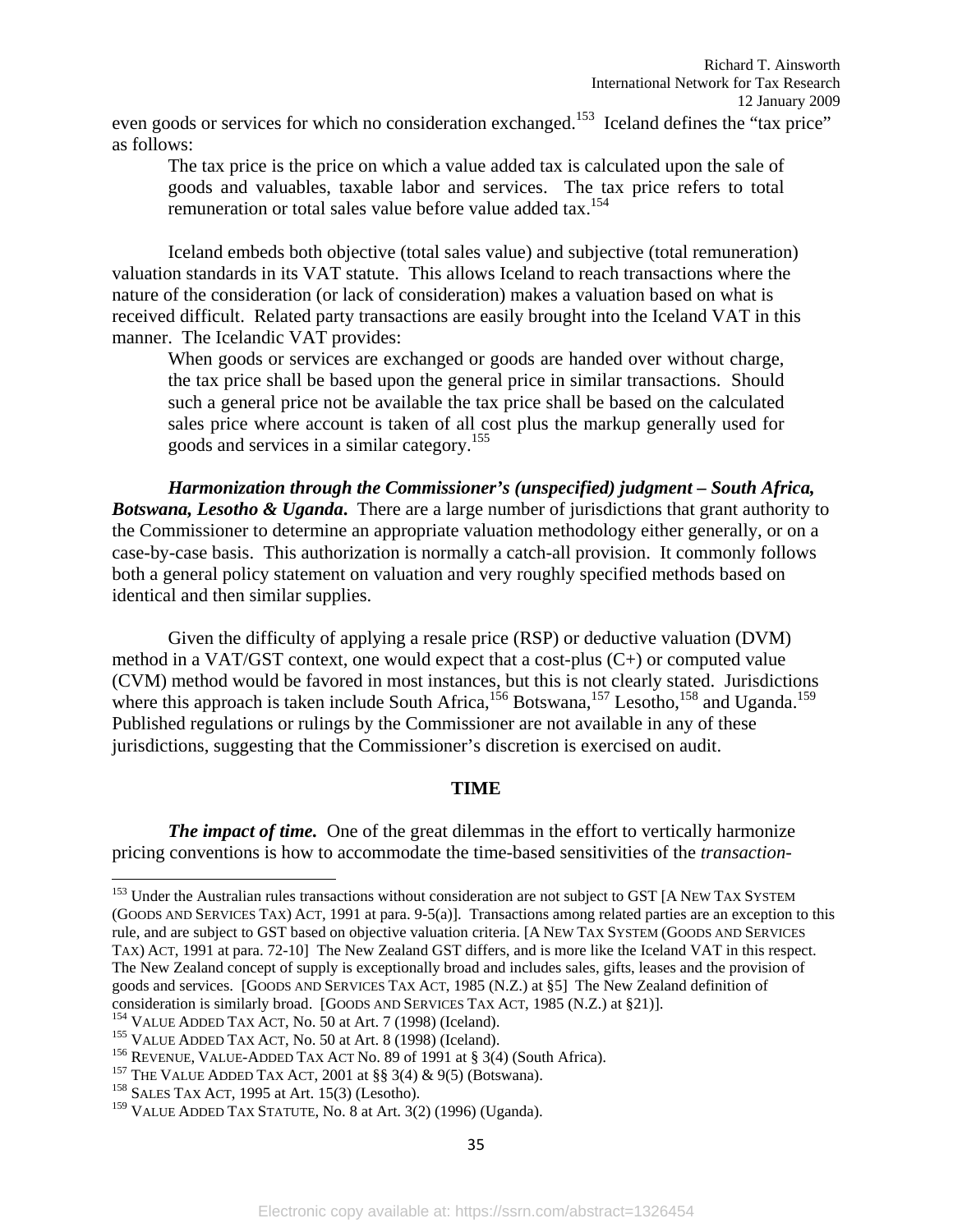*specific* indirect taxes (VAT/GST and customs) with the *annualized* pricing determinations of the income tax. In other words, even if we were to agree on the definition of related parties/associated enterprises across all taxes, and even if we were to agree completely on the precise methodologies to be applied to determine an appropriate price, how are annualized tax base adjustments to be synchronized with day-to-day tax base calculations? The two most important permutations of this question involve tax point variances, and the impact of audit adjustments.

*Tax point.* Transaction-based indirect taxes (VAT/GST and customs) have a timespecific tax point (for example, the moment of importation or the delivery date). Aggregationbased direct taxes (the income tax) have a time-deferred tax point (for example, the due date of the annual return). How reasonable is it to expect true price harmonization for a transaction that is subject to tax (or contributes to the determination of aggregate tax liability) under all three regimes?

For example, assume a specific related party transaction is entered into on January 1 (Foreign Parent Company sells X-1 to its Wholly Owned Domestic Subsidiary for 10). This purchase is then aggregated with other inventory purchases of X (for a total value of 100,000) and reported (as cost of goods sold) on the annual income return filed March 15 the following year. Assume also that customs and VAT/GST also value X-1 at 10 on January 1. If this tax system is harmonized, then it should be possible to confirm that X-1 was purchased at 10: (a) on the customs forms submitted to the border agents; (b) on the VAT/GST invoice, and (c) as a discrete inventory item in the cost of goods sold. Audit programs should be able to tie these figures regardless of the starting point (income tax; VAT/GST; customs).

*Audit adjustments.* The audit cycle in direct taxes produces pricing adjustments many years after specific transactions have been completed. A harmonized tax system should be able to carry these adjustments back into prior VAT/GST and customs filings.

For example, assume that three years after the income tax return in the previous example is filed the aggregate price for purchases of X is adjusted on audit from 100,000 to 150,000. A harmonized tax system would require this aggregate adjustment (50,000) to be broken down transactionally. Discrete amounts would be carried back and associated with the specific transactions that were part of the aggregate inventory adjustment. Appropriate adjustments should be made to *invoices* and amended VAT/GST and customs returns should be filed.

There are various ways to solve the allocation problem in this example. The jurisdiction could apply: (a) a ratable allocation rule (adjusting the January 1 purchase of X-1 from 10 to 15), or (b) a specific tracing rule (a specific adjustments could be made for the specific transactions the price increase has been proven) or (c) a stacking rule (a formula is applied to allocated adjustments to one category of X and then to another).

### **PROPOSED SOLUTION – APAs & CERTIFIED SYSTEMS**

 There are two aspects to the harmonization problem: (1) how to get agreement on the valuation across all taxes, and (2) once this agreement is reached, how to adjust for harmonized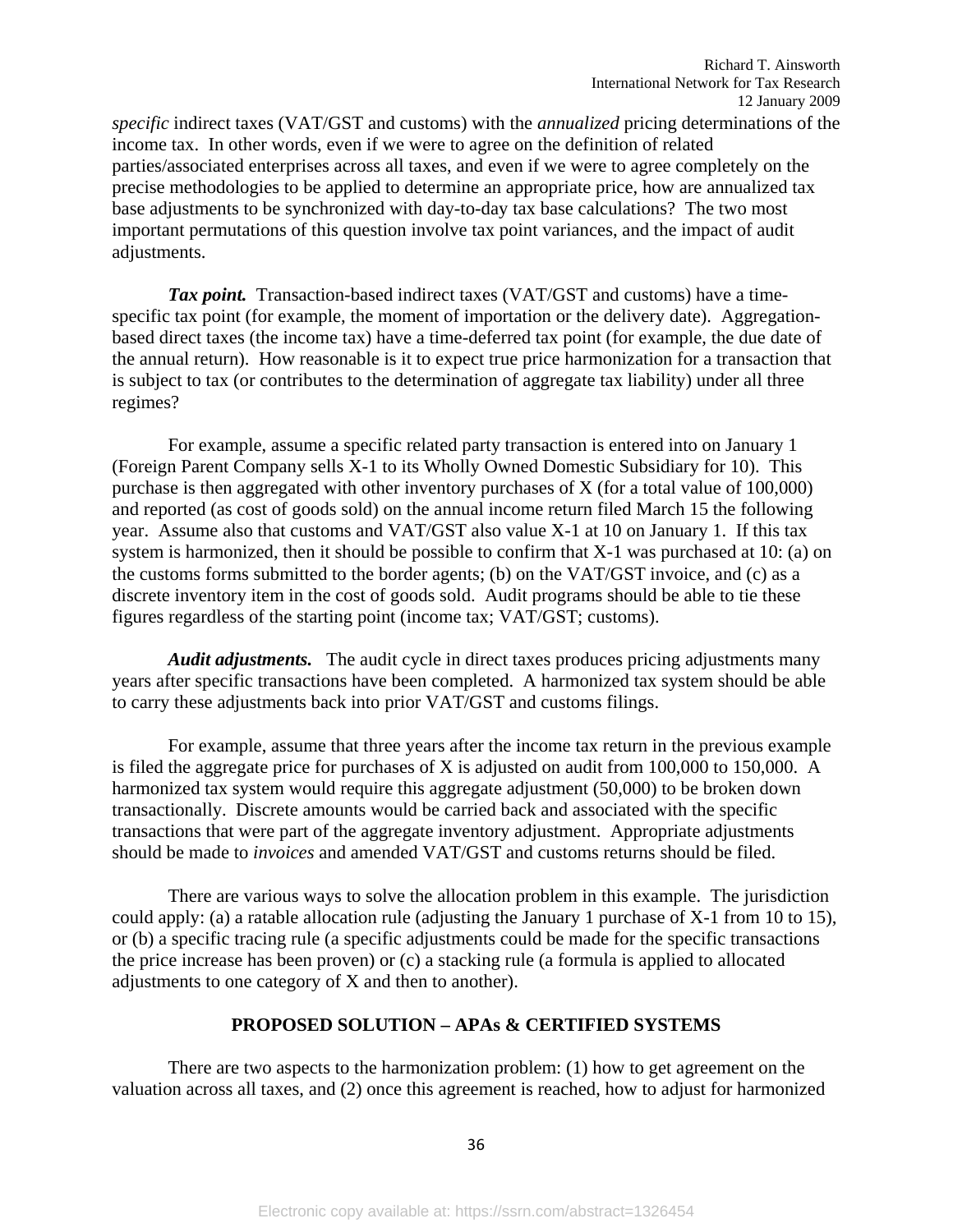outcomes across all the taxes. This paper argues that the best way to achieve the first objective is through multi-tax APAs, and the best way to achieve the second is through certification of automated systems.

It is always possible to legislate a single (vertical) solution, but this is not likely. There are too many (horizontal) difficulties with treaties and conventions in place that have had as their goal the horizontal harmonization of valuation rules in customs and direct taxes to make this a workable solution in the short term.<sup>160</sup> Although, the Canadian harmonization of direct tax, customs and GST valuations at the border through Memorandum D13-4-5 works, it indicates only that governments are willing to let taxpayers make an affirmative case for harmonization of pricing formulas. The Canadian solution was both *after the fact* and taxpayer-specific.<sup>161</sup>

#### **SOLUTION – THE APA PART**

Could this kind of harmonization be achieved *before the fact*? Welcoming such a solution would increase business certainty. Australia has in fact done this, but is waiting for business volunteers.<sup>162</sup> Commentary suggests that joint APA-ACR agreements should work.<sup>163</sup>

However, the tax literature does not record a large number of joint APA-ACRs. There is one recorded instance in the US (Private Ruling HQ  $546979$ ),  $164$  a further suggestion that French authorities may be considering joint agreements,<sup>165</sup> and a number of jurisdictions where multitax advance rulings on transfer pricing are "possible," but none have been reported.<sup>166</sup>

<sup>&</sup>lt;sup>160</sup> There is currently a proposal to do this in South Korea. Korea Customs Service Audit Policy Bureau, *Advance* Customs Valuation Agreement (ACVA) (Apr. 26, 2007).

<sup>&</sup>lt;sup>161</sup> It should be noted however that the Canadian approach has remained unique for twenty years. Even though governments "should" be willing to follow the Canadian example, it does not seem like that have done so. The reason for this is not apparent.

<sup>&</sup>lt;sup>162</sup> The Australian customs administration has offered to enter into joint customs-income tax-GST APAs with any trader willing to volunteer to go through the process. In the past year no trader has stepped forward. The reason for this is also not apparent, but may have to do with the uncertainty of being the first. "The discussions took place at the Australian Taxation Office forum: National Taxation Liaison Group – Transfer Pricing Sub-Group, which includes representation of relevant government agencies, peak representative groups and industry members." Personal e-mail communication Matthew Bannon, Acting National Manager, Maritime Operations Support, Australian Customs Service (Dec. 22, 2008, on file with author).

<sup>&</sup>lt;sup>163</sup> JUAN MARTIN JOVANOVICH, CUSTOMS VALUATION AND TRANSFER PRICING: IS IT POSSIBLE TO HARMONIZE<br>CUSTOMS AND TAX RULES? 18 (2002).

<sup>&</sup>lt;sup>164</sup> Private Ruling HQ 546979 (Aug.30, 2000). *See* JOVANOVICH, *supra* note 163, at 17; *Baker & Mckenzie Transfer Pricing Annual Update--Part 2, 14 J. INT. TAX'N 26, 34 (Nov. 2003).*<br><sup>165</sup> Pascal Luquet, *Transfer Pricing and Customs: Two Closely Related Tax Issues 5* in a paper presented at the

WCO/OECD CONFERENCE ON TRANSFER PRICING AND CUSTOMS VALUATION, *supra* note 4 (and on file with author)

A question still pending is whether it would be useful or, to say the least, possible to benefit from a certain convergence between customs and tax rules that would, in particular, include taking the customs declaration aspect into account in any discussions that tax authorities undertake with taxpayers in the framework of APAs. It must be noted that the French customs authorities met

with Bureau CF3 in charge of APAs in France for the first time a few weeks ago.<br><sup>166</sup> Silvain Niekel & Danny Oosterhoff, *Netherlands: Compliance Agreements*, 13 INT. TRANSFER PRICING J. 291 (Nov./ Dec. 2006) (discussing the new tax compliance process for large corporate taxpayers involving "compliance agreement" (*handhavingsconvenanten*) that has been initiated in a pilot program with 20 large Netherlands multinational taxpayers that has a scope broad enough to include transfer pricing issues in income tax, customs and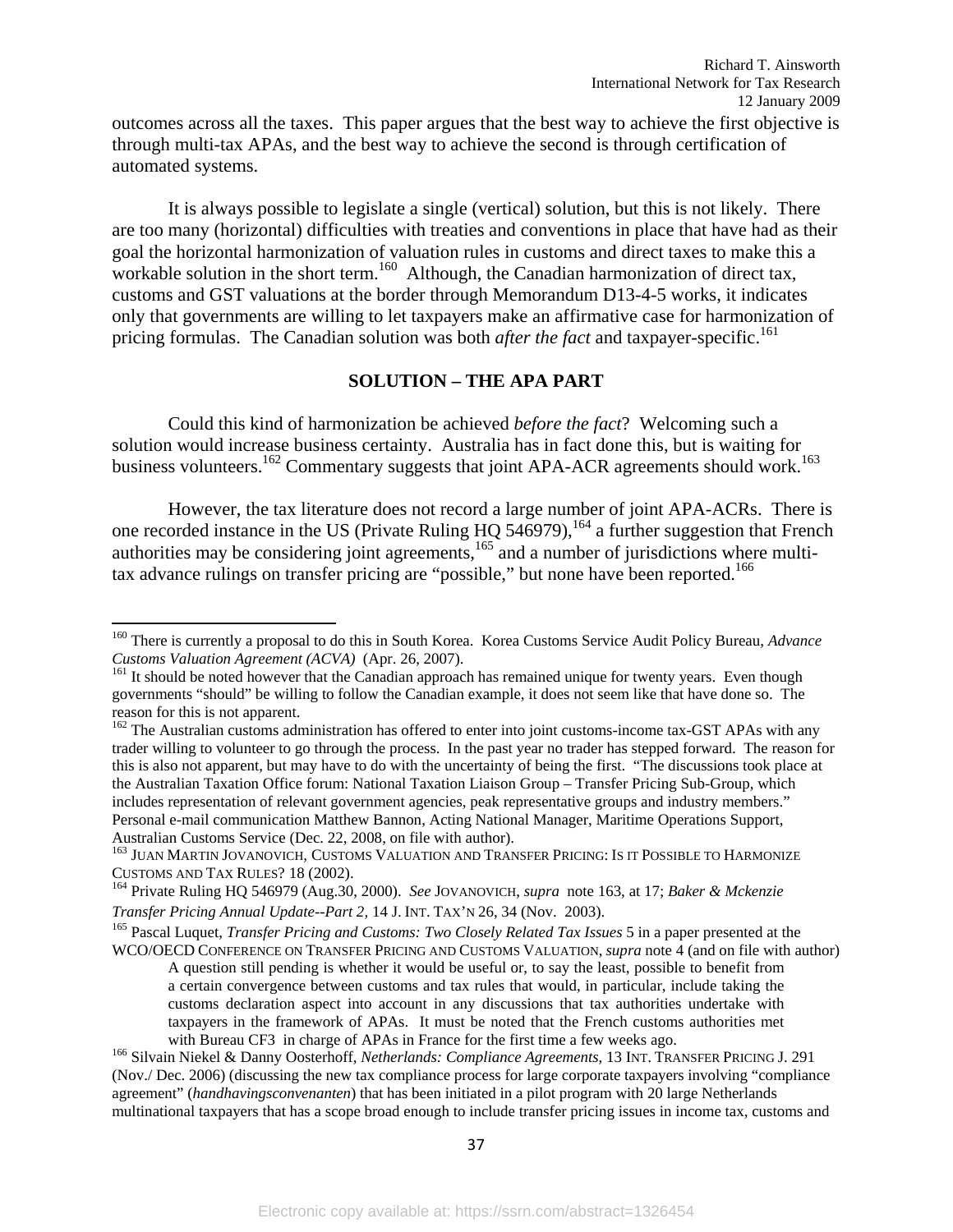This makes the decision of Thomas L. Lobred, Chief of the Value Branch of the US Customs Service, in Private Ruling HQ 546979 the best fact-based analytical tool we have on joint APA-ACRs. Interestingly, HQ 546979 not only identifies the problems with joint APA-ACRs, it resolves them in a way that is fully consistent with solution proposed in this study. Even more interestingly, HQ 546979 demonstrates how inconsistent *horizontal harmonization* of transfer pricing rules (between countries) puts pressure on businesses to find *vertical harmonization* solutions (within a country). Although the US does not have a VAT/GST, if it did one could easily imagine in this case that the VAT/GST result would be folded into the direct tax and customs results.

## *Private Ruling HQ 546979*

At the time of this ruling request the US's CPM method was not accepted by the Japanese National Tax Administration, although a Japanese Profit Split method reached similar results. The taxpayer/ importer (Importer) in HQ 546979 seems to have been concerned that by concluding a bilateral APA using different (US and Japanese) methods for valuing the same goods, would create the possibility that US Customs would use this "dual methodology" to reject the Importer's transaction value. The APA would make the "price actually paid or payable" appear to be ambiguous. As a result the Importer sought vertical harmonization of the US transfer pricing rules through an ACR that was specifically related to the APA.

Facts – HQ 546979

HQ 546979 involved merchandise imported to the US from related-party suppliers. The Importer was a US corporation that acted as a wholesale distributor of products for household and commercial use in the US market. Products were imported from two related suppliers.

The Importer filed a request for an APA with the IRS and the Japanese tax authorities. The APA request contained an analysis of two different transfer pricing methodologies: (1) the CPM and (2) the Japanese profit-split method.

The Importer subsequently attended an APA pre-filing conference with the IRS and requested that a member from Customs participate in it. The Importer provided Customs with access to information regarding the application of the CPM, and enabled Customs to review: the selection of the tested party under the APA;

• how the comparable companies were selected;

<u> 1989 - Johann Stein, marwolaethau a gweledydd a ganlad y ganlad y ganlad y ganlad y ganlad y ganlad y ganlad</u>

VAT); Stephan Schnorberger, *Germany: Same Procedure as Last year? Competent Authority Procedures and Advance Pricing Agreements Revisited,*14 INT. TRANSFER PRICING J. 109, 113 (Mar./Apr. 2007)

Whereas a competent authority agreement is immediately implemented in domestic tax assessments, the implementation of an APA, from a German perspective, relies on a binding advance ruling which is issued by the local tax office in accordance with the principles of the intergovernmental agreement. This binding advance ruling obligates the competent tax office to assess tax in line with the content of the international agreement. The binding ruling may cover subjects other than transfer pricing and permanent establishments, such as capital gains taxation, the tax treatment of restructuring transactions, and the VAT treatment of a particular transaction.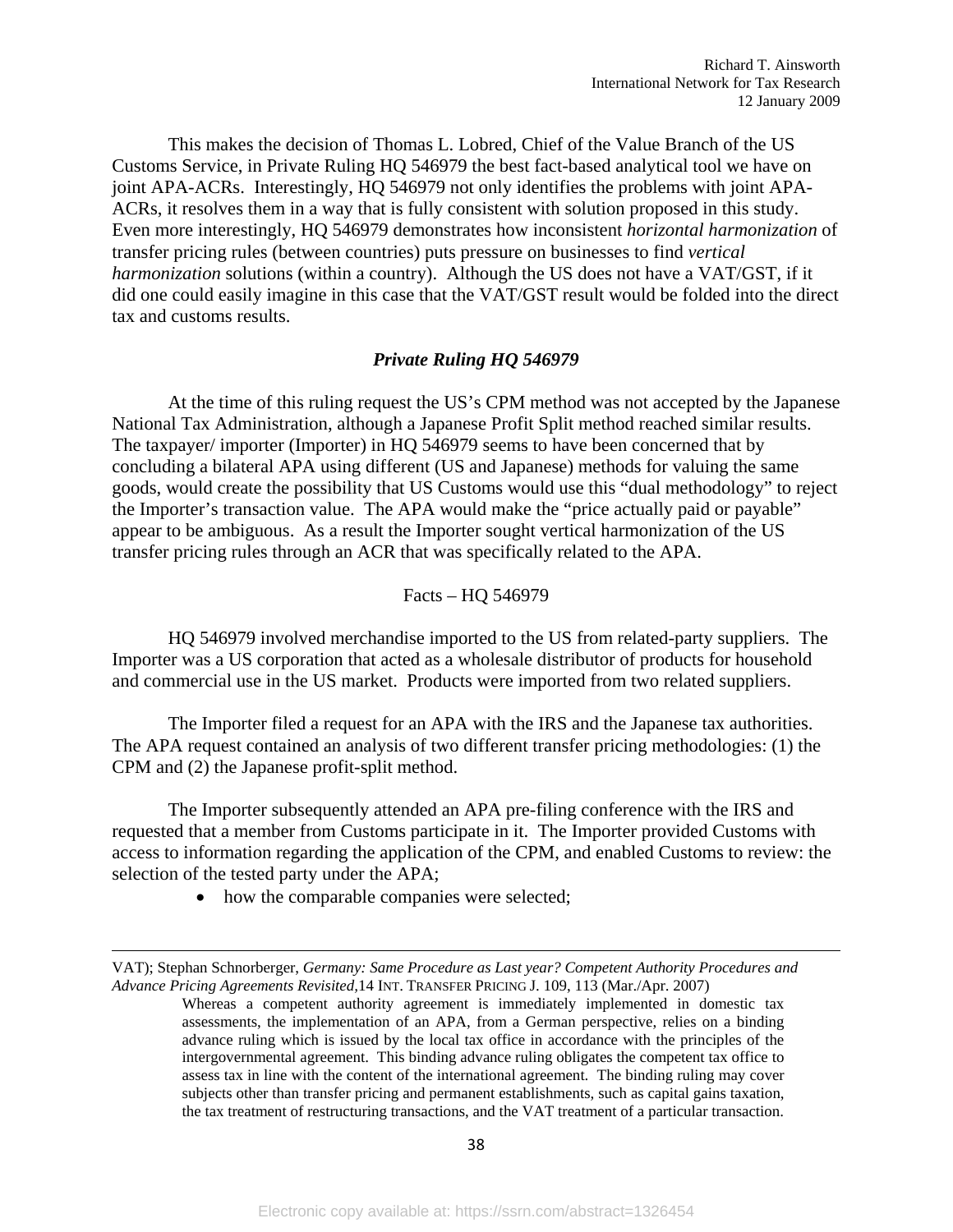- the determination of financial results related to the controlled or tested transactions;
- the selection of the years for comparison;
- the accounting adjustments made to the comparable companies' and the Importer's financial data;
- the selection of the most reliable profit-level indicator for use under the CPM; and
- capital adjustments and the use of the interquartile range.

The APA was signed by the IRS in March 2000, and the competent authorities of the US and Japan executed a mutual agreement that was consistent with the APA. As is usually the case, the APA contained a compensating adjustment clause. The ACR noted this as follows:

Further, pursuant to paragraph 7 of the APA, if the Importer's actual transactions are not in compliance with the TPM described above, the Importer's taxable income must nevertheless be reported in an amount consistent with the TPM and the requirements of the APA. Thus, the Importer may make what are referred to in the IRS revenue procedures as "compensating adjustments." Compensating adjustments are a means of allowing a taxpayer to retroactively account for any differences between actual transactional results and true arm's length results, in this case arm's length results that are defined in the APA.<sup>167</sup>

Importer's Argument & Custom's Rejection – HQ 546979

 The Importer argued that it was not necessary for US Customs to analyze the transaction value because the APA (and the information made available to Customs through the APA proceedings) demonstrated that the relationship of the buyer and seller did not influence the price.

Customs rejected the Importer's argument. The ACR stated that the APA's analysis was not sufficiently granular for Customs purposes. This is a position the US has not modified.<sup>168</sup> The ACR states:

In addition to the methodology used, other relevant considerations are whether the transfer pricing study has been considered by the IRS, whether the APA is bilateral or unilateral, and whether the products covered by the study are comparable to the imported products at issue. *See*, HRL 548095, September 19, 2002; HRL 547672, May 21, 2002; and, HRL 546979, August 30, 2000. If an importer believes that any information or finding contained in an APA or transfer pricing study is relevant to the application of the circumstances of sale test, it is up to the importer

<sup>&</sup>lt;sup>167</sup> Private Ruling HQ 546979 (Aug.30, 2000) at 2.<br><sup>168</sup> US CUSTOMS & BORDER PROTECTION 16 (2007) *supra* note 105 indicates:

CBP recognizes that in some cases, the underlying facts and the conclusions reached in an APA or transfer pricing study may contain some relevant information about the circumstances of sale and thus may be considered in applying the circumstances of sale test. For example, they may contain pertinent information about how the related parties transact business and may include information about sales of similar products to unrelated purchasers. The weight given to the facts and conclusions in an APA or transfer pricing study depends in large part on the particular circumstances presented and the transfer pricing methodology used. For example, an APA that is based on the comparable uncontrolled price method (CUP) has the most relevance for customs valuation purposes and would be given much more weight than an APA that is based on the comparable profits method (CPM), which generally has the least relevance for customs valuation purposes.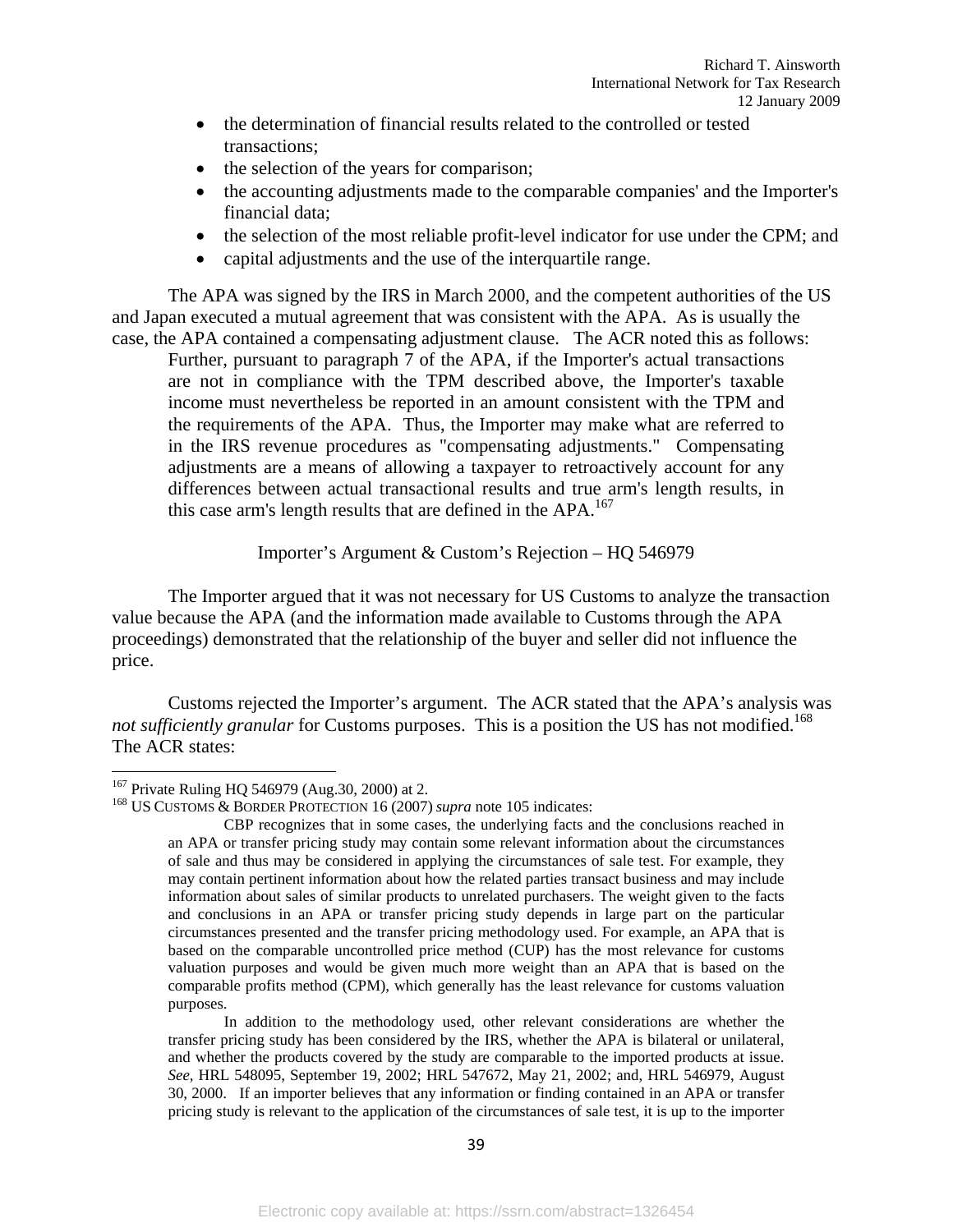[The] Customs approach to related party transactions differs from the IRS approach. Specifically, the methods [CPM and Japanese profit split] review profitability on an aggregate basis, not a product by product basis. … in the Prefiling Submission to the IRS, the Importer stated that to establish a range at a less aggregate level, allocations of its profit and loss statement and balance sheet would have to be undertaken to analyze each product division individually … (emphasis added) $169$ 

Custom's Solution: Resolving the Granularity  $&$  Timing Issues – HO 546979

 But HQ 546979 does not end with a simple rejection of the Importer's petition. Because Customs did not view a product-by-product analysis to be a difficult hurtle to overcome, Mr. Lobred went on to explain how the facts of the present case were sufficient to satisfy the "circumstances-of-the-sale" test.170 Mr. Lobred indicated that the required product-by-product analysis was something that could be done within the confines of the current APA.

… all the Importer's imported products are covered by the APA. Thus, [Customs] will not require the Importer to provide Customs with a further breakdown of product line profitability for comparability purpose. However, Customs expects that in any future verification, the Importer will be able to show Customs that the profit earned by product line falls within the agreed upon range specified in the  $APA$ .<sup>171</sup>

In other words, all that is needed as a general matter is a reasonable formula that allocates profit among the product lines. It may not be necessary for an APA to be granular, but it is necessary for an ACR to be granular. Customs and an ACR are concerned with a transactional (not an aggregate) tax base.

 The final concern of the ACR was the compensating adjustment required by the APA. Because these adjustments have a direct bearing on customs value the ACR indicated,

… if the importer must make compensating adjustments to comply with paragraph 7 of the APA, the adjustment must be reported to Customs immediately, and any additional duties resulting from the adjustments must be tendered to Customs.<sup>172</sup>

In other words, under the ACR the Importer would have to agree to make adjustments to the transaction value as and when those adjustments were being made on the income tax side.

# **SOLUTION – THE CERTIFIED SYSTEMS PART**

<u> 1989 - Johann Stoff, amerikansk politiker (d. 1989)</u>

to identify that information, explain why it is relevant, and submit supporting documentation to CBP. If the importer simply submits a copy of an APA or transfer pricing study without further explanation and documentation, the circumstances of sale claim will be rejected.<br> $^{169}$  *Id.* at 10-11.

 $^{170}$  §402(b)(2)(B) of the Tariff Act (1930), as amended by the Trade Agreements Act of 1979 (19 U.S.C. 1401a); GVC *supra* note1, at Art. 2(a). 171 Private Ruling HQ 546979 (Aug.30, 2000) at 11-12. 172 *Id.* at 12-13.